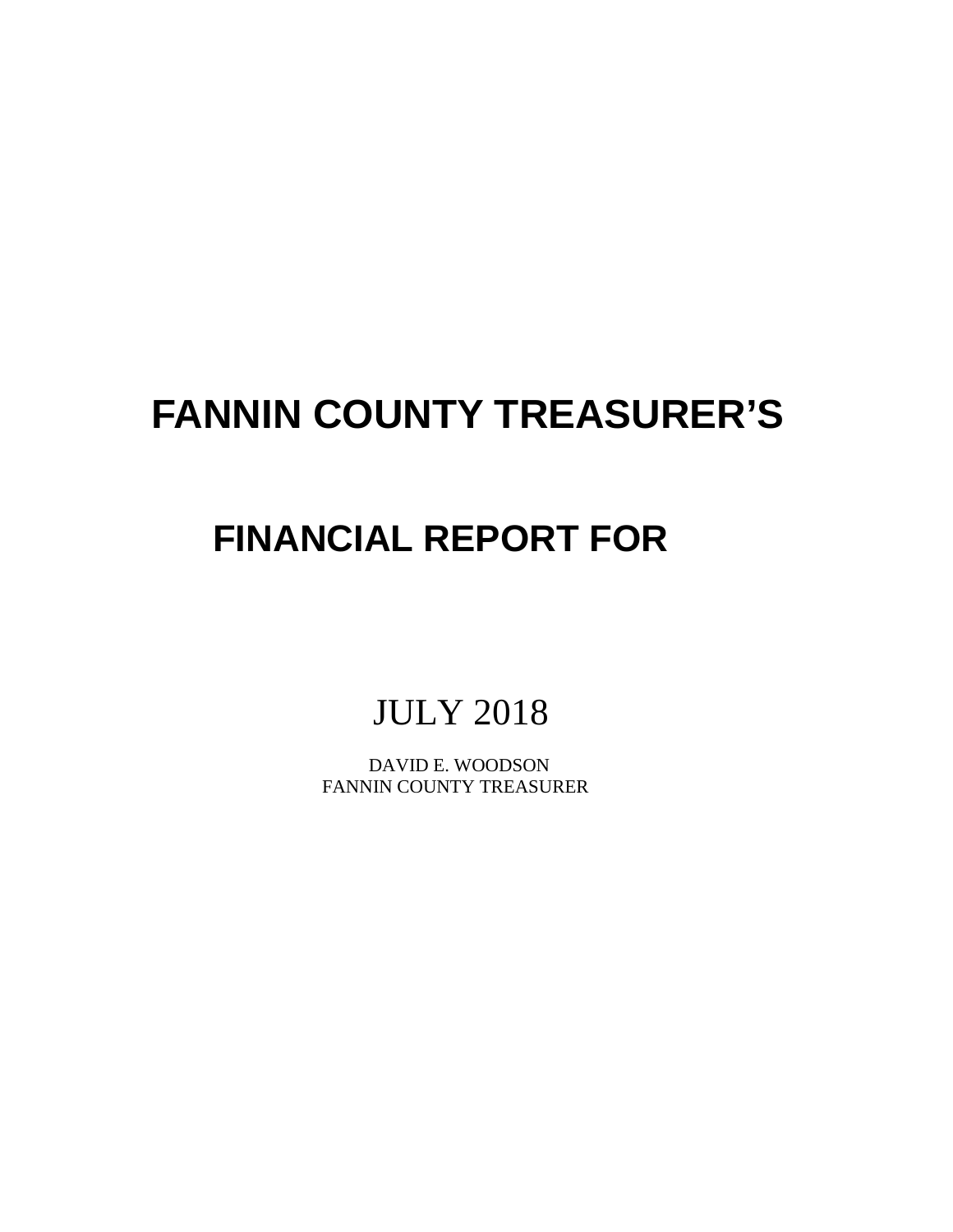#### 08/01/2018 FUND DEPOSIT LISTING PAGE 1

| RECEIPT       | <b>RECEIVED</b> | DATE     | DATE    | DESCRIPTION       | <b>BANK</b> | <b>INCOME</b> | REPORT | AMOUNT   |
|---------------|-----------------|----------|---------|-------------------|-------------|---------------|--------|----------|
| <b>NUMBER</b> | <b>FROM</b>     | RECEIVED | DEPOSIT | OF MONEY RECEIVED | ACCOUNT     | ACCOUNT       | CODES  | RECEIVED |
|               |                 |          |         |                   |             |               |        |          |

GENERAL FUND

=================================== 0000180798-01 TEXPOOL 07-02-2018 07-02-2018 JUNE 2018 INTEREST 10-103-175 10-360-100 6,831.56 0000180799-01 VISION MEDIA GROUP, INC. 07-02-2018 07-02-2018 JULY 2018 TOWER REN 10-103-100 10-370-100 200.00 0000180800-01 BOND SUPERVISION 07-02-2018 07-02-2018 WEEK OF 06/25/18 TH 10-103-100 10-340-573 1,685.00 0000180802-01 DISTRICT ATTORNEY TRUST 07-03-2018 07-03-2018 ADMIN. FEES 10-103-100 10-340-475 22.00 0000180802-02 DISTRICT ATTORNEY TRUST 07-03-2018 07-03-2018 CERTIFIED MAIL 10-103-100 10-475-311 26.13 0000180804-01 SANDERSON SURVEYING INC. 07-05-2018 07-05-2018 SHORT PLAT FOR FANN 10-103-100 10-340-652 530.00 0000180805-01 FANNIN COUNTY HEALTH DEPT 07-05-2018 07-05-2018 JUNE 2018 FOOD PERM 10-103-100 10-320-545 1,925.00 0000180807-01 LEGEND BANK 07-05-2018 07-05-2018 JUNE 2018 INTEREST 10-103-100 10-360-100 205.57 0000180807-30 LEGEND BANK 07-05-2018 07-05-2018 JUNE 2018 INTEREST 10-100-100 10-360-100 1.50 0000180808-01 TAC 07-05-2018 07-05-2018 REIMBURSEMENT FOR T 10-103-100 10-403-427 660.84 0000180810-02 SAVOY ISD 07-06-2018 07-06-2018 MAY 5, 2018 EARLY A 10-103-100 10-340-484 75.00 0000180810-03 SAVOY ISD 07-06-2018 07-06-2018 MAY 5, 2018 EARLY A 10-103-100 10-404-430 5.13 0000180811-02 CITY OF LADONIA 07-06-2018 07-06-2018 MAY 5, 2018 EARLY A 10-103-100 10-340-484 75.00 0000180811-03 CITY OF LADONIA 07-06-2018 07-06-2018 MAY 5, 2018 EARLY A 10-103-100 10-404-430 5.13 0000180812-02 HONEY GROVE ISD 07-06-2018 07-06-2018 MAY 5, 2018 EARLY A 10-103-100 10-340-484 75.00 0000180812-03 HONEY GROVE ISD 07-06-2018 07-06-2018 MAY 5, 2018 EARLY A 10-103-100 10-404-430 5.10 0000180813-02 CITY OF HONEY GROVE 07-06-2018 07-06-2018 MAY 5, 2018 EARLY A 10-103-100 10-340-484 75.00 0000180813-03 CITY OF HONEY GROVE 07-06-2018 07-06-2018 MAY 5, 2018 EARLY A 10-103-100 10-404-430 4.05 0000180814-02 FANNINDEL ISD 07-06-2018 07-06-2018 MAY 5, 2018 EARLY A 10-103-100 10-340-484 75.00 0000180814-03 FANNINDEL ISD 07-06-2018 07-06-2018 MAY 5, 2018 EARLY A 10-103-100 10-404-430 5.13 0000180815-02 BONHAM ISD 07-06-2018 07-06-2018 MAY 5, 2018 EARLY A 10-103-100 10-340-484 75.00 0000180815-03 BONHAM ISD 07-06-2018 07-06-2018 MAY 5, 2018 EARLY A 10-103-100 10-404-430 5.13 0000180816-02 CITY OF BONHAM 07-06-2018 07-06-2018 MAY 5, 2018 EARLY A 10-103-100 10-340-484 75.00 0000180816-03 CITY OF BONHAM 07-06-2018 07-06-2018 MAY 5, 2018 EARLY A 10-103-100 10-404-430 5.13 0000180822-01 BOND SUPERVISION 07-09-2018 07-09-2018 BOND FEES 10-103-100 10-340-573 1,390.00 0000180826-01 FANNIN COUNTY HEALTH INSP 07-10-2018 07-10-2018 JUNE 2018 PERMITS & 10-103-100 10-320-300 9,165.06 0000180827-01 TAX A/C 07-10-2018 07-10-2018 WEEK OF 06/29/1/18 10-103-100 10-321-250 910.00 0000180828-01 TAX A/C 07-10-2018 07-10-2018 WEEK OF 06/29/18 10-103-100 10-321-200 48.30 0000180829-01 TAX A/C 07-10-2018 07-10-2018 WEEK OF 06/15/18 10-103-100 10-321-200 2.30 0000180830-01 TAX A/C 07-10-2018 07-10-2018 WEEK OF 06/22/18 10-103-100 10-321-200 16.30 0000180831-01 TAX A/C 07-10-2018 07-10-2018 WEEK OF 06/29/18 10-103-100 10-321-200 2,331.10 0000180832-01 APPRAISAL DISTRICT 07-10-2018 07-10-2018 TAXES 10-103-100 10-310-110 17,862.85 0000180832-07 APPRAISAL DISTRICT 07-10-2018 07-10-2018 TAXES 10-103-100 10-310-120 2,815.52 0000180835-01 TAX A/C 07-11-2018 07-11-2018 WEEK OF 07/06/18 10 10-103-100 10-321-250 510.00 0000180836-01 TAX A/C 07-11-2018 07-11-2018 WEEK OF 07/06/18 10-103-100 10-321-200 2,040.95 0000180838-01 APPRAISAL DISTRICT 07-12-2018 07-12-2018 TAXES 10-103-100 10-310-110 9,959.35 0000180838-02 APPRAISAL DISTRICT 07-12-2018 07-12-2018 TAXES 10-103-100 10-321-901 5.00 0000180838-08 APPRAISAL DISTRICT 07-12-2018 07-12-2018 TAXES 10-103-100 10-310-120 568.90 0000180839-01 DISTRICT CLERK 07-12-2018 07-12-2018 JUNE 1-30, 2018 10-103-100 10-318-130 5,554.75 0000180839-02 DISTRICT CLERK 07-12-2018 07-12-2018 JUNE 1-30, 2018, MA 10-103-100 10-318-132 21.55 0000180839-03 DISTRICT CLERK 07-12-2018 07-12-2018 JUNE 1-30, 2018, MA 10-103-100 10-340-135 105.01 0000180839-04 DISTRICT CLERK 07-12-2018 07-12-2018 JUNE 1-30, 2018, MA 10-103-100 10-340-450 7,456.59 0000180839-05 DISTRICT CLERK 07-12-2018 07-12-2018 JUNE 1-30, 2018, MA 10-103-100 10-340-560 3,432.96 0000180839-06 DISTRICT CLERK 07-12-2018 07-12-2018 JUNE 1-30, 2018, MA 10-103-100 10-340-600 101.41 0000180839-07 DISTRICT CLERK 07-12-2018 07-12-2018 JUNE 1-30, 2018, MA 10-103-100 10-370-162 304.23 0000180839-08 DISTRICT CLERK 07-12-2018 07-12-2018 JUNE 1-30, 2018, MA 10-103-100 10-370-163 33.70 0000180839-09 DISTRICT CLERK 07-12-2018 07-12-2018 JUNE 1-30, 2018, MA 10-103-100 10-370-164 134.80 0000180839-10 DISTRICT CLERK 07-12-2018 07-12-2018 JUNE 1-30, 2018, MA 10-103-100 10-370-166 7.22 0000180839-11 DISTRICT CLERK 07-12-2018 07-12-2018 JUNE 1-30, 2018, MA 10-103-100 10-370-167 48.50 0000180839-12 DISTRICT CLERK 07-12-2018 07-12-2018 JUNE 1-30, 2018, MA 10-103-100 10-370-450 320.00 0000180843-01 COMPTROLLER 07-13-2018 07-13-2018 MAY 2018 LOCAL SALE 10-103-100 10-318-160 78,737.61 0000180844-01 BOND SUPERVISION 07-16-2018 07-16-2018 WEEK OF 07/09/18 TH 10-103-100 10-340-573 1,435.00 0000180847-01 US BANK 07-16-2018 07-16-2018 MAY 2018 INMATE PER 10-103-100 10-319-553 28,052.50 0000180854-01 TAX A/C 07-18-2018 07-18-2018 WEEK OF 07/13/18 25 10-103-100 10-321-250 1,275.00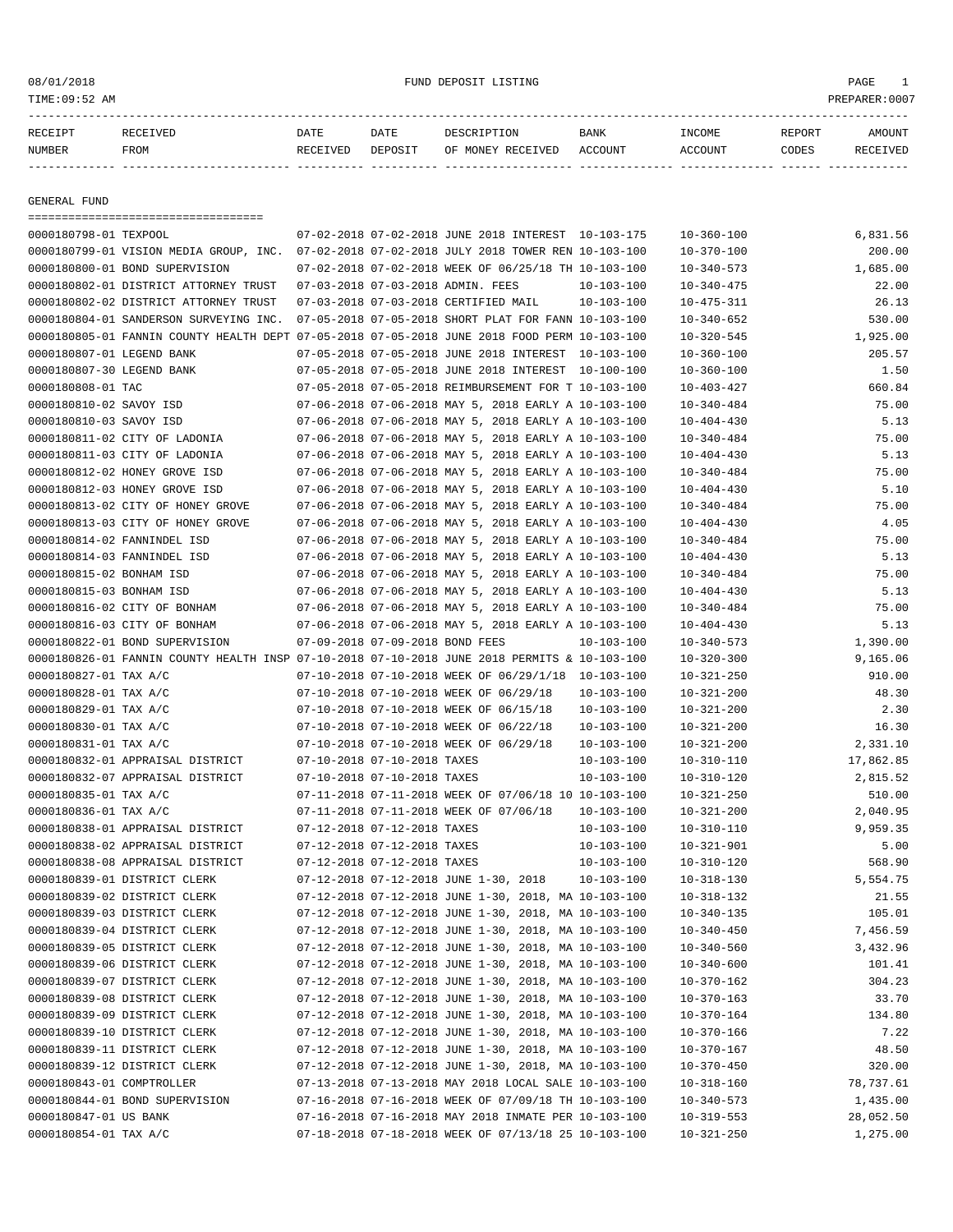08/01/2018 FUND DEPOSIT LISTING PAGE 2

| RECEIPT | TUTED | DATE            | DATE    | DESCRIPTION              | <b>BANK</b> | INCOME         | <b>REPORT</b> | AMOUNT |
|---------|-------|-----------------|---------|--------------------------|-------------|----------------|---------------|--------|
| NUMBER  | FROM  | <b>RECEIVED</b> | DEPOSIT | RECEIVED<br>MONEY<br>0F. | ACCOUNT     | <b>ACCOUNT</b> | CODES         | TVED   |
|         |       |                 |         |                          |             |                |               |        |

GENERAL FUND

=================================== 0000180855-01 TAX A/C 07-18-2018 07-18-2018 WEEK OF 07/13/18 10-103-100 10-321-200 2,005.80 0000180856-01 CLEMENT & SONS 07-18-2018 07-18-2018 SHORT PLAT WAIVER & 10-103-100 10-340-652 595.00 0000180857-01 SHERIFF FORFEITURE, DA FE 07-18-2018 07-18-2018 SHERIFF FORFEITURE 10-103-100 10-409-499 135.00 0000180857-02 SHERIFF FORFEITURE, DA FE 07-18-2018 07-18-2018 DA FEE BANK FEES FY 10-103-100 10-409-499 265.00 0000180857-03 SHERIFF FORFEITURE, DA FE 07-18-2018 07-18-2018 T.J.J.D. BANK FEES 10-103-100 10-409-499 525.00 0000180858-01 JP PCT. # 1 07-18-2018 07-18-2018 MAY 2018 10-103-100 10-318-130 2,645.01 0000180858-02 JP PCT. # 1 07-18-2018 07-18-2018 MAY 2018 10-103-100 10-340-560 19.92 0000180858-03 JP PCT. # 1 07-18-2018 07-18-2018 MAY 2018 10-103-100 10-350-455 594.00 0000180858-04 JP PCT. # 1 07-18-2018 07-18-2018 MAY 2018 10-103-100 10-370-166 15.69 0000180858-05 JP PCT. # 1 07-18-2018 07-18-2018 MAY 2018 10-103-100 10-370-167 104.61 0000180858-06 JP PCT. # 1 07-18-2018 07-18-2018 MAY 2018 10-103-100 10-340-455 956.78 0000180858-07 JP PCT. # 1 07-18-2018 07-18-2018 MAY 2018 10-103-100 10-340-551 920.00 0000180858-08 JP PCT. # 1 07-18-2018 07-18-2018 MAY 2018 10-103-100 10-360-100 0.25 0000180859-01 JP PCT. # 1 07-18-2018 07-18-2018 JUNE 2018 10-103-100 10-318-130 3,740.89 0000180859-02 JP PCT. # 1 07-18-2018 07-18-2018 JUNE 2018 10-103-100 10-340-560 90.13 0000180859-03 JP PCT. # 1 07-18-2018 07-18-2018 JUNE 2018 10-103-100 10-350-455 668.00 0000180859-04 JP PCT. # 1 07-18-2018 07-18-2018 JUNE 2018 10-103-100 10-370-166 24.53 0000180859-05 JP PCT. # 1 07-18-2018 07-18-2018 JUNE 2018 10-103-100 10-370-167 163.68 0000180859-06 JP PCT. # 1 07-18-2018 07-18-2018 JUNE 2018 10-103-100 10-340-455 1,452.56 0000180859-07 JP PCT. # 1 07-18-2018 07-18-2018 JUNE 2018 10-103-100 10-340-551 1,220.00 0000180859-08 JP PCT. # 1 07-18-2018 07-18-2018 JUNE 2018 10-103-100 10-360-100 0.16 0000180860-01 THE AMERICAN BOTTLING COM 07-18-2018 07-18-2018 DR. PEPPER COMMISSI 10-103-100 10-370-510 28.00 0000180862-01 APPRAISAL DISTRICT 07-19-2018 07-19-2018 TAXES 10-103-100 10-310-110 12,183.46 0000180862-02 APPRAISAL DISTRICT 07-19-2018 07-19-2018 TAXES 10-103-100 10-321-901 704.79 0000180862-08 APPRAISAL DISTRICT 07-19-2018 07-19-2018 TAXES 10-103-100 10-310-120 4,504.22 0000180867-01 COMPTROLLER 07-20-2018 07-20-2018 MB GR CNTY. ALLOC. 10-103-100 10-318-140 2,130.37 0000180867-02 COMPTROLLER 07-20-2018 07-20-2018 MB SALES CNTY ALLOC 10-103-100 10-318-140 2,621.64 0000180868-01 COMPTOLLER- JUDICIARY 07-20-2018 07-20-2018 COUNTY SUPP. FOR ST 10-103-100 10-370-152 359.81 0000180870-01 BOND SUPERVISION 07-23-2018 07-23-2018 WEEK OF 07/16/18 TH 10-103-100 10-340-573 1,160.00 0000180872-01 COMPTROLLER 07-23-2018 07-23-2018 UTILITY REIMBURSEME 10-103-100 10-370-147 1,126.68 0000180873-02 CITY OF LEONARD 07-23-2018 07-23-2018 MAY 5, 2018 EARLY A 10-103-100 10-340-484 75.00 0000180873-03 CITY OF LEONARD 07-23-2018 07-23-2018 MAY 5, 2018 EARLY A 10-103-100 10-404-430 5.13 0000180874-01 JP PCT. # 2 07-23-2018 07-23-2018 MAY 2018 10-103-100 10-318-130 737.43 0000180874-02 JP PCT. # 2 07-23-2018 07-23-2018 MAY 2018 10-103-100 10-350-456 25.90 0000180874-03 JP PCT. # 2 07-23-2018 07-23-2018 MAY 2018 10-103-100 10-370-166 4.77 0000180874-04 JP PCT. # 2 07-23-2018 07-23-2018 MAY 2018 10-103-100 10-370-167 31.80 0000180874-05 JP PCT. # 2 07-23-2018 07-23-2018 MAY 2018 10-103-100 10-340-456 194.90 0000180874-06 JP PCT. # 2 07-23-2018 07-23-2018 MAY 2018 10-103-100 10-340-552 210.00 0000180875-01 JP PCT. # 2 07-23-2018 07-23-2018 JUNE 2018 10-103-100 10-318-130 1,629.61 0000180875-02 JP PCT. # 2 07-23-2018 07-23-2018 JUNE 2018 10-103-100 10-370-166 1.74 0000180875-03 JP PCT. # 2 07-23-2018 07-23-2018 JUNE 2018 10-103-100 10-370-167 11.60 0000180875-04 JP PCT. # 2 07-23-2018 07-23-2018 JUNE 2018 10-103-100 10-340-456 150.00 0000180875-05 JP PCT. # 2 07-23-2018 07-23-2018 JUNE 2018 10-103-100 10-340-552 70.00 0000180876-02 CITY OF ECTOR 07-24-2018 07-24-2018 MAY 5, 2018 EARLY A 10-103-100 10-340-484 75.00 0000180876-03 CITY OF ECTOR 07-24-2018 07-24-2018 MAY 5, 2018 EARLY A 10-103-100 10-404-430 5.13 0000180880-01 TAX A/C 07-26-2018 07-26-2018 WEEK OF 07/13/18 10-103-100 10-321-200 2.50 0000180881-01 TAX A/C 07-26-2018 07-26-2018 WEEK OF 07/06/18 10-103-100 10-321-200 4.60 0000180882-01 TAX A/C 07-26-2018 07-26-2018 WEEK OF 07/20/18 10-103-100 10-321-200 2,377.50 0000180883-01 TAX A/C 07-26-2018 07-26-2018 WEEK OF 07/20/18 20 10-103-100 10-321-250 1,010.00 0000180884-01 AMERICAN TOWER 07-26-2018 07-26-2018 AUG. 2018 TOWER REN 10-103-100 10-370-115 1,064.61 0000180885-01 APPRAISAL DISTRICT 07-27-2018 07-27-2018 TAXES 10-103-100 10-310-110 6,911.11 0000180885-02 APPRAISAL DISTRICT 07-27-2018 07-27-2018 TAXES 10-103-100 10-321-901 5.00 0000180885-08 APPRAISAL DISTRICT 07-27-2018 07-27-2018 TAXES 10-103-100 10-310-120 1,945.24 0000180886-01 OFFICE OF COURT 07-27-2018 07-27-2018 FY18 FORMULA GRANT 10-103-100 10-330-437 8,481.25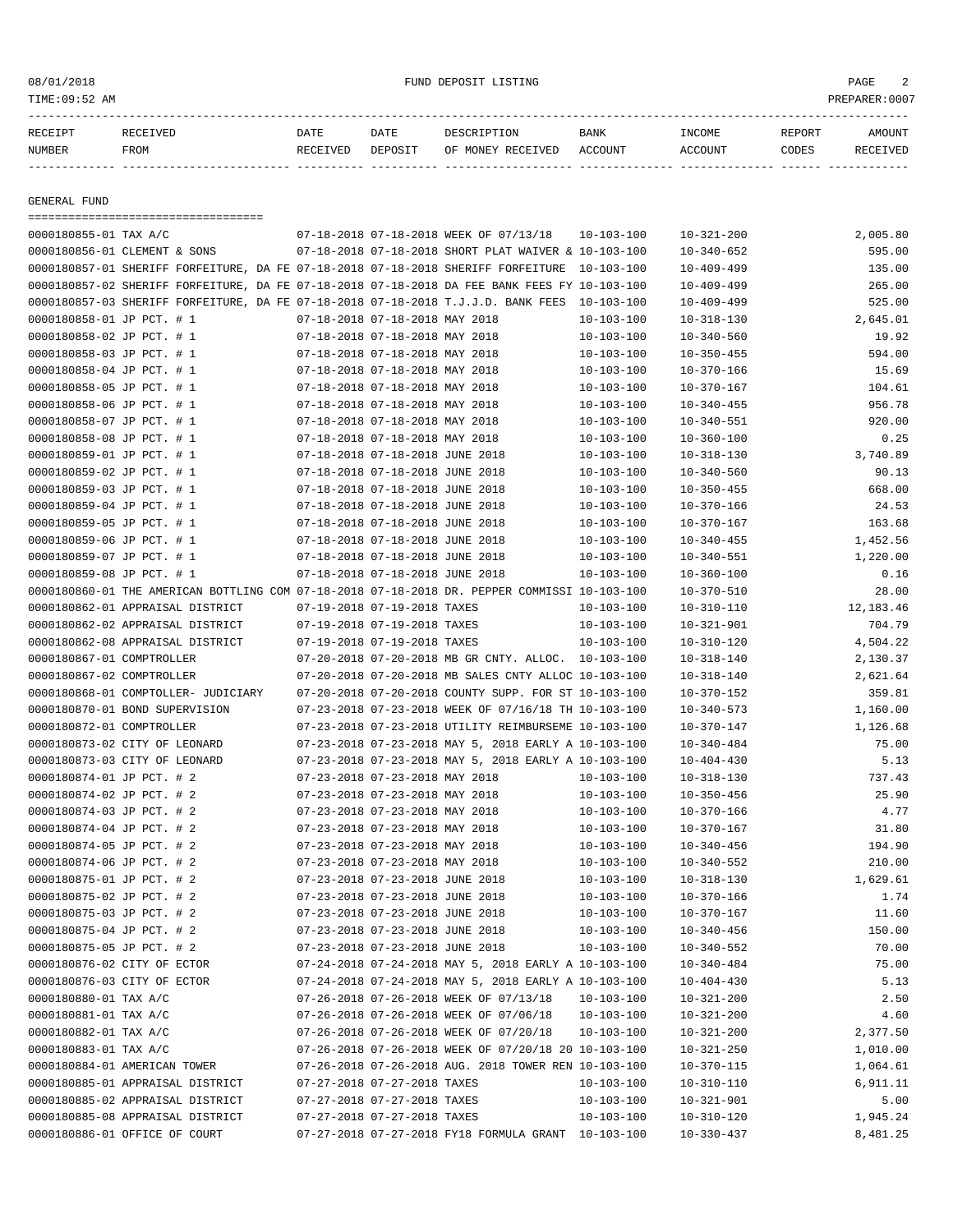TIME:09:52 AM PREPARER:0007

| RECEIPT | <b>RECEIVED</b> | DATE     | DATE    | DESCRIPTION       | <b>BANK</b> | INCOME  | <b>REPORT</b> | AMOUNT          |
|---------|-----------------|----------|---------|-------------------|-------------|---------|---------------|-----------------|
| NUMBER  | FROM            | RECEIVED | DEPOSIT | OF MONEY RECEIVED | ACCOUNT     | ACCOUNT | CODES         | <b>RECEIVED</b> |
|         |                 |          |         |                   |             |         |               |                 |

GENERAL FUND

===================================

|                           | 0000180887-01 SURETY BAIL BOND TRUST FU 07-27-2018 07-27-2018 COMMISSION ON BAIL 10-103-100 |                                 |                                 |                                                      |                  | $10 - 352 - 100$ | 172.50   |
|---------------------------|---------------------------------------------------------------------------------------------|---------------------------------|---------------------------------|------------------------------------------------------|------------------|------------------|----------|
|                           | 0000180887-02 SURETY BAIL BOND TRUST FU 07-27-2018 07-27-2018 COMMISSION ON BAIL            |                                 |                                 |                                                      | $10 - 103 - 100$ | $10 - 409 - 489$ | 1,552.50 |
|                           | 0000180887-03 SURETY BAIL BOND TRUST FU 07-27-2018 07-27-2018 COMMISSION ON BAIL            |                                 |                                 |                                                      | $10 - 103 - 100$ | $10 - 352 - 100$ | 187.50   |
|                           | 0000180887-04 SURETY BAIL BOND TRUST FU 07-27-2018 07-27-2018 COMMISSION ON BAIL            |                                 |                                 |                                                      | $10 - 103 - 100$ | $10 - 409 - 489$ | 1,687.50 |
|                           | 0000180888-01 BOND SUPERVISION                                                              |                                 |                                 | 07-30-2018 07-30-2018 WEEK OF 07/23/18 TH 10-103-100 |                  | $10 - 340 - 573$ | 1,240.00 |
| 0000180889-01 SECURUS     |                                                                                             |                                 |                                 | 07-31-2018 07-31-2018 JUNE 2018 JAIL PHON 10-103-100 |                  | $10 - 319 - 420$ | 2,309.69 |
|                           | 0000180890-01 THE GEO GROUP, INC.                                                           |                                 |                                 | 07-31-2018 07-31-2018 JULY-SEPT. ODYSSEY             | $10 - 103 - 100$ | $10 - 370 - 453$ | 5,398.25 |
| 0000180895-01 JP PCT. # 3 |                                                                                             | 07-31-2018 07-31-2018 MAY 2018  |                                 |                                                      | $10 - 103 - 100$ | $10 - 318 - 130$ | 2,374.21 |
| 0000180895-02 JP PCT. # 3 |                                                                                             | 07-31-2018 07-31-2018 MAY 2018  |                                 |                                                      | $10 - 103 - 100$ | $10 - 340 - 560$ | 131.80   |
| 0000180895-03 JP PCT. # 3 |                                                                                             | 07-31-2018 07-31-2018 MAY 2018  |                                 |                                                      | $10 - 103 - 100$ | $10 - 370 - 163$ | 7.49     |
| 0000180895-04 JP PCT. # 3 |                                                                                             | 07-31-2018 07-31-2018 MAY 2018  |                                 |                                                      | $10 - 103 - 100$ | $10 - 370 - 164$ | 29.96    |
| 0000180895-05 JP PCT. # 3 |                                                                                             | 07-31-2018 07-31-2018 MAY 2018  |                                 |                                                      | $10 - 103 - 100$ | $10 - 370 - 166$ | 16.01    |
| 0000180895-06 JP PCT. # 3 |                                                                                             | 07-31-2018 07-31-2018 MAY 2018  |                                 |                                                      | $10 - 103 - 100$ | $10 - 370 - 167$ | 106.78   |
| 0000180895-07 JP PCT. # 3 |                                                                                             | 07-31-2018 07-31-2018 MAY 2018  |                                 |                                                      | $10 - 103 - 100$ | $10 - 340 - 457$ | 344.60   |
| 0000180895-08 JP PCT. # 3 |                                                                                             | 07-31-2018 07-31-2018 MAY 2018  |                                 |                                                      | $10 - 103 - 100$ | $10 - 340 - 553$ | 70.75    |
| 0000180896-01 JP PCT. # 3 |                                                                                             | 07-31-2018 07-31-2018 JUNE 2018 |                                 |                                                      | $10 - 103 - 100$ | $10 - 318 - 130$ | 1,874.80 |
| 0000180896-02 JP PCT. # 3 |                                                                                             | 07-31-2018 07-31-2018 JUNE 2018 |                                 |                                                      | $10 - 103 - 100$ | $10 - 340 - 560$ | 190.66   |
| 0000180896-03 JP PCT. # 3 |                                                                                             | 07-31-2018 07-31-2018 JUNE 2018 |                                 |                                                      | $10 - 103 - 100$ | $10 - 350 - 457$ | 48.00    |
| 0000180896-04 JP PCT. # 3 |                                                                                             | 07-31-2018 07-31-2018 JUNE 2018 |                                 |                                                      | $10 - 103 - 100$ | $10 - 370 - 163$ | 7.34     |
| 0000180896-05 JP PCT. # 3 |                                                                                             | 07-31-2018 07-31-2018 JUNE 2018 |                                 |                                                      | $10 - 103 - 100$ | $10 - 370 - 164$ | 29.36    |
| 0000180896-06 JP PCT. # 3 |                                                                                             | 07-31-2018 07-31-2018 JUNE 2018 |                                 |                                                      | $10 - 103 - 100$ | $10 - 370 - 166$ | 12.43    |
| 0000180896-07 JP PCT. # 3 |                                                                                             | 07-31-2018 07-31-2018 JUNE 2018 |                                 |                                                      | $10 - 103 - 100$ | $10 - 370 - 167$ | 82.92    |
| 0000180896-08 JP PCT. # 3 |                                                                                             | 07-31-2018 07-31-2018 JUNE 2018 |                                 |                                                      | $10 - 103 - 100$ | $10 - 340 - 457$ | 489.50   |
| 0000180896-09 JP PCT. # 3 |                                                                                             |                                 | 07-31-2018 07-31-2018 JUNE 2018 |                                                      | $10 - 103 - 100$ | $10 - 340 - 553$ | 150.00   |

FUND TOTAL 271,799.21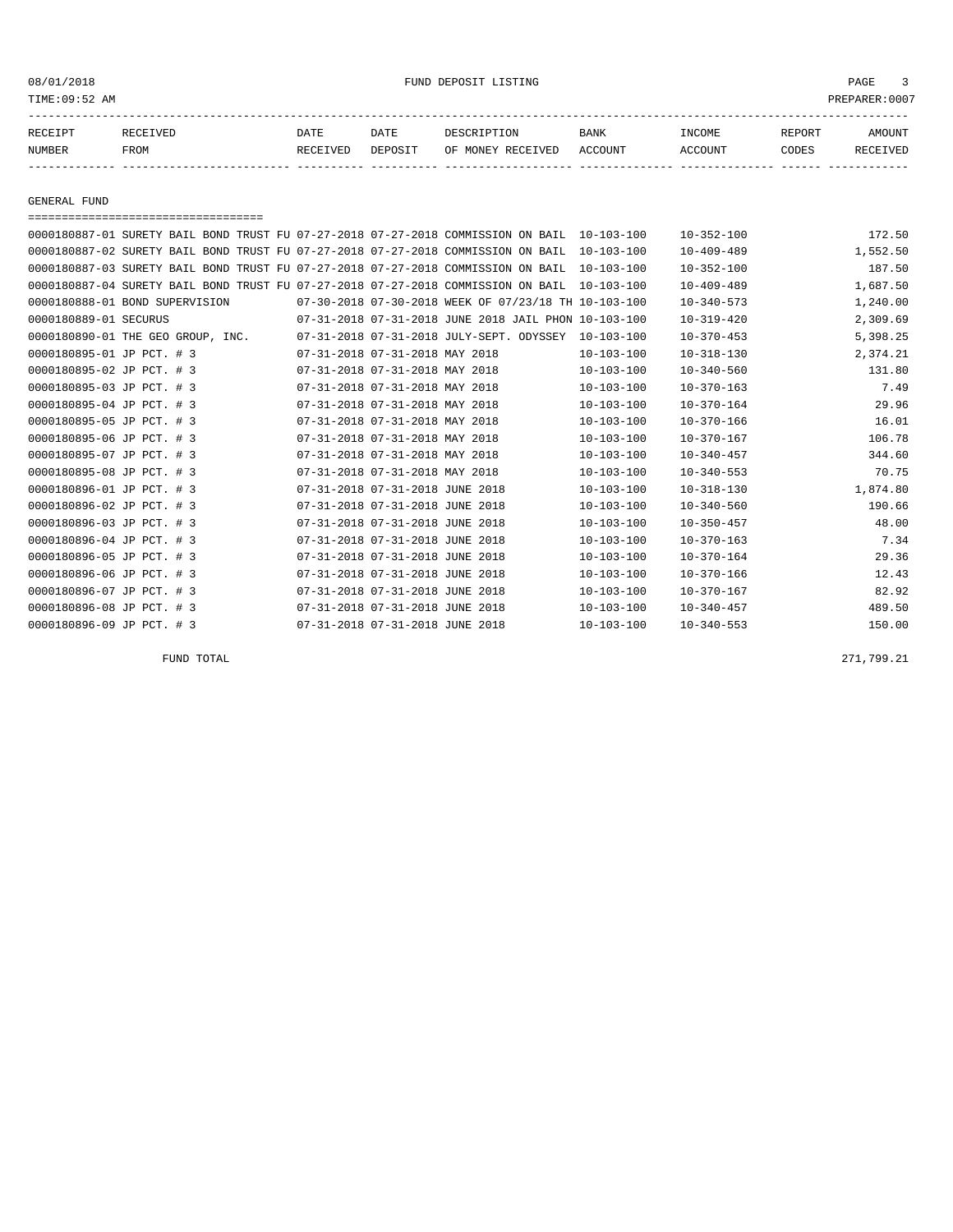08/01/2018 FUND DEPOSIT LISTING PAGE 1

| RECEIPT | <b>RECEIVED</b> | DATE            | DATE    | DESCRIPTION       | <b>BANK</b> | INCOME  | <b>REPORT</b> | AMOUNT          |
|---------|-----------------|-----------------|---------|-------------------|-------------|---------|---------------|-----------------|
| NUMBER  | FROM            | <b>RECEIVED</b> | DEPOSIT | OF MONEY RECEIVED | ACCOUNT     | ACCOUNT | CODES         | <b>RECEIVED</b> |
|         |                 |                 |         |                   |             |         |               |                 |

#### COURTHOUSE SECURITY

| ================================= |                                                      |                  |                  |        |
|-----------------------------------|------------------------------------------------------|------------------|------------------|--------|
| 0000180807-02 LEGEND BANK         | 07-05-2018 07-05-2018 JUNE 2018 INTEREST 11-103-100  |                  | $11 - 360 - 100$ | 7.53   |
| 0000180839-13 DISTRICT CLERK      | 07-12-2018 07-12-2018 JUNE 1-30, 2018, MA 11-103-100 |                  | $11 - 340 - 650$ | 185.65 |
| 0000180858-09 JP PCT. # 1         | 07-18-2018 07-18-2018 MAY 2018                       | $11 - 103 - 100$ | $11 - 340 - 651$ | 78.45  |
| 0000180859-09 JP PCT. # 1         | 07-18-2018 07-18-2018 JUNE 2018                      | $11 - 103 - 100$ | $11 - 340 - 651$ | 125.78 |
| 0000180874-07 JP PCT. # 2         | 07-23-2018 07-23-2018 MAY 2018                       | $11 - 103 - 100$ | $11 - 340 - 651$ | 23.85  |
| 0000180875-06 JP PCT. # 2         | 07-23-2018 07-23-2018 JUNE 2018                      | $11 - 103 - 100$ | $11 - 340 - 651$ | 8.70   |
| 0000180895-09 JP PCT. # 3         | 07-31-2018 07-31-2018 MAY 2018                       | $11 - 103 - 100$ | $11 - 340 - 651$ | 80.12  |
| 0000180896-10 JP PCT. # 3         | 07-31-2018 07-31-2018 JUNE 2018                      | $11 - 103 - 100$ | $11 - 340 - 651$ | 62.19  |

FUND TOTAL  $572.27$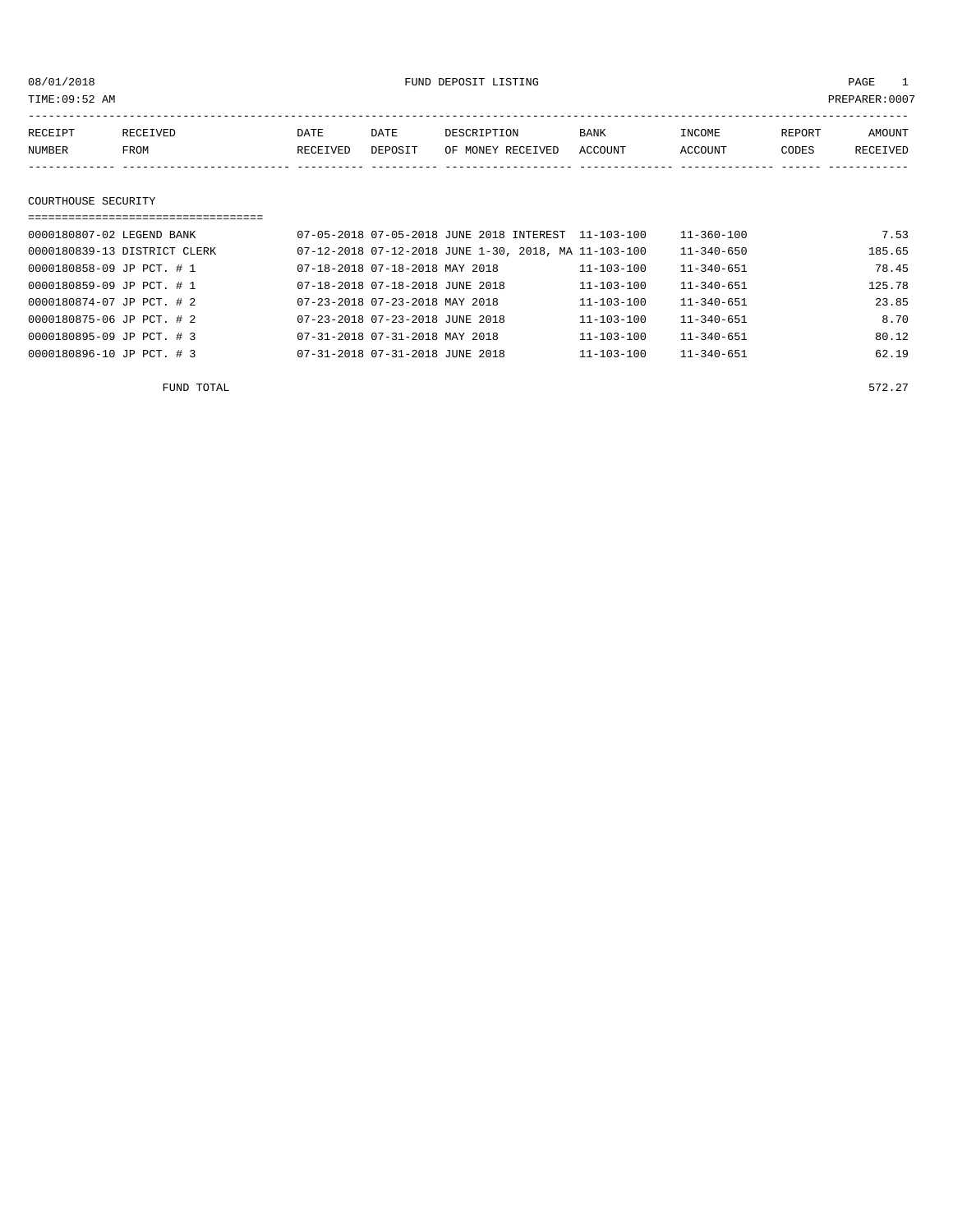| TIME:09:52 AM |             |          |         |                   |             |                |        | PREPARER: 0007 |
|---------------|-------------|----------|---------|-------------------|-------------|----------------|--------|----------------|
| RECEIPT       | RECEIVED    | DATE     | DATE    | DESCRIPTION       | <b>BANK</b> | INCOME         | REPORT | AMOUNT         |
| NUMBER        | <b>FROM</b> | RECEIVED | DEPOSIT | OF MONEY RECEIVED | ACCOUNT     | <b>ACCOUNT</b> | CODES  | RECEIVED       |
|               |             |          |         |                   |             |                |        |                |

CO.CLK.VITAL STAT.FEE

===================================

| 0000180807-03 LEGEND BANK | 07-05-2018 07-05-2018 JUNE 2018 INTEREST 12-103-100 |  | 12-360-100 |  |
|---------------------------|-----------------------------------------------------|--|------------|--|
|                           |                                                     |  |            |  |

FUND TOTAL  $0.32$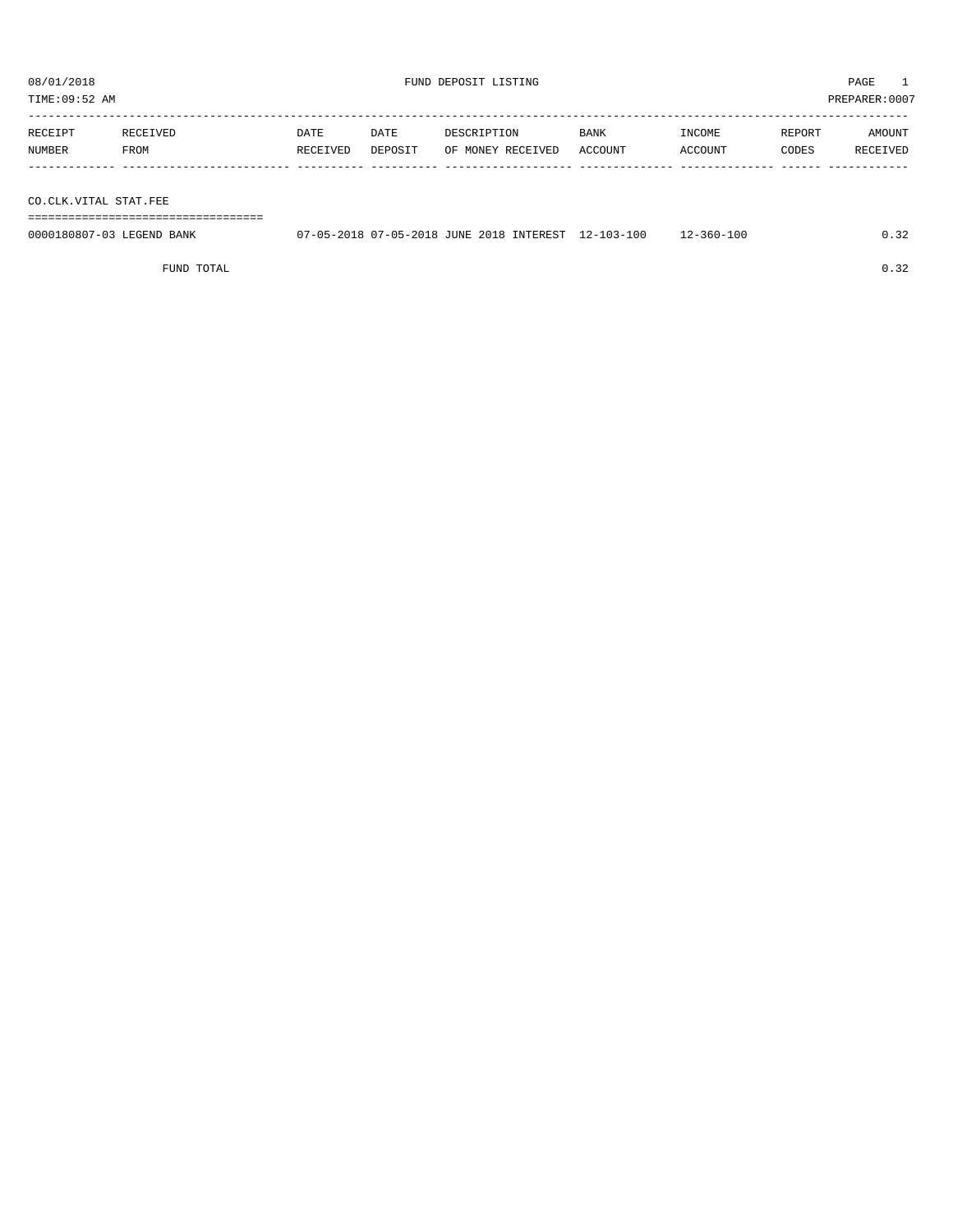| TIME:09:52 AM |                       |          |         |                   |         |         |        | PREPARER:0007 |  |  |
|---------------|-----------------------|----------|---------|-------------------|---------|---------|--------|---------------|--|--|
| RECEIPT       | RECEIVED              | DATE     | DATE    | DESCRIPTION       | BANK    | INCOME  | REPORT | AMOUNT        |  |  |
| NUMBER        | FROM                  | RECEIVED | DEPOSIT | OF MONEY RECEIVED | ACCOUNT | ACCOUNT | CODES  | RECEIVED      |  |  |
|               |                       |          |         |                   |         |         |        |               |  |  |
|               | BAIL BONDS TRUST FUND |          |         |                   |         |         |        |               |  |  |
|               |                       |          |         |                   |         |         |        |               |  |  |

| 0000180818-01 DONNIE JARVIS            | 07-06-2018 07-06-2018 BOND FEES | $13 - 103 - 113$ | $13 - 345 - 113$ | 30.00  |
|----------------------------------------|---------------------------------|------------------|------------------|--------|
| 0000180819-01 CARPENTER'S BAIL BONDS   | 07-06-2018 07-06-2018 BOND FEES | $13 - 103 - 113$ | $13 - 345 - 113$ | 120.00 |
| 0000180820-01 FANNIN COUNTY BAIL BONDS | 07-06-2018 07-06-2018 BOND FEES | $13 - 103 - 113$ | $13 - 345 - 113$ | 120.00 |
| 0000180821-01 DOC'S BAIL BONDS         | 07-06-2018 07-06-2018 BOND FEES | $13 - 103 - 113$ | $13 - 345 - 113$ | 135.00 |
| 0000180851-01 CARPENTER'S BAIL BONDS   | 07-18-2018 07-18-2018 BOND FEES | $13 - 103 - 113$ | $13 - 345 - 113$ | 135.00 |
| 0000180852-01 FANNIN COUNTY BAIL BONDS | 07-18-2018 07-18-2018 BOND FEES | $13 - 103 - 113$ | $13 - 345 - 113$ | 75.00  |
| 0000180853-01 DOC'S BAIL BONDS         | 07-18-2018 07-18-2018 BOND FEES | $13 - 103 - 113$ | $13 - 345 - 113$ | 150.00 |
| 0000180891-01 DOC'S BAIL BONDS         | 07-31-2018 07-31-2018 BOND FEES | $13 - 103 - 113$ | $13 - 345 - 113$ | 120.00 |
| 0000180892-01 CARPENTER'S BAIL BONDS   | 07-31-2018 07-31-2018 BOND FEES | $13 - 103 - 113$ | $13 - 345 - 113$ | 75.00  |
| 0000180893-01 FANNIN COUNTY BAIL BONDS | 07-31-2018 07-31-2018 BOND FEES | $13 - 103 - 113$ | $13 - 345 - 113$ | 60.00  |
| 0000180894-01 DON BAILEY               | 07-31-2018 07-31-2018 BOND FEE  | $13 - 103 - 113$ | $13 - 345 - 113$ | 15.00  |

FUND TOTAL  $1,035.00$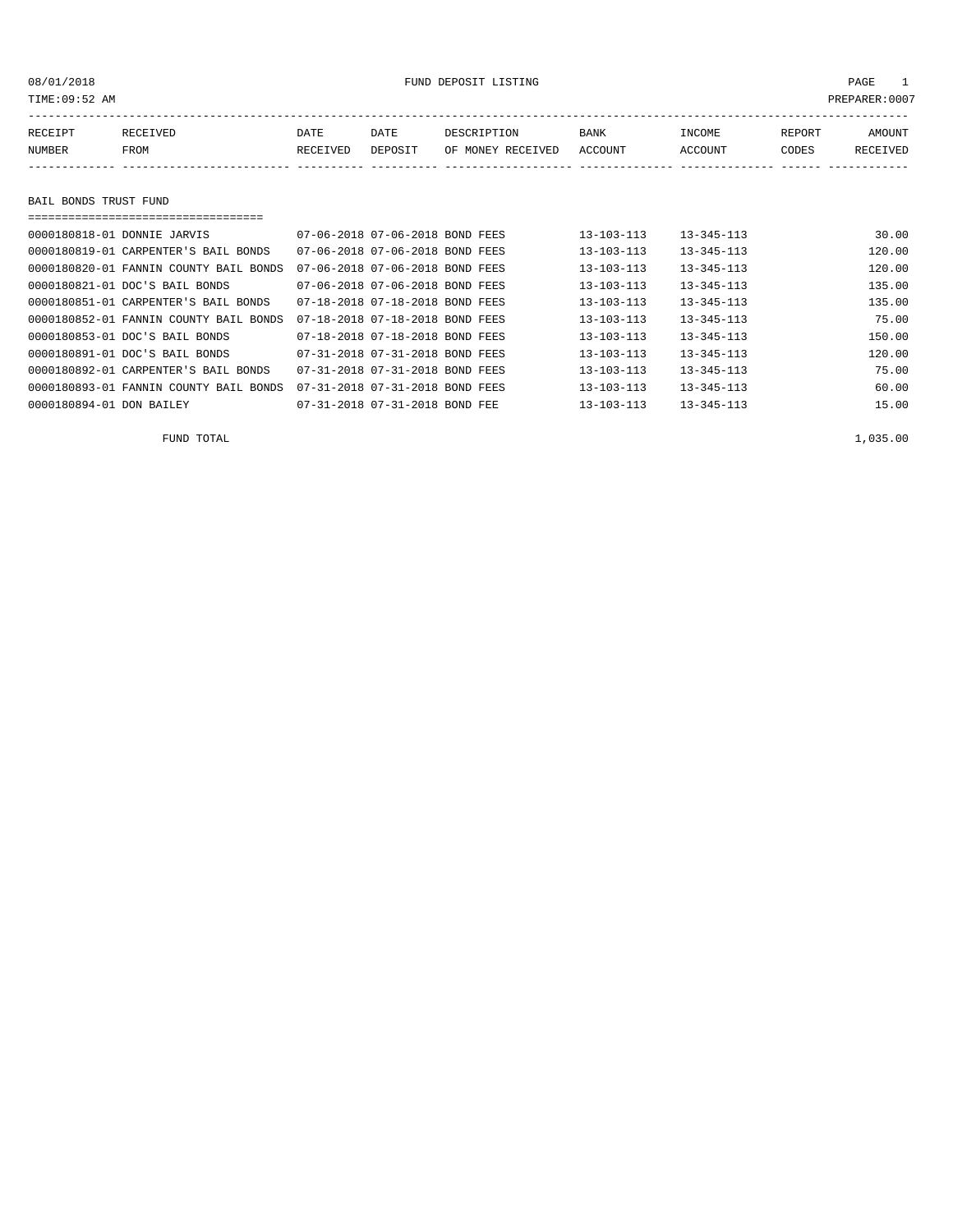| TIME:09:52 AM             |                         |                  |                                 |                                  |                  |                          |                 | PREPARER: 0007     |
|---------------------------|-------------------------|------------------|---------------------------------|----------------------------------|------------------|--------------------------|-----------------|--------------------|
| RECEIPT<br><b>NUMBER</b>  | <b>RECEIVED</b><br>FROM | DATE<br>RECEIVED | DATE<br>DEPOSIT                 | DESCRIPTION<br>OF MONEY RECEIVED | BANK<br>ACCOUNT  | <b>TNCOME</b><br>ACCOUNT | REPORT<br>CODES | AMOUNT<br>RECEIVED |
| JUSTICE CT.BLDG.SECURITY  |                         |                  |                                 |                                  |                  |                          |                 |                    |
|                           |                         |                  |                                 |                                  |                  |                          |                 |                    |
| 0000180858-10 JP PCT. # 1 |                         |                  | 07-18-2018 07-18-2018 MAY 2018  |                                  | $14 - 103 - 100$ | $14 - 370 - 455$         |                 | 26.15              |
| 0000180859-10 JP PCT. # 1 |                         |                  | 07-18-2018 07-18-2018 JUNE 2018 |                                  | $14 - 103 - 100$ | $14 - 370 - 455$         |                 | 40.93              |

| FUND TOTAL                |                                 |                  |                  | 125.34 |
|---------------------------|---------------------------------|------------------|------------------|--------|
| 0000180896-11 JP PCT. # 3 | 07-31-2018 07-31-2018 JUNE 2018 | $14 - 103 - 100$ | $14 - 370 - 457$ | 20.73  |
| 0000180895-10 JP PCT. # 3 | 07-31-2018 07-31-2018 MAY 2018  | 14-103-100       | 14-370-457       | 26.68  |
| 0000180875-07 JP PCT. # 2 | 07-23-2018 07-23-2018 JUNE 2018 | 14-103-100       | $14 - 370 - 456$ | 2.90   |
| 0000180874-08 JP PCT. # 2 | 07-23-2018 07-23-2018 MAY 2018  | $14 - 103 - 100$ | $14 - 370 - 456$ | 7.95   |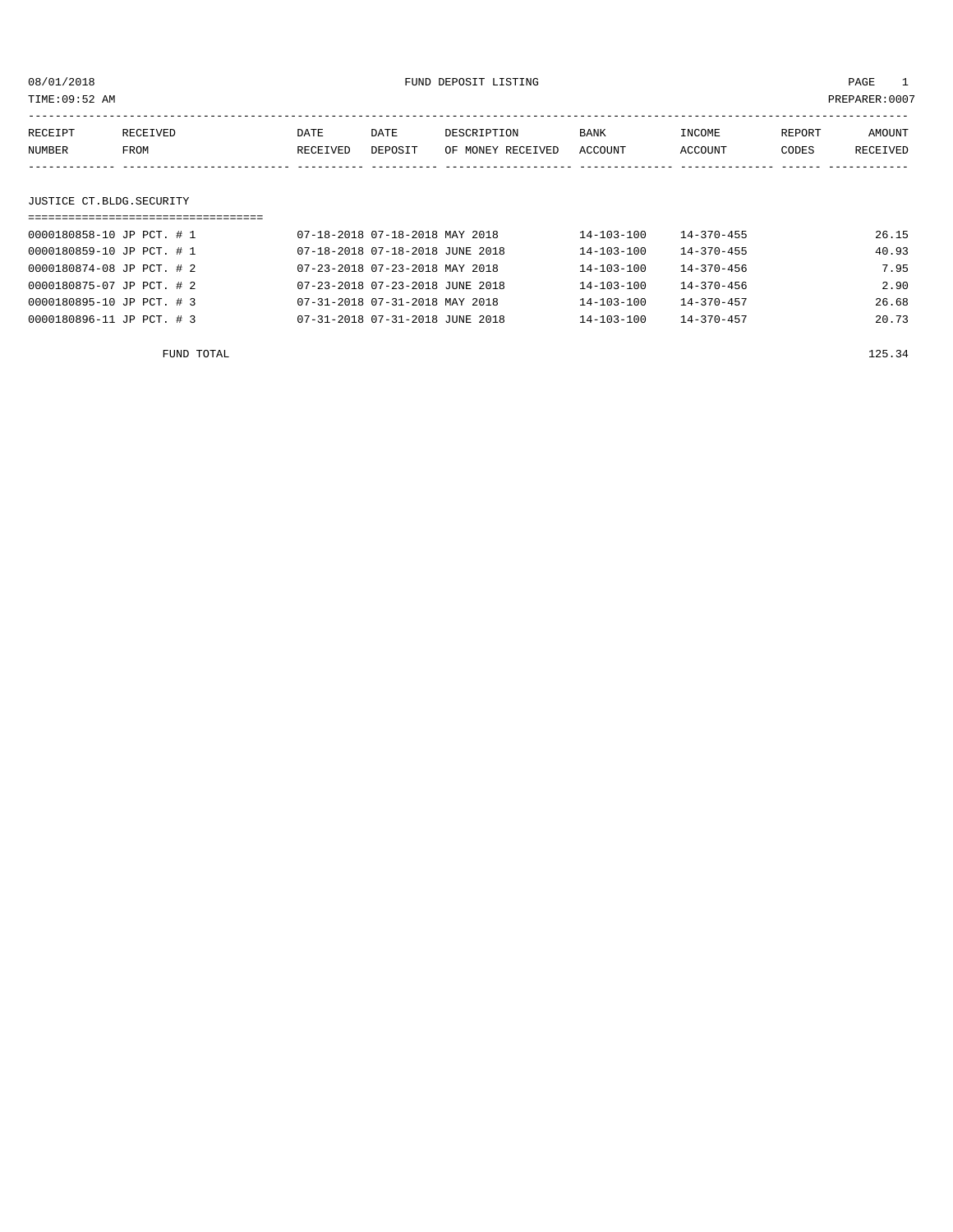TIME:09:52 AM PREPARER:0007 ----------------------------------------------------------------------------------------------------------------------------------- RECEIPT RECEIVED DATE DATE DESCRIPTION BANK INCOME REPORT AMOUNT NUMBER FROM RECEIVED DEPOSIT OF MONEY RECEIVED ACCOUNT ACCOUNT CODES RECEIVED ------------- ------------------------- ---------- ---------- ------------------- -------------- -------------- ------ ------------

CO.CLERK RECORD MNGMT.

===================================

| 0000180807-04 LEGEND BANK | 7-05-2018 07-05-2018 JUNE 2018 INTEREST | 18-103-100 | 18-360-100 |  |
|---------------------------|-----------------------------------------|------------|------------|--|
|                           |                                         |            |            |  |

FUND TOTAL 4.38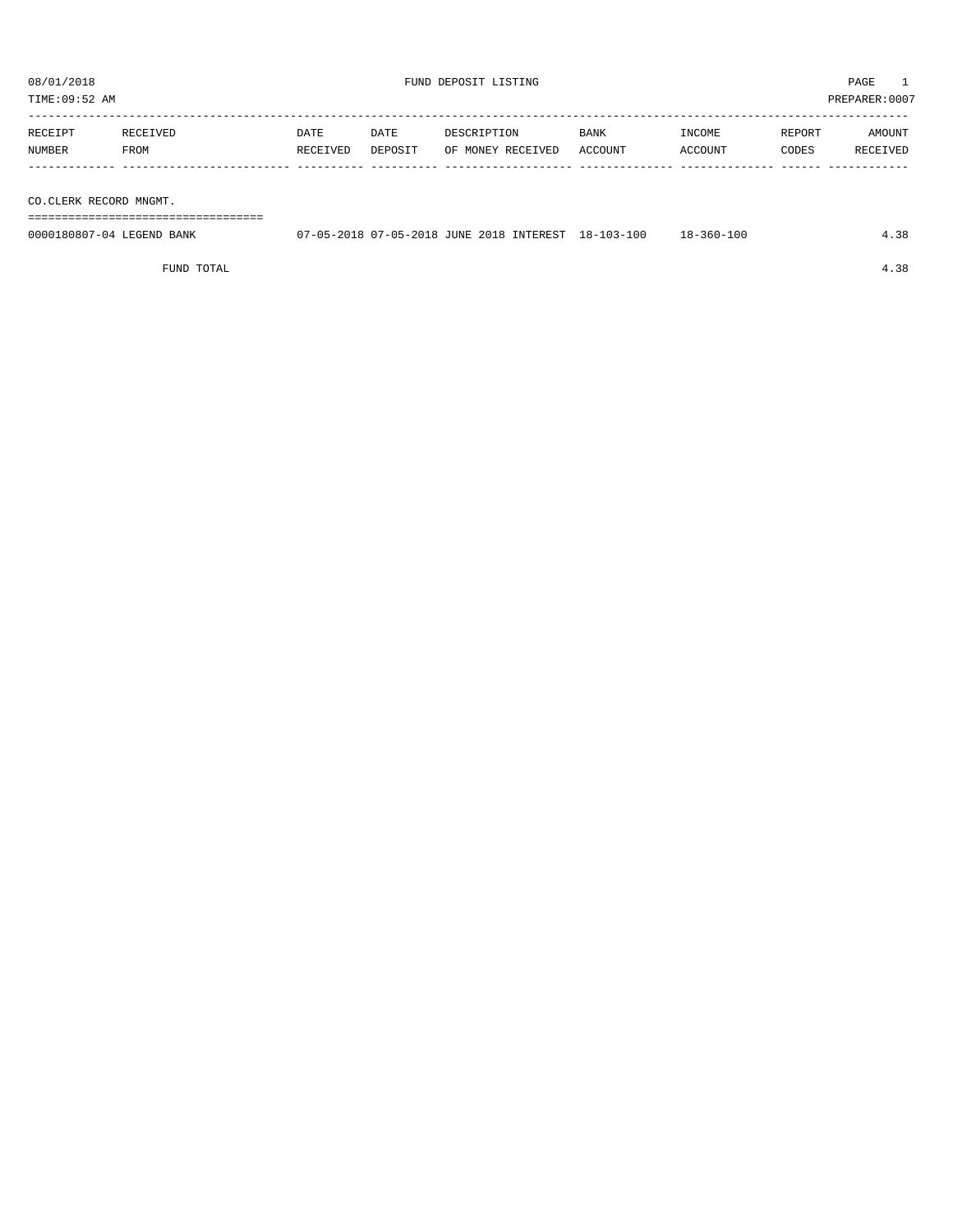TIME:09:52 AM PREPARER:0007

| RECEIPT | RECEIVED | DATE     | DATE    | DESCRIPTION       | <b>BANK</b> | INCOME  | REPORT | AMOUNT   |
|---------|----------|----------|---------|-------------------|-------------|---------|--------|----------|
| NUMBER  | FROM     | RECEIVED | DEPOSIT | OF MONEY RECEIVED | ACCOUNT     | ACCOUNT | CODES  | RECEIVED |
|         |          |          |         |                   |             |         |        |          |
|         |          |          |         |                   |             |         |        |          |

DIST.CLK.RECORDS MNGMT.

| 0000180807-05 LEGEND BANK    | 07-05-2018 07-05-2018 JUNE 2018 INTEREST 19-103-100  |  | $19 - 360 - 100$ | 0.62   |
|------------------------------|------------------------------------------------------|--|------------------|--------|
| 0000180839-14 DISTRICT CLERK | 07-12-2018 07-12-2018 JUNE 1-30, 2018, MA 19-103-100 |  | $19 - 370 - 136$ | 189.36 |

FUND TOTAL 189.98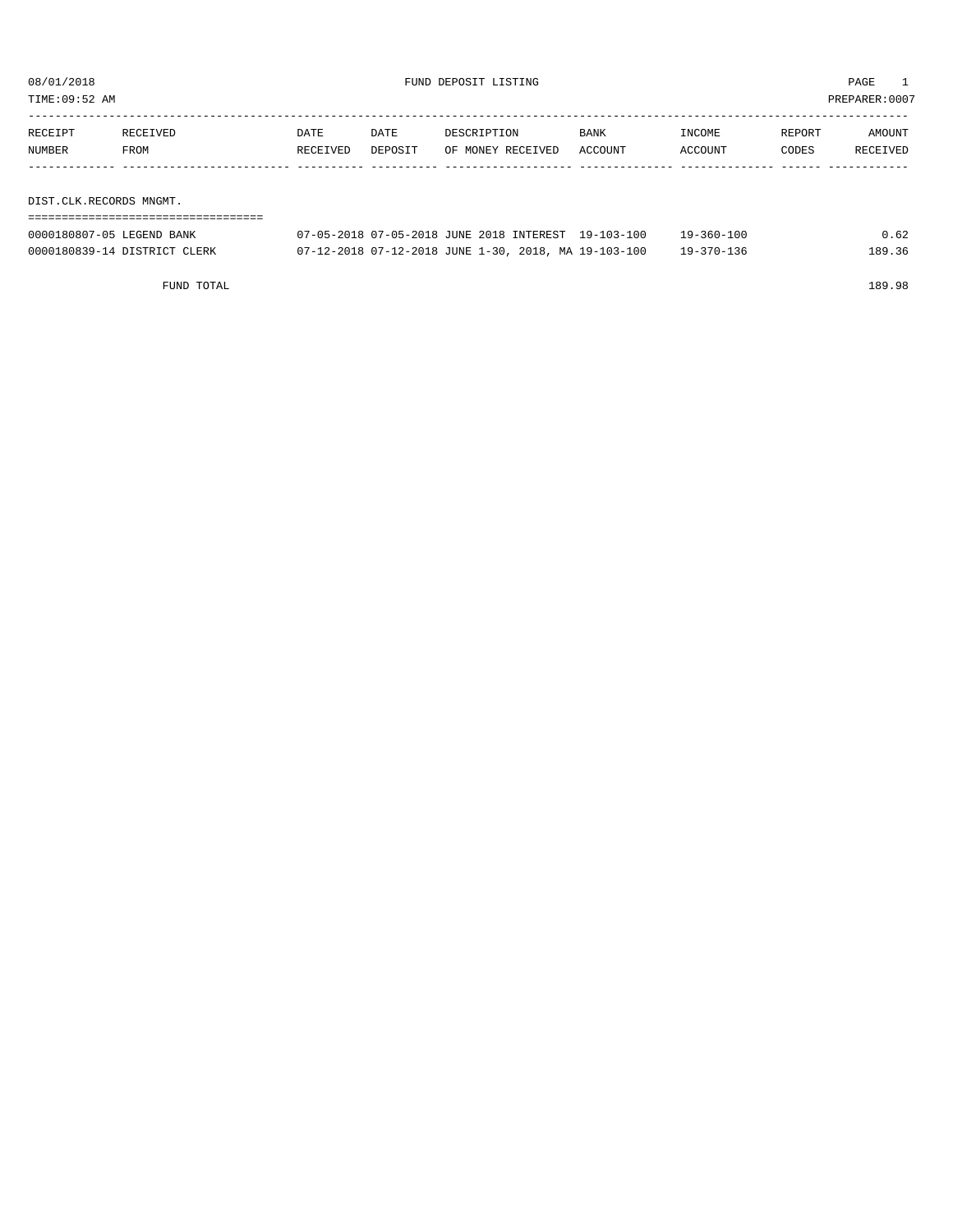TIME:09:52 AM PREPARER:0007

| RECEIPT | RECEIVED                 | DATE     | DATE    | DESCRIPTION       | BANK    | INCOME  | REPORT | AMOUNT   |
|---------|--------------------------|----------|---------|-------------------|---------|---------|--------|----------|
| NUMBER  | FROM                     | RECEIVED | DEPOSIT | OF MONEY RECEIVED | ACCOUNT | ACCOUNT | CODES  | RECEIVED |
|         |                          |          |         |                   |         |         |        |          |
|         |                          |          |         |                   |         |         |        |          |
|         | COUNTY OFFICES REC MNGMT |          |         |                   |         |         |        |          |

COUNTY OFFICES REC.MNGMT.

| 0000180807-06 LEGEND BANK    | 07-05-2018 07-05-2018 JUNE 2018 INTEREST 20-103-100  |  | $20 - 360 - 100$ | 2.61   |
|------------------------------|------------------------------------------------------|--|------------------|--------|
| 0000180839-15 DISTRICT CLERK | 07-12-2018 07-12-2018 JUNE 1-30, 2018, MA 20-103-100 |  | $20 - 370 - 135$ | 418.24 |

FUND TOTAL 420.85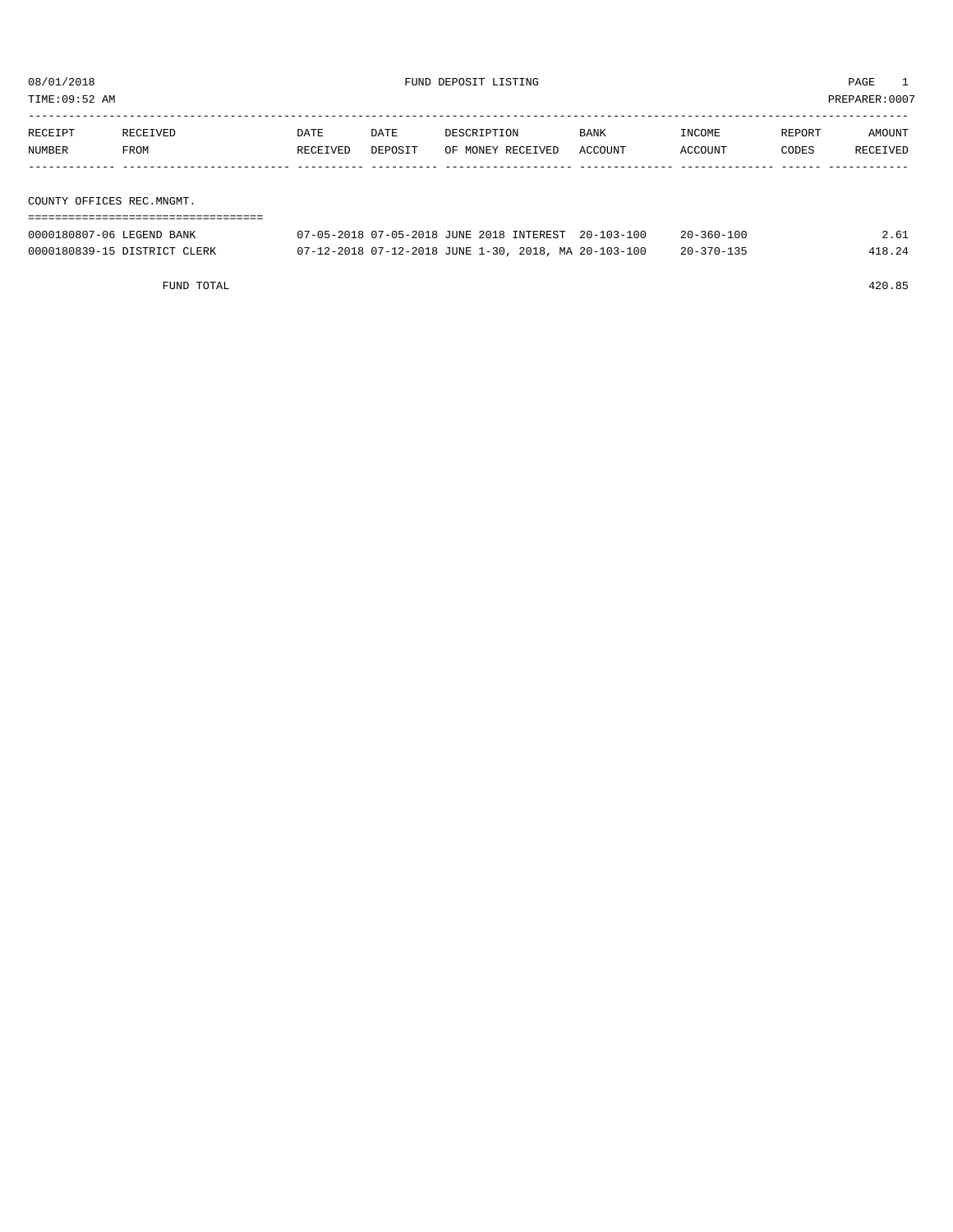#### 08/01/2018 FUND DEPOSIT LISTING PAGE 1

| RECEIPT | <b>RECEIVED</b> | DATE     | DATE    | DESCRIPTION       | <b>BANK</b> | <b>INCOME</b> | REPORT | AMOUNT     |
|---------|-----------------|----------|---------|-------------------|-------------|---------------|--------|------------|
| NUMBER  | FROM            | RECEIVED | DEPOSIT | OF MONEY RECEIVED | ACCOUNT     | ACCOUNT       | CODES  | זת 1777 תי |
|         |                 |          |         |                   |             |               |        |            |

FANNIN CO. R & B #1 FUND

===================================

| 0000180798-02 TEXPOOL               |                             |                                 | 07-02-2018 07-02-2018 JUNE 2018 INTEREST 21-103-175  |                  | $21 - 360 - 100$ | 26.23    |
|-------------------------------------|-----------------------------|---------------------------------|------------------------------------------------------|------------------|------------------|----------|
| 0000180806-01 SHANE CULP            |                             | 07-05-2018 07-05-2018 CULVERT   |                                                      | $21 - 103 - 100$ | $21 - 370 - 145$ | 452.00   |
| 0000180807-07 LEGEND BANK           |                             |                                 | 07-05-2018 07-05-2018 JUNE 2018 INTEREST 21-103-100  |                  | $21 - 360 - 100$ | 13.03    |
| 0000180809-01 CITY OF SAVOY         |                             | 07-05-2018 07-05-2018 CULVERT   |                                                      | $21 - 103 - 100$ | $21 - 370 - 145$ | 401.10   |
| 0000180823-01 SARA EYMARD           |                             |                                 | 07-09-2018 07-09-2018 CULVERT & ROCK                 | $21 - 103 - 100$ | $21 - 370 - 145$ | 452.00   |
| 0000180828-02 TAX A/C               |                             |                                 | 07-10-2018 07-10-2018 WEEK OF 06/29/18               | $21 - 103 - 100$ | $21 - 321 - 300$ | 42.80    |
| 0000180829-02 TAX A/C               |                             |                                 | 07-10-2018 07-10-2018 WEEK OF 06/15/18               | 21-103-100       | $21 - 321 - 300$ | 4.08     |
| 0000180830-02 TAX A/C               |                             |                                 | 07-10-2018 07-10-2018 WEEK OF 06/22/18               | 21-103-100       | $21 - 321 - 300$ | 12.23    |
| 0000180831-02 TAX A/C               |                             |                                 | 07-10-2018 07-10-2018 WEEK OF 06/29/18               | $21 - 103 - 100$ | $21 - 321 - 300$ | 1,616.14 |
| 0000180832-03 APPRAISAL DISTRICT    |                             | 07-10-2018 07-10-2018 TAXES     |                                                      | $21 - 103 - 100$ | $21 - 310 - 110$ | 1,026.80 |
| 0000180832-09 APPRAISAL DISTRICT    |                             | 07-10-2018 07-10-2018 TAXES     |                                                      | $21 - 103 - 100$ | $21 - 310 - 120$ | 161.84   |
| 0000180836-02 TAX A/C               |                             |                                 | 07-11-2018 07-11-2018 WEEK OF 07/06/18               | $21 - 103 - 100$ | $21 - 321 - 300$ | 1,465.32 |
| 0000180837-01 JOSE A. PADILLA       |                             | 07-11-2018 07-11-2018 CULVERT   |                                                      | $21 - 103 - 100$ | $21 - 370 - 145$ | 351.60   |
| 0000180838-04 APPRAISAL DISTRICT    |                             | 07-12-2018 07-12-2018 TAXES     |                                                      | $21 - 103 - 100$ | $21 - 310 - 110$ | 572.48   |
| 0000180838-10 APPRAISAL DISTRICT    |                             | 07-12-2018 07-12-2018 TAXES     |                                                      | $21 - 103 - 100$ | $21 - 310 - 120$ | 32.70    |
| 0000180839-18 DISTRICT CLERK        |                             |                                 | 07-12-2018 07-12-2018 JUNE 1-30, 2018, MA 21-103-100 |                  | $21 - 350 - 450$ | 709.99   |
| 0000180843-02 COMPTROLLER           |                             |                                 | 07-13-2018 07-13-2018 MAY 2018 LOCAL SALE 21-103-100 |                  | $21 - 318 - 160$ | 4,526.00 |
| 0000180848-01 HUDSON TREE FARM INC. |                             | 07-18-2018 07-18-2018 CULVERTS  |                                                      | $21 - 103 - 100$ | $21 - 370 - 145$ | 820.00   |
| 0000180849-01 STEPHEN BURNS         |                             | 07-18-2018 07-18-2018 TIN HORN  |                                                      | $21 - 103 - 100$ | $21 - 370 - 145$ | 614.00   |
| 0000180850-01 DIXIE LEE PARRISH     |                             |                                 | 07-18-2018 07-18-2018 CULVERT & ROCK                 | $21 - 103 - 100$ | $21 - 370 - 145$ | 452.00   |
| 0000180855-02 TAX A/C               |                             |                                 | 07-18-2018 07-18-2018 WEEK OF 07/13/18               | $21 - 103 - 100$ | $21 - 321 - 300$ | 1,412.34 |
| 0000180858-12 JP PCT. # 1           |                             | 07-18-2018 07-18-2018 MAY 2018  |                                                      | $21 - 103 - 100$ | $21 - 350 - 455$ | 316.03   |
| 0000180859-12 JP PCT. # 1           |                             | 07-18-2018 07-18-2018 JUNE 2018 |                                                      | $21 - 103 - 100$ | $21 - 350 - 455$ | 621.85   |
| 0000180862-04 APPRAISAL DISTRICT    |                             | 07-19-2018 07-19-2018 TAXES     |                                                      | $21 - 103 - 100$ | $21 - 310 - 110$ | 700.33   |
| 0000180862-10 APPRAISAL DISTRICT    |                             | 07-19-2018 07-19-2018 TAXES     |                                                      | $21 - 103 - 100$ | $21 - 310 - 120$ | 258.91   |
| 0000180874-10 JP PCT. # 2           |                             | 07-23-2018 07-23-2018 MAY 2018  |                                                      | $21 - 103 - 100$ | $21 - 350 - 456$ | 93.65    |
| 0000180875-09 JP PCT. # 2           |                             | 07-23-2018 07-23-2018 JUNE 2018 |                                                      | $21 - 103 - 100$ | $21 - 350 - 456$ | 275.10   |
| 0000180881-02 TAX A/C               |                             |                                 | 07-26-2018 07-26-2018 WEEK OF 07/06/18               | $21 - 103 - 100$ | $21 - 321 - 300$ | 4.08     |
| 0000180882-02 TAX A/C               |                             |                                 | 07-26-2018 07-26-2018 WEEK OF 07/20/18               | $21 - 103 - 100$ | $21 - 321 - 300$ | 1,263.56 |
| 0000180885-04 APPRAISAL DISTRICT    |                             | 07-27-2018 07-27-2018 TAXES     |                                                      | $21 - 103 - 100$ | $21 - 310 - 110$ | 397.27   |
| 0000180885-10 APPRAISAL DISTRICT    | 07-27-2018 07-27-2018 TAXES |                                 |                                                      | $21 - 103 - 100$ | $21 - 310 - 120$ | 111.82   |
| 0000180895-12 JP PCT. # 3           |                             | 07-31-2018 07-31-2018 MAY 2018  |                                                      | $21 - 103 - 100$ | $21 - 350 - 457$ | 434.67   |
| 0000180896-13 JP PCT. # 3           |                             | 07-31-2018 07-31-2018 JUNE 2018 |                                                      | $21 - 103 - 100$ | $21 - 350 - 457$ | 337.50   |

FUND TOTAL 19,979.45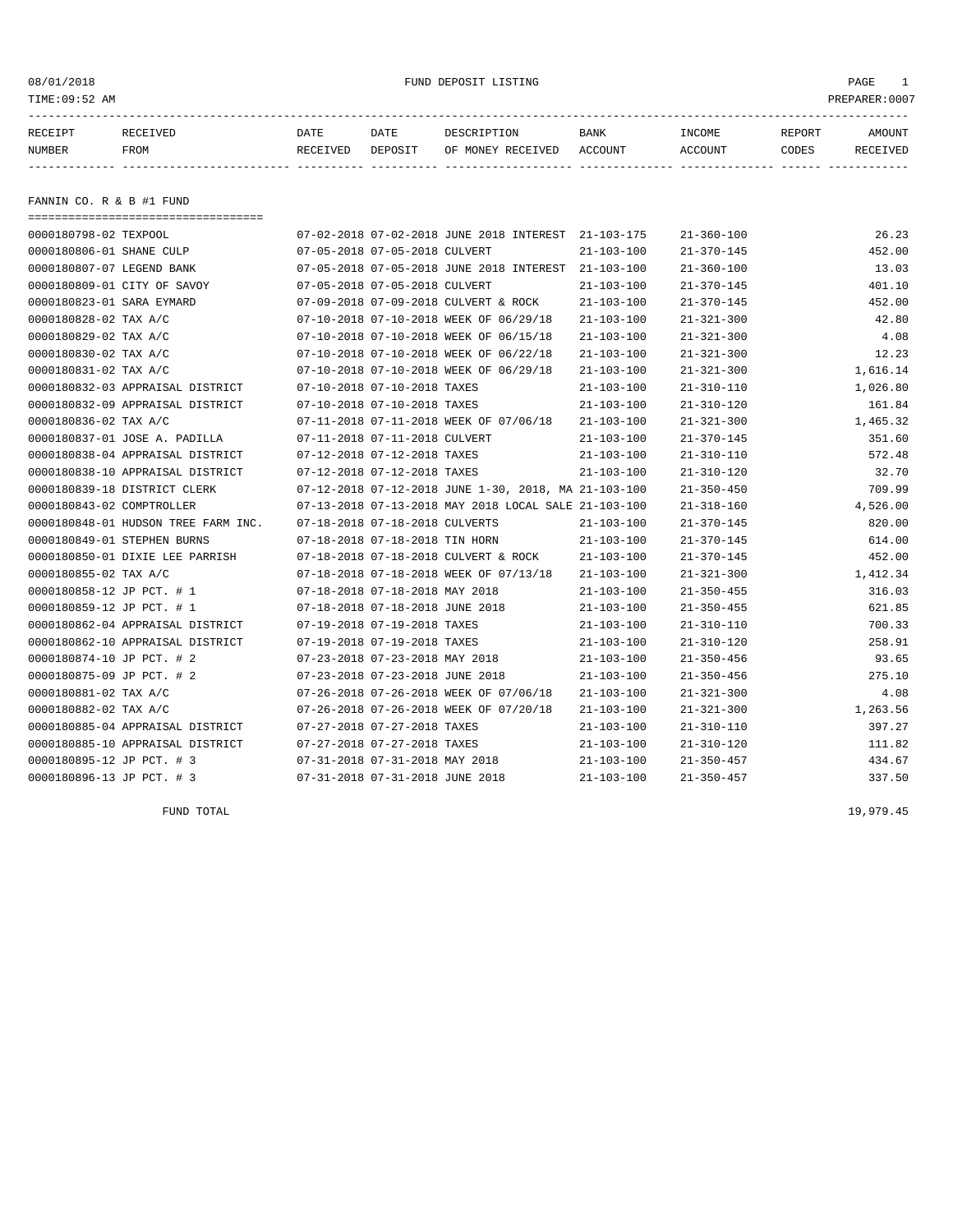08/01/2018 FUND DEPOSIT LISTING PAGE 1

| RECEIPT | <b>RECEIVED</b> | DATE     | DATE    | DESCRIPTION       | <b>BANK</b> | <b>INCOME</b> | REPORT | <b>AMOUNT</b>   |
|---------|-----------------|----------|---------|-------------------|-------------|---------------|--------|-----------------|
| NUMBER  | FROM            | RECEIVED | DEPOSIT | OF MONEY RECEIVED | ACCOUNT     | ACCOUNT       | CODES  | <b>RECEIVED</b> |
|         |                 |          |         |                   |             |               |        |                 |

FANNIN CO. R & B #2 FUND

| ====================================== |                                                      |                  |                  |          |
|----------------------------------------|------------------------------------------------------|------------------|------------------|----------|
| 0000180798-03 TEXPOOL                  | 07-02-2018 07-02-2018 JUNE 2018 INTEREST 22-103-175  |                  | $22 - 360 - 100$ | 375.46   |
| 0000180801-01 TAC                      | 07-02-2018 07-02-2018 VEHICLE DAMAGE - 20 22-103-100 |                  | $22 - 622 - 458$ | 3,252.82 |
| 0000180807-08 LEGEND BANK              | 07-05-2018 07-05-2018 JUNE 2018 INTEREST 22-103-100  |                  | $22 - 360 - 100$ | 14.08    |
| 0000180828-03 TAX A/C                  | 07-10-2018 07-10-2018 WEEK OF 06/29/18               | $22 - 103 - 100$ | $22 - 321 - 300$ | 49.85    |
| 0000180829-03 TAX A/C                  | 07-10-2018 07-10-2018 WEEK OF 06/15/18               | $22 - 103 - 100$ | $22 - 321 - 300$ | 4.75     |
| 0000180830-03 TAX A/C                  | 07-10-2018 07-10-2018 WEEK OF 06/22/18               | $22 - 103 - 100$ | $22 - 321 - 300$ | 14.24    |
| 0000180831-03 TAX A/C                  | 07-10-2018 07-10-2018 WEEK OF 06/29/18               | $22 - 103 - 100$ | $22 - 321 - 300$ | 1,882.58 |
| 0000180832-04 APPRAISAL DISTRICT       | 07-10-2018 07-10-2018 TAXES                          | $22 - 103 - 100$ | $22 - 310 - 110$ | 1,196.08 |
| 0000180832-10 APPRAISAL DISTRICT       | 07-10-2018 07-10-2018 TAXES                          | 22-103-100       | $22 - 310 - 120$ | 188.53   |
| 0000180836-03 TAX A/C                  | 07-11-2018 07-11-2018 WEEK OF 07/06/18               | $22 - 103 - 100$ | $22 - 321 - 300$ | 1,706.91 |
| 0000180838-05 APPRAISAL DISTRICT       | 07-12-2018 07-12-2018 TAXES                          | $22 - 103 - 100$ | $22 - 310 - 110$ | 666.87   |
| 0000180838-11 APPRAISAL DISTRICT       | 07-12-2018 07-12-2018 TAXES                          | $22 - 103 - 100$ | $22 - 310 - 120$ | 38.10    |
| 0000180839-19 DISTRICT CLERK           | 07-12-2018 07-12-2018 JUNE 1-30, 2018, MA 22-103-100 |                  | $22 - 350 - 450$ | 827.04   |
| 0000180841-01 CALEB L. SCHOONOVER      | 07-13-2018 07-13-2018 CULVERT                        | 22-103-100       | 22-370-145       | 301.20   |
| 0000180842-01 JAMES W. HARRIS          | 07-13-2018 07-13-2018 CULVERT                        | $22 - 103 - 100$ | $22 - 370 - 145$ | 404.00   |
| 0000180843-03 COMPTROLLER              | 07-13-2018 07-13-2018 MAY 2018 LOCAL SALE 22-103-100 |                  | $22 - 318 - 160$ | 5,272.19 |
| 0000180855-03 TAX A/C                  | 07-18-2018 07-18-2018 WEEK OF 07/13/18               | $22 - 103 - 100$ | $22 - 321 - 300$ | 1,645.18 |
| 0000180858-13 JP PCT. # 1              | 07-18-2018 07-18-2018 MAY 2018                       | 22-103-100       | $22 - 350 - 455$ | 368.14   |
| 0000180859-13 JP PCT. # 1              | 07-18-2018 07-18-2018 JUNE 2018                      | 22-103-100       | $22 - 350 - 455$ | 724.38   |
| 0000180862-05 APPRAISAL DISTRICT       | 07-19-2018 07-19-2018 TAXES                          | $22 - 103 - 100$ | $22 - 310 - 110$ | 815.80   |
| 0000180862-11 APPRAISAL DISTRICT       | 07-19-2018 07-19-2018 TAXES                          | $22 - 103 - 100$ | $22 - 310 - 120$ | 301.60   |
| 0000180871-01 RAUL RODRIGUEZ           | 07-23-2018 07-23-2018 CULVERT                        | $22 - 103 - 100$ | $22 - 370 - 145$ | 252.00   |
| 0000180874-11 JP PCT. # 2              | 07-23-2018 07-23-2018 MAY 2018                       | $22 - 103 - 100$ | $22 - 350 - 456$ | 109.09   |
| 0000180875-10 JP PCT. # 2              | 07-23-2018 07-23-2018 JUNE 2018                      | $22 - 103 - 100$ | $22 - 350 - 456$ | 320.45   |
| 0000180881-03 TAX A/C                  | 07-26-2018 07-26-2018 WEEK OF 07/06/18               | $22 - 103 - 100$ | $22 - 321 - 300$ | 4.75     |
| 0000180882-03 TAX A/C                  | 07-26-2018 07-26-2018 WEEK OF 07/20/18               | $22 - 103 - 100$ | $22 - 321 - 300$ | 1,471.88 |
| 0000180885-05 APPRAISAL DISTRICT       | 07-27-2018 07-27-2018 TAXES                          | $22 - 103 - 100$ | 22-310-110       | 462.76   |
| 0000180885-11 APPRAISAL DISTRICT       | 07-27-2018 07-27-2018 TAXES                          | 22-103-100       | $22 - 310 - 120$ | 130.25   |
| 0000180895-13 JP PCT. # 3              | 07-31-2018 07-31-2018 MAY 2018                       | 22-103-100       | $22 - 350 - 457$ | 506.33   |
| 0000180896-14 JP PCT. # 3              | 07-31-2018 07-31-2018 JUNE 2018                      | $22 - 103 - 100$ | $22 - 350 - 457$ | 393.15   |

FUND TOTAL 23,700.46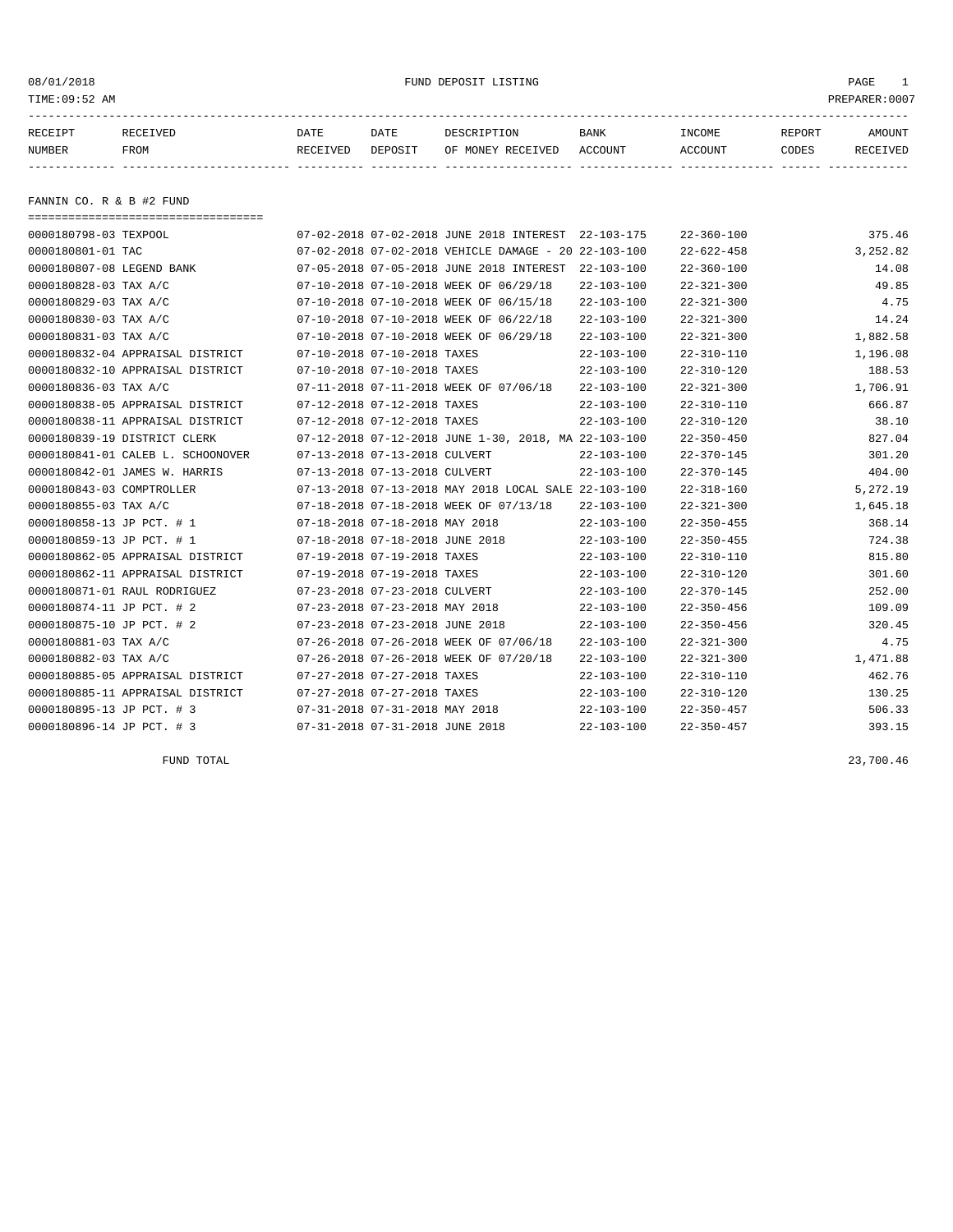08/01/2018 FUND DEPOSIT LISTING PAGE 1

| RECEIPT | RECEIVED | DATE     | DATE    | DESCRIPTION       | <b>BANK</b> | <b>INCOME</b> | <b>REPORT</b> | AMOUNT          |
|---------|----------|----------|---------|-------------------|-------------|---------------|---------------|-----------------|
| NUMBER  | FROM     | RECEIVED | DEPOSIT | OF MONEY RECEIVED | ACCOUNT     | ACCOUNT       | CODES         | <b>RECEIVED</b> |
|         |          |          |         |                   |             |               |               |                 |

FANNIN CO. R & B #3 FUND

| ====================================== |                                 |                                                      |                  |                  |          |
|----------------------------------------|---------------------------------|------------------------------------------------------|------------------|------------------|----------|
| 0000180798-04 TEXPOOL                  |                                 | 07-02-2018 07-02-2018 JUNE 2018 INTEREST             | $23 - 103 - 175$ | $23 - 360 - 100$ | 344.17   |
| 0000180807-09 LEGEND BANK              |                                 | 07-05-2018 07-05-2018 JUNE 2018 INTEREST             | $23 - 103 - 100$ | $23 - 360 - 100$ | 46.04    |
| 0000180828-04 TAX A/C                  |                                 | 07-10-2018 07-10-2018 WEEK OF 06/29/18               | $23 - 103 - 100$ | $23 - 321 - 300$ | 74.78    |
| 0000180829-04 TAX A/C                  |                                 | 07-10-2018 07-10-2018 WEEK OF 06/15/18               | $23 - 103 - 100$ | $23 - 321 - 300$ | 7.12     |
| 0000180830-04 TAX A/C                  |                                 | 07-10-2018 07-10-2018 WEEK OF 06/22/18               | $23 - 103 - 100$ | $23 - 321 - 300$ | 21.37    |
| 0000180831-04 TAX A/C                  |                                 | 07-10-2018 07-10-2018 WEEK OF 06/29/18               | $23 - 103 - 100$ | $23 - 321 - 300$ | 2,823.87 |
| 0000180832-05 APPRAISAL DISTRICT       | 07-10-2018 07-10-2018 TAXES     |                                                      | $23 - 103 - 100$ | $23 - 310 - 110$ | 1,794.12 |
| 0000180832-11 APPRAISAL DISTRICT       | 07-10-2018 07-10-2018 TAXES     |                                                      | $23 - 103 - 100$ | $23 - 310 - 120$ | 282.79   |
| 0000180836-04 TAX A/C                  |                                 | 07-11-2018 07-11-2018 WEEK OF 07/06/18               | $23 - 103 - 100$ | $23 - 321 - 300$ | 2,560.36 |
| 0000180838-06 APPRAISAL DISTRICT       | 07-12-2018 07-12-2018 TAXES     |                                                      | $23 - 103 - 100$ | $23 - 310 - 110$ | 1,000.30 |
| 0000180838-12 APPRAISAL DISTRICT       | 07-12-2018 07-12-2018 TAXES     |                                                      | $23 - 103 - 100$ | $23 - 310 - 120$ | 57.14    |
| 0000180839-20 DISTRICT CLERK           |                                 | 07-12-2018 07-12-2018 JUNE 1-30, 2018, MA 23-103-100 |                  | $23 - 350 - 450$ | 1,240.56 |
| 0000180840-01 CITY OF HONEY GROVE      | 07-12-2018 07-12-2018 ROCK      |                                                      | $23 - 103 - 100$ | $23 - 370 - 145$ | 441.95   |
| 0000180843-04 COMPTROLLER              |                                 | 07-13-2018 07-13-2018 MAY 2018 LOCAL SALE 23-103-100 |                  | $23 - 318 - 160$ | 7,908.29 |
| 0000180855-04 TAX A/C                  |                                 | 07-18-2018 07-18-2018 WEEK OF 07/13/18               | $23 - 103 - 100$ | $23 - 321 - 300$ | 2,467.77 |
| 0000180858-14 JP PCT. # 1              | 07-18-2018 07-18-2018 MAY 2018  |                                                      | $23 - 103 - 100$ | $23 - 350 - 455$ | 552.20   |
| 0000180859-14 JP PCT. # 1              | 07-18-2018 07-18-2018 JUNE 2018 |                                                      | $23 - 103 - 100$ | $23 - 350 - 455$ | 1,086.57 |
| 0000180862-06 APPRAISAL DISTRICT       | 07-19-2018 07-19-2018 TAXES     |                                                      | $23 - 103 - 100$ | $23 - 310 - 110$ | 1,223.69 |
| 0000180862-12 APPRAISAL DISTRICT       | 07-19-2018 07-19-2018 TAXES     |                                                      | $23 - 103 - 100$ | $23 - 310 - 120$ | 452.40   |
| 0000180874-12 JP PCT. # 2              | 07-23-2018 07-23-2018 MAY 2018  |                                                      | $23 - 103 - 100$ | $23 - 350 - 456$ | 163.62   |
| 0000180875-11 JP PCT. # 2              | 07-23-2018 07-23-2018 JUNE 2018 |                                                      | $23 - 103 - 100$ | $23 - 350 - 456$ | 480.68   |
| 0000180881-04 TAX A/C                  |                                 | 07-26-2018 07-26-2018 WEEK OF 07/06/18               | $23 - 103 - 100$ | $23 - 321 - 300$ | 7.12     |
| 0000180882-04 TAX A/C                  |                                 | 07-26-2018 07-26-2018 WEEK OF 07/20/18               | $23 - 103 - 100$ | $23 - 321 - 300$ | 2,207.82 |
| 0000180885-06 APPRAISAL DISTRICT       | 07-27-2018 07-27-2018 TAXES     |                                                      | $23 - 103 - 100$ | $23 - 310 - 110$ | 694.15   |
| 0000180885-12 APPRAISAL DISTRICT       | 07-27-2018 07-27-2018 TAXES     |                                                      | $23 - 103 - 100$ | $23 - 310 - 120$ | 195.38   |
| 0000180895-14 JP PCT. # 3              | 07-31-2018 07-31-2018 MAY 2018  |                                                      | $23 - 103 - 100$ | $23 - 350 - 457$ | 759.49   |
| 0000180896-15 JP PCT. # 3              | 07-31-2018 07-31-2018 JUNE 2018 |                                                      | $23 - 103 - 100$ | $23 - 350 - 457$ | 589.72   |

FUND TOTAL 29,483.47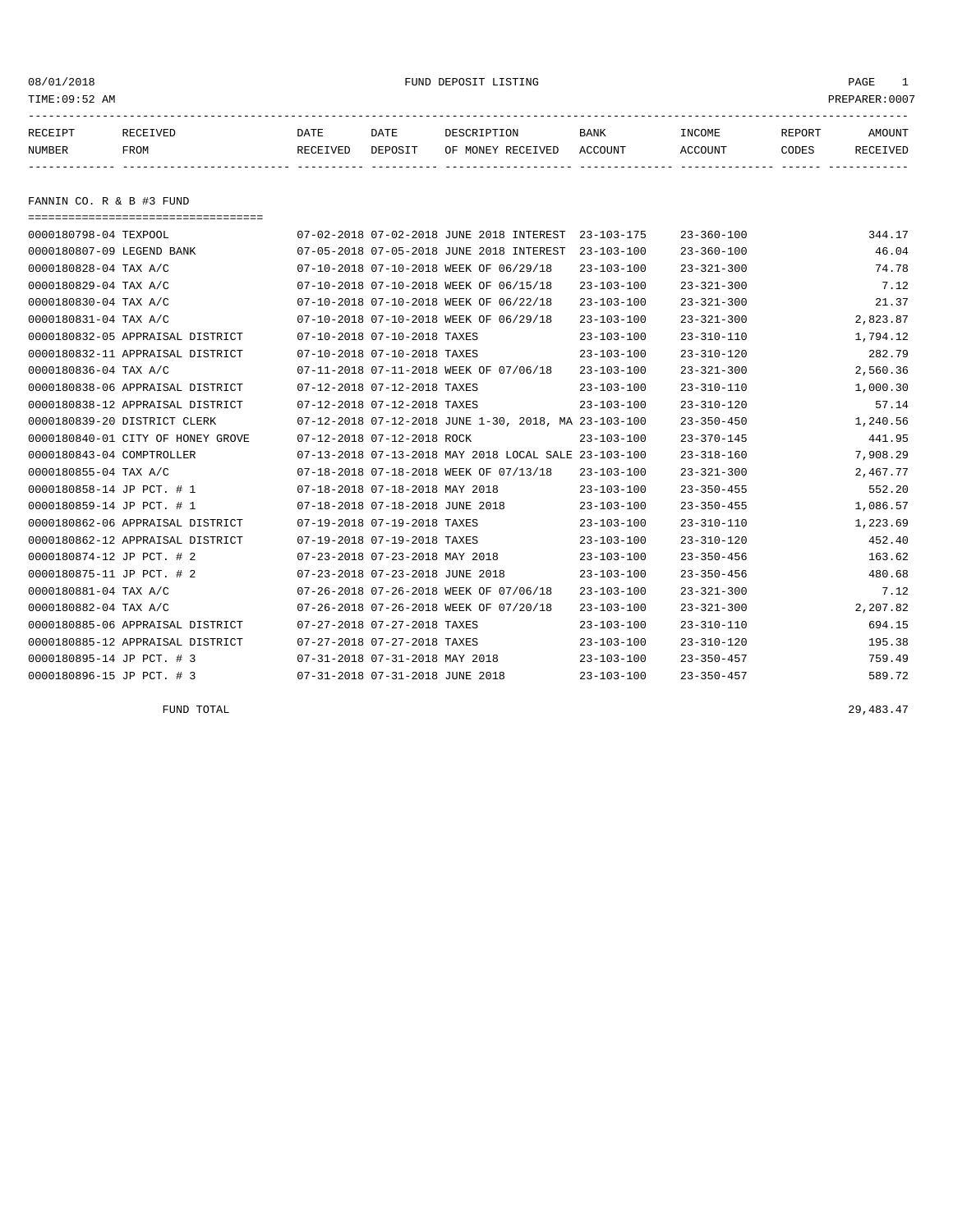08/01/2018 FUND DEPOSIT LISTING PAGE 1

| RECEIPT | RECEIVED | DATE     | DATE    | DESCRIPTION       | <b>BANK</b> | <b>INCOME</b> | REPORT | AMOUNT          |
|---------|----------|----------|---------|-------------------|-------------|---------------|--------|-----------------|
| NUMBER  | FROM     | RECEIVED | DEPOSIT | OF MONEY RECEIVED | ACCOUNT     | ACCOUNT       | CODES  | <b>RECEIVED</b> |
|         |          |          |         |                   |             |               |        |                 |

FANNIN CO. R & B #4 FUND

| ====================================== |                                 |                                                      |                  |                  |          |
|----------------------------------------|---------------------------------|------------------------------------------------------|------------------|------------------|----------|
| 0000180798-05 TEXPOOL                  |                                 | 07-02-2018 07-02-2018 JUNE 2018 INTEREST             | 24-103-175       | $24 - 360 - 100$ | 301.47   |
| 0000180807-10 LEGEND BANK              |                                 | 07-05-2018 07-05-2018 JUNE 2018 INTEREST             | $24 - 103 - 100$ | $24 - 360 - 100$ | 11.95    |
| 0000180828-05 TAX A/C                  |                                 | 07-10-2018 07-10-2018 WEEK OF 06/29/18               | $24 - 103 - 100$ | $24 - 321 - 300$ | 42.57    |
| 0000180829-05 TAX A/C                  |                                 | 07-10-2018 07-10-2018 WEEK OF 06/15/18               | $24 - 103 - 100$ | $24 - 321 - 300$ | 4.05     |
| 0000180830-05 TAX A/C                  |                                 | 07-10-2018 07-10-2018 WEEK OF 06/22/18               | $24 - 103 - 100$ | $24 - 321 - 300$ | 12.16    |
| 0000180831-05 TAX A/C                  |                                 | 07-10-2018 07-10-2018 WEEK OF 06/29/18               | $24 - 103 - 100$ | $24 - 321 - 300$ | 1,607.41 |
| 0000180832-06 APPRAISAL DISTRICT       | 07-10-2018 07-10-2018 TAXES     |                                                      | $24 - 103 - 100$ | $24 - 310 - 110$ | 1,021.25 |
| 0000180832-12 APPRAISAL DISTRICT       | 07-10-2018 07-10-2018 TAXES     |                                                      | $24 - 103 - 100$ | $24 - 310 - 120$ | 160.97   |
| 0000180836-05 TAX A/C                  |                                 | 07-11-2018 07-11-2018 WEEK OF 07/06/18               | $24 - 103 - 100$ | $24 - 321 - 300$ | 1,457.41 |
| 0000180838-07 APPRAISAL DISTRICT       | 07-12-2018 07-12-2018 TAXES     |                                                      | $24 - 103 - 100$ | $24 - 310 - 110$ | 569.40   |
| 0000180838-13 APPRAISAL DISTRICT       | 07-12-2018 07-12-2018 TAXES     |                                                      | $24 - 103 - 100$ | $24 - 310 - 120$ | 32.53    |
| 0000180839-21 DISTRICT CLERK           |                                 | 07-12-2018 07-12-2018 JUNE 1-30, 2018, MA 24-103-100 |                  | $24 - 350 - 450$ | 706.16   |
| 0000180843-05 COMPTROLLER              |                                 | 07-13-2018 07-13-2018 MAY 2018 LOCAL SALE 24-103-100 |                  | $24 - 318 - 160$ | 4,501.57 |
| 0000180846-01 CHAD LAURENCE            |                                 | 07-16-2018 07-16-2018 CULVERT & ROCK                 | $24 - 103 - 100$ | $24 - 370 - 145$ | 262.50   |
| 0000180855-05 TAX A/C                  |                                 | 07-18-2018 07-18-2018 WEEK OF 07/13/18               | $24 - 103 - 100$ | $24 - 321 - 300$ | 1,404.71 |
| 0000180858-15 JP PCT. # 1              | 07-18-2018 07-18-2018 MAY 2018  |                                                      | $24 - 103 - 100$ | $24 - 350 - 455$ | 314.33   |
| 0000180859-15 JP PCT. # 1              | 07-18-2018 07-18-2018 JUNE 2018 |                                                      | $24 - 103 - 100$ | $24 - 350 - 455$ | 618.50   |
| 0000180862-07 APPRAISAL DISTRICT       | 07-19-2018 07-19-2018 TAXES     |                                                      | 24-103-100       | $24 - 310 - 110$ | 696.55   |
| 0000180862-13 APPRAISAL DISTRICT       | 07-19-2018 07-19-2018 TAXES     |                                                      | $24 - 103 - 100$ | $24 - 310 - 120$ | 257.52   |
| 0000180874-13 JP PCT. # 2              | 07-23-2018 07-23-2018 MAY 2018  |                                                      | $24 - 103 - 100$ | $24 - 350 - 456$ | 93.14    |
| 0000180875-12 JP PCT. # 2              | 07-23-2018 07-23-2018 JUNE 2018 |                                                      | $24 - 103 - 100$ | $24 - 350 - 456$ | 273.62   |
| 0000180881-05 TAX A/C                  |                                 | 07-26-2018 07-26-2018 WEEK OF 07/06/18               | $24 - 103 - 100$ | $24 - 321 - 300$ | 4.05     |
| 0000180882-05 TAX A/C                  |                                 | 07-26-2018 07-26-2018 WEEK OF 07/20/18               | $24 - 103 - 100$ | $24 - 321 - 300$ | 1,256.74 |
| 0000180885-07 APPRAISAL DISTRICT       | 07-27-2018 07-27-2018 TAXES     |                                                      | $24 - 103 - 100$ | $24 - 310 - 110$ | 395.12   |
| 0000180885-13 APPRAISAL DISTRICT       | 07-27-2018 07-27-2018 TAXES     |                                                      | $24 - 103 - 100$ | $24 - 310 - 120$ | 111.21   |
| 0000180895-15 JP PCT. # 3              | 07-31-2018 07-31-2018 MAY 2018  |                                                      | $24 - 103 - 100$ | $24 - 350 - 457$ | 432.32   |
| 0000180896-16 JP PCT. # 3              | 07-31-2018 07-31-2018 JUNE 2018 |                                                      | $24 - 103 - 100$ | $24 - 350 - 457$ | 335.68   |

FUND TOTAL 16,884.89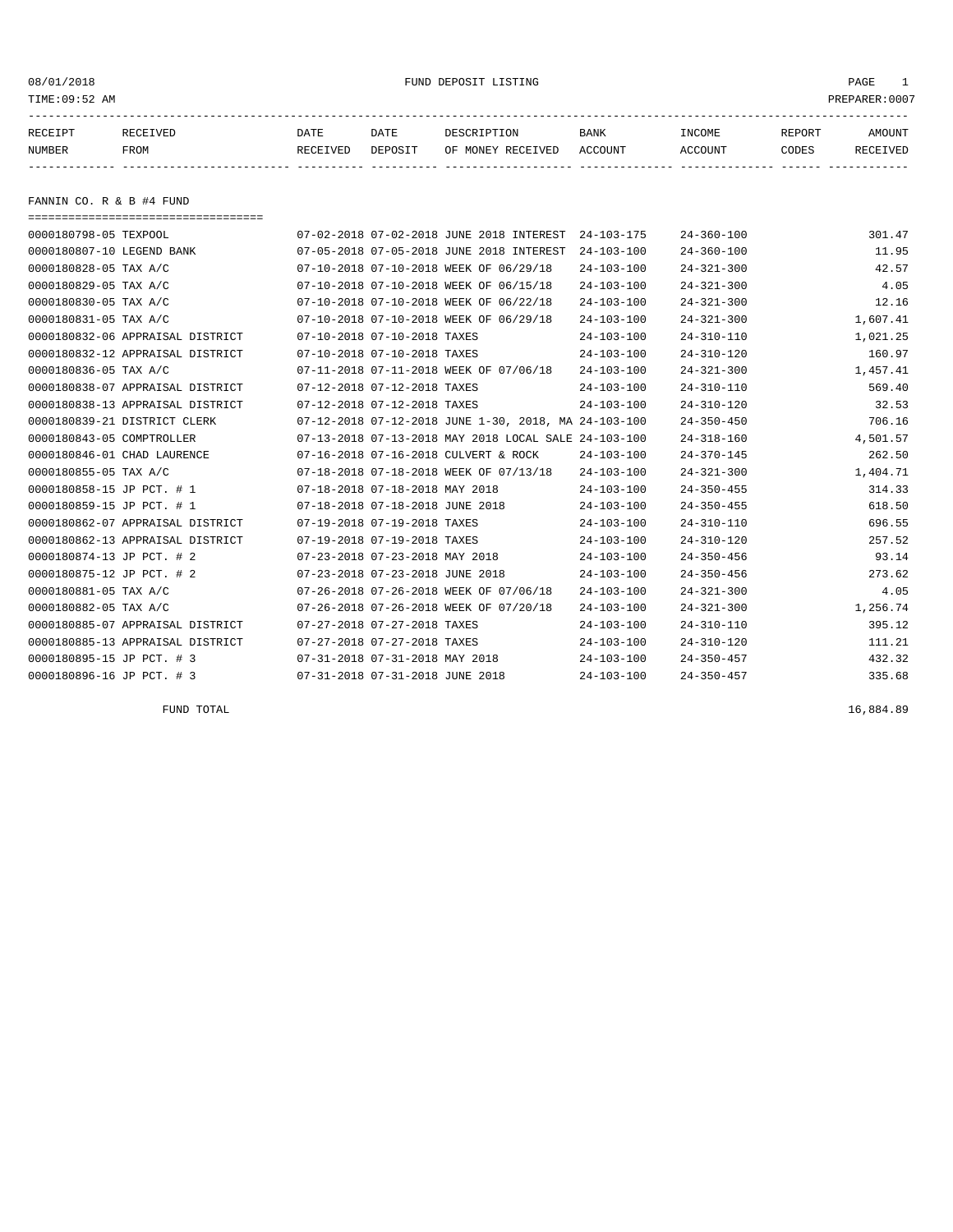TIME:09:52 AM PREPARER:0007

| RECEIPT                   | RECEIVED | DATE     | DATE    | DESCRIPTION       | BANK    | INCOME  | REPORT | AMOUNT   |
|---------------------------|----------|----------|---------|-------------------|---------|---------|--------|----------|
| NUMBER                    | FROM     | RECEIVED | DEPOSIT | OF MONEY RECEIVED | ACCOUNT | ACCOUNT | CODES  | RECEIVED |
|                           |          |          |         |                   |         |         |        |          |
|                           |          |          |         |                   |         |         |        |          |
| J.P.#1 JUST.CT.TECHNOLOGY |          |          |         |                   |         |         |        |          |
|                           |          |          |         |                   |         |         |        |          |

| 0000180807-11 LEGEND BANK | 07-05-2018 07-05-2018 JUNE 2018 INTEREST 26-103-100 |                  | $26 - 360 - 100$ | 2.81   |
|---------------------------|-----------------------------------------------------|------------------|------------------|--------|
| 0000180858-11 JP PCT. # 1 | 07-18-2018 07-18-2018 MAY 2018                      | $26 - 103 - 100$ | $26 - 370 - 455$ | 104.59 |
| 0000180859-11 JP PCT. # 1 | 07-18-2018 07-18-2018 JUNE 2018                     | $26 - 103 - 100$ | $26 - 370 - 455$ | 167.70 |

FUND TOTAL 275.10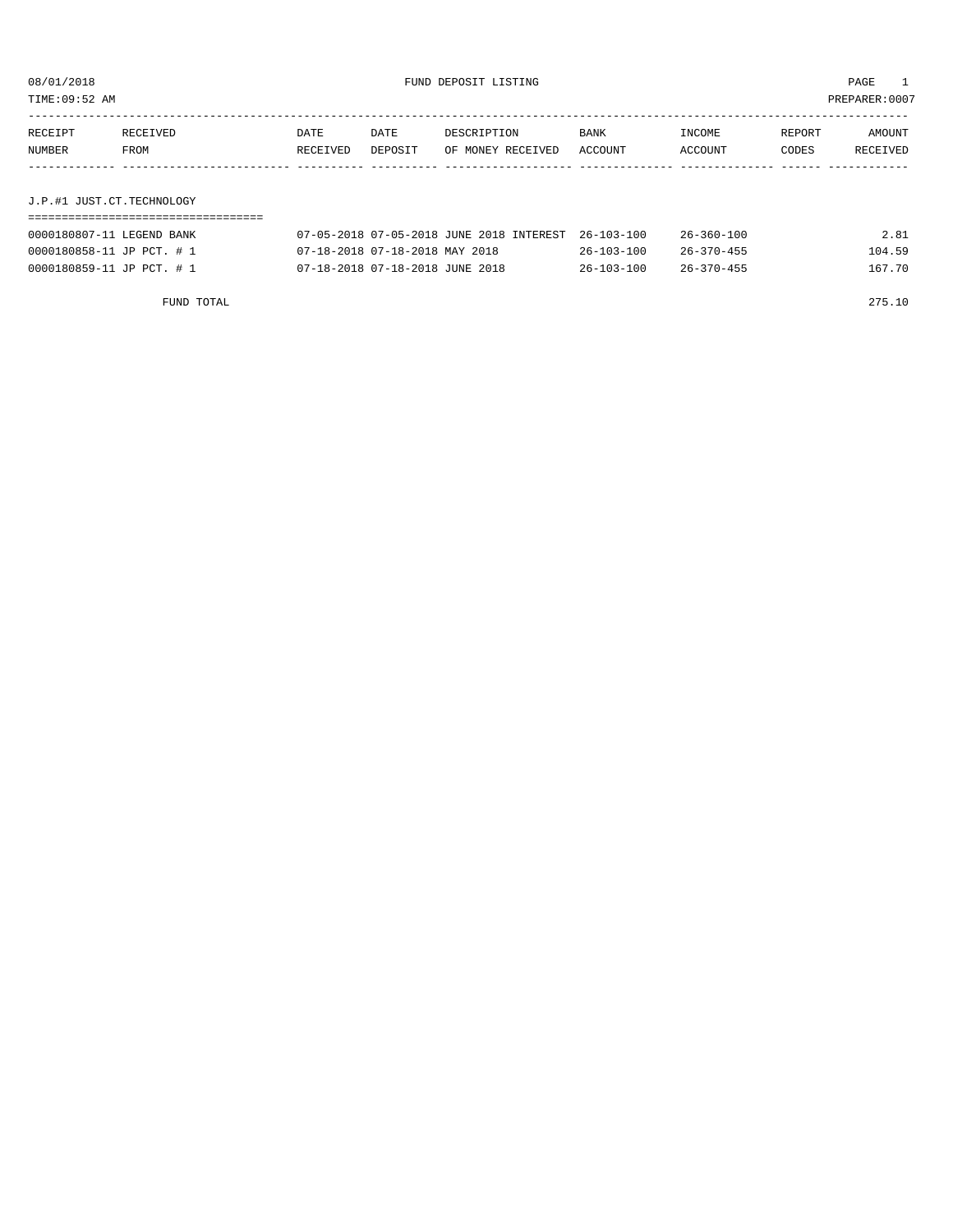TIME:09:52 AM PREPARER:0007

| RECEIPT | RECEIVED                  | DATE     | DATE    | DESCRIPTION       | BANK    | INCOME  | REPORT | AMOUNT   |
|---------|---------------------------|----------|---------|-------------------|---------|---------|--------|----------|
| NUMBER  | FROM                      | RECEIVED | DEPOSIT | OF MONEY RECEIVED | ACCOUNT | ACCOUNT | CODES  | RECEIVED |
|         |                           |          |         |                   |         |         |        |          |
|         |                           |          |         |                   |         |         |        |          |
|         | J.P.#2 JUST.CT.TECHNOLOGY |          |         |                   |         |         |        |          |

### ===================================

| 0000180807-12 LEGEND BANK | 07-05-2018 07-05-2018 JUNE 2018 INTEREST 27-103-100 |                  | $27 - 360 - 100$ | 0.62  |
|---------------------------|-----------------------------------------------------|------------------|------------------|-------|
| 0000180874-09 JP PCT. # 2 | 07-23-2018 07-23-2018 MAY 2018                      | $27 - 103 - 100$ | $27 - 370 - 456$ | 31.80 |
| 0000180875-08 JP PCT. # 2 | 07-23-2018 07-23-2018 JUNE 2018                     | $27 - 103 - 100$ | $27 - 370 - 456$ | 11.60 |

FUND TOTAL 44.02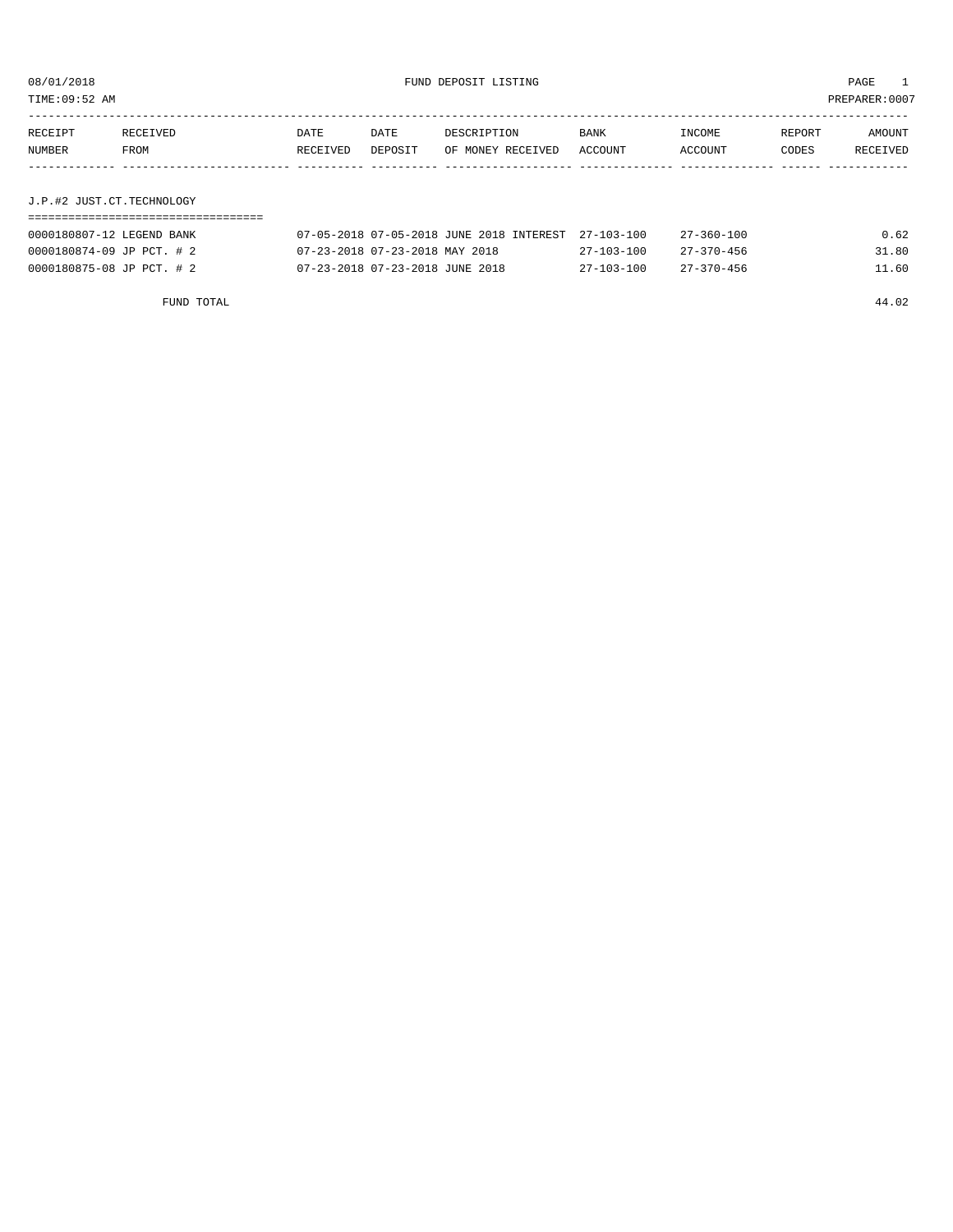TIME:09:52 AM PREPARER:0007

| RECEIPT                   | RECEIVED | DATE     | DATE    | DESCRIPTION       | <b>BANK</b> | INCOME  | REPORT | AMOUNT   |
|---------------------------|----------|----------|---------|-------------------|-------------|---------|--------|----------|
| NUMBER                    | FROM     | RECEIVED | DEPOSIT | OF MONEY RECEIVED | ACCOUNT     | ACCOUNT | CODES  | RECEIVED |
|                           |          |          |         |                   |             |         |        |          |
|                           |          |          |         |                   |             |         |        |          |
| J.P.#3 JUST.CT.TECHNOLOGY |          |          |         |                   |             |         |        |          |

### ===================================

| 0000180807-13 LEGEND BANK | 07-05-2018 07-05-2018 JUNE 2018 INTEREST 28-103-100 |                  | $28 - 360 - 100$ | 0.29   |
|---------------------------|-----------------------------------------------------|------------------|------------------|--------|
| 0000180895-11 JP PCT. # 3 | 07-31-2018 07-31-2018 MAY 2018                      | $28 - 103 - 100$ | $28 - 370 - 456$ | 106.79 |
| 0000180896-12 JP PCT. # 3 | 07-31-2018 07-31-2018 JUNE 2018                     | $28 - 103 - 100$ | $28 - 370 - 456$ | 82.92  |

FUND TOTAL 190.00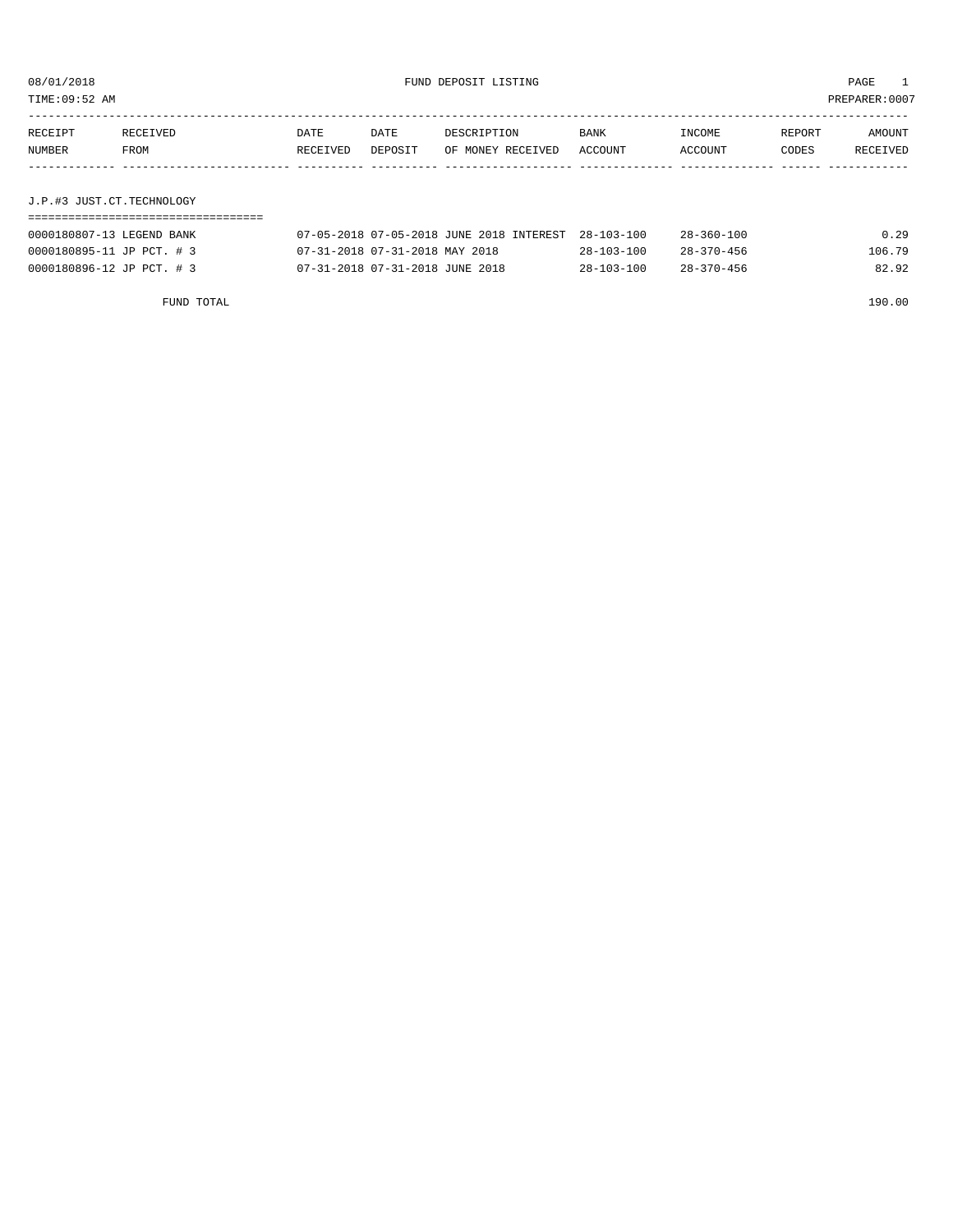TIME:09:52 AM PREPARER:0007

| RECEIPT | <b>RECEIVED</b> | DATE     | DATE    | DESCRIPTION       | <b>BANK</b> | INCOME  | REPORT | AMOUNT   |
|---------|-----------------|----------|---------|-------------------|-------------|---------|--------|----------|
| NUMBER  | FROM            | RECEIVED | DEPOSIT | OF MONEY RECEIVED | ACCOUNT     | ACCOUNT | CODES  | RECEIVED |
|         |                 |          |         |                   |             |         |        |          |

DISTRICT CT.RECORDS ARCHIVE

| 0000180807-14 LEGEND BANK    | 07-05-2018 07-05-2018 JUNE 2018 INTEREST 34-103-100  |  | $34 - 360 - 100$ | L. 60  |
|------------------------------|------------------------------------------------------|--|------------------|--------|
| 0000180839-16 DISTRICT CLERK | 07-12-2018 07-12-2018 JUNE 1-30, 2018, MA 34-103-100 |  | $34 - 370 - 450$ | 292.68 |

FUND TOTAL 294.28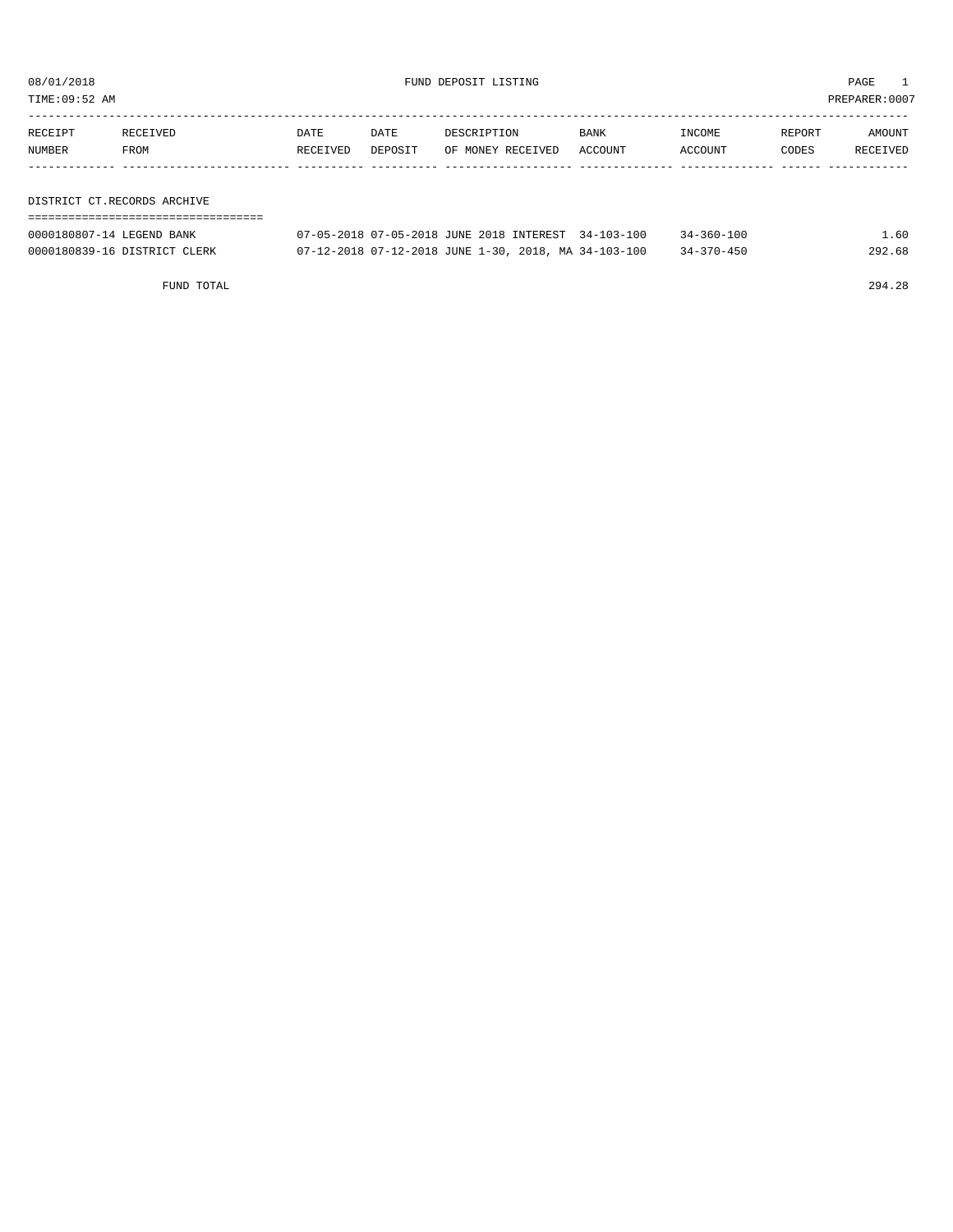TIME:09:52 AM PREPARER:0007

| RECEIPT | <b>RECEIVED</b> | DATE     | DATE    | DESCRIPTION       | <b>BANK</b> | <b>TNCOME</b> | REPORT | AMOUNT          |
|---------|-----------------|----------|---------|-------------------|-------------|---------------|--------|-----------------|
| NUMBER  | FROM            | RECEIVED | DEPOSIT | OF MONEY RECEIVED | ACCOUNT     | ACCOUNT       | CODES  | <b>RECEIVED</b> |
|         |                 |          |         |                   |             |               |        |                 |

#### LAW LIBRARY FUND

| ================================= |                                                      |  |                  |        |
|-----------------------------------|------------------------------------------------------|--|------------------|--------|
| 0000180807-15 LEGEND BANK         | 07-05-2018 07-05-2018 JUNE 2018 INTEREST 35-103-100  |  | $35 - 360 - 100$ | 9.36   |
| 0000180839-17 DISTRICT CLERK      | 07-12-2018 07-12-2018 JUNE 1-30, 2018, MA 35-103-100 |  | $35 - 340 - 450$ | 709.88 |

FUND TOTAL 719.24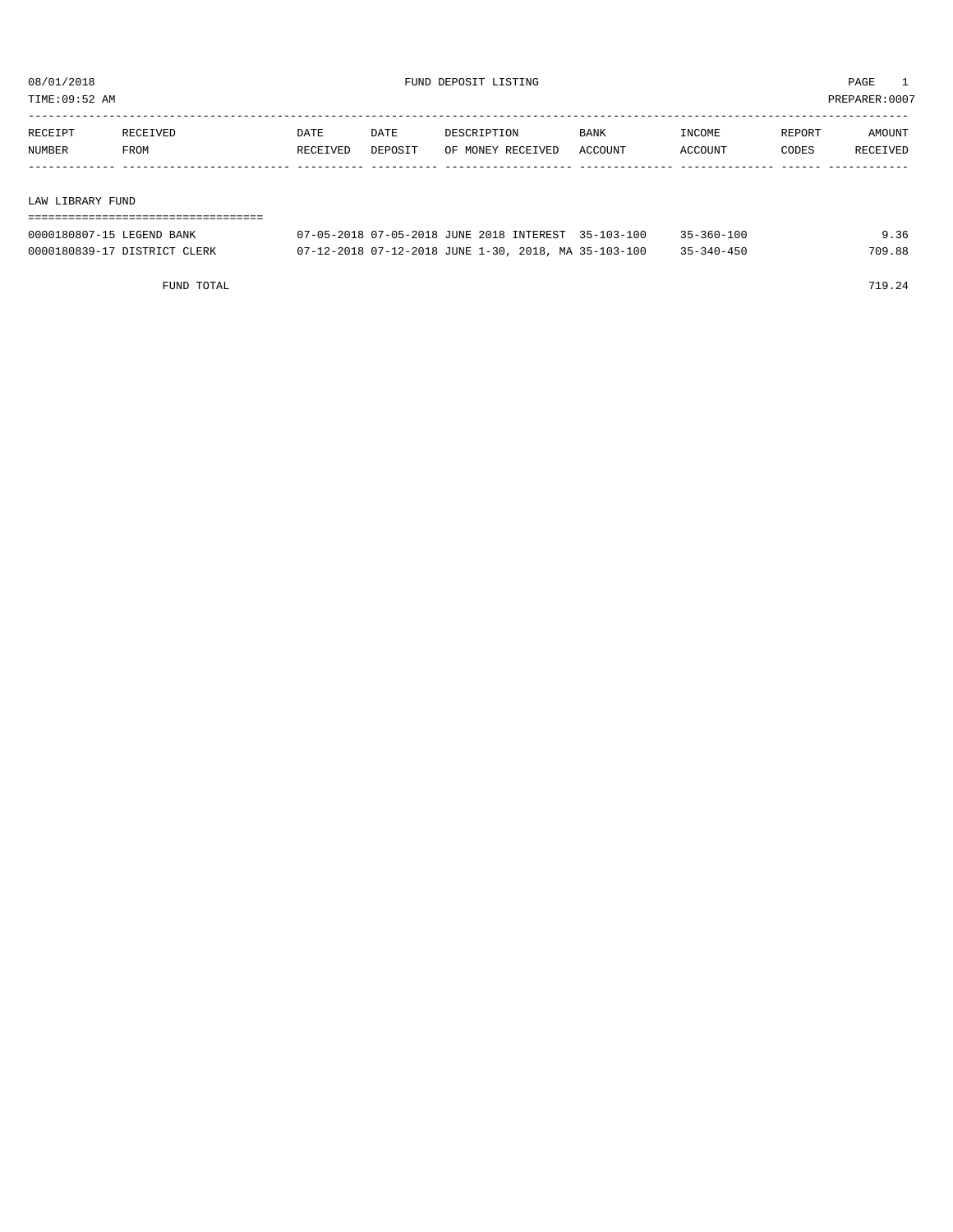08/01/2018 FUND DEPOSIT LISTING PAGE 1

| RECEIPT | RECEIVED | DATE     | DATE    | DESCRIPTION       | BANK    | INCOME  | REPORT | <b>AMOUNT</b> |
|---------|----------|----------|---------|-------------------|---------|---------|--------|---------------|
| NUMBER  | FROM     | RECEIVED | DEPOSIT | OF MONEY RECEIVED | ACCOUNT | ACCOUNT | CODES  | RECEIVED      |
|         |          |          |         |                   |         |         |        |               |
|         |          |          |         |                   |         |         |        |               |

#### D.A. FEE ACCOUNT FUND

| ------------------------------------  |                                                      |                  |                  |          |
|---------------------------------------|------------------------------------------------------|------------------|------------------|----------|
| 0000180803-01 DISTRICT ATTORNEY TRUST | 07-03-2018 07-03-2018 CHECK FEES                     | $36 - 103 - 136$ | $36 - 340 - 475$ | 240.00   |
| 0000180807-23 LEGEND BANK             | 07-05-2018 07-05-2018 JUNE 2018 INTEREST             | $36 - 103 - 136$ | $36 - 360 - 100$ | 0.07     |
| 0000180807-24 LEGEND BANK             | 07-05-2018 07-05-2018 JUNE 2018 INTEREST             | $36 - 103 - 236$ | $36 - 360 - 236$ | 0.12     |
| 0000180865-01 COUNTY CLERK            | 07-20-2018 07-20-2018 BLOOD DRAW- MARVIN             | $36 - 103 - 136$ | $36 - 370 - 130$ | 40.00    |
| 0000180866-01 FANNIN COUNTY CSCD      | 07-20-2018 07-20-2018 BLOOD DRAWS                    | $36 - 103 - 136$ | $36 - 370 - 130$ | 116.61   |
| 0000180877-01 BONHAM POLICE DEPT.     | 07-25-2018 07-25-2018 1925 LIBERTY - SEIZ 36-103-236 |                  | $36 - 352 - 300$ | 9,211.62 |
|                                       |                                                      |                  |                  |          |

FUND TOTAL  $\qquad \qquad \qquad \qquad 9,608.42$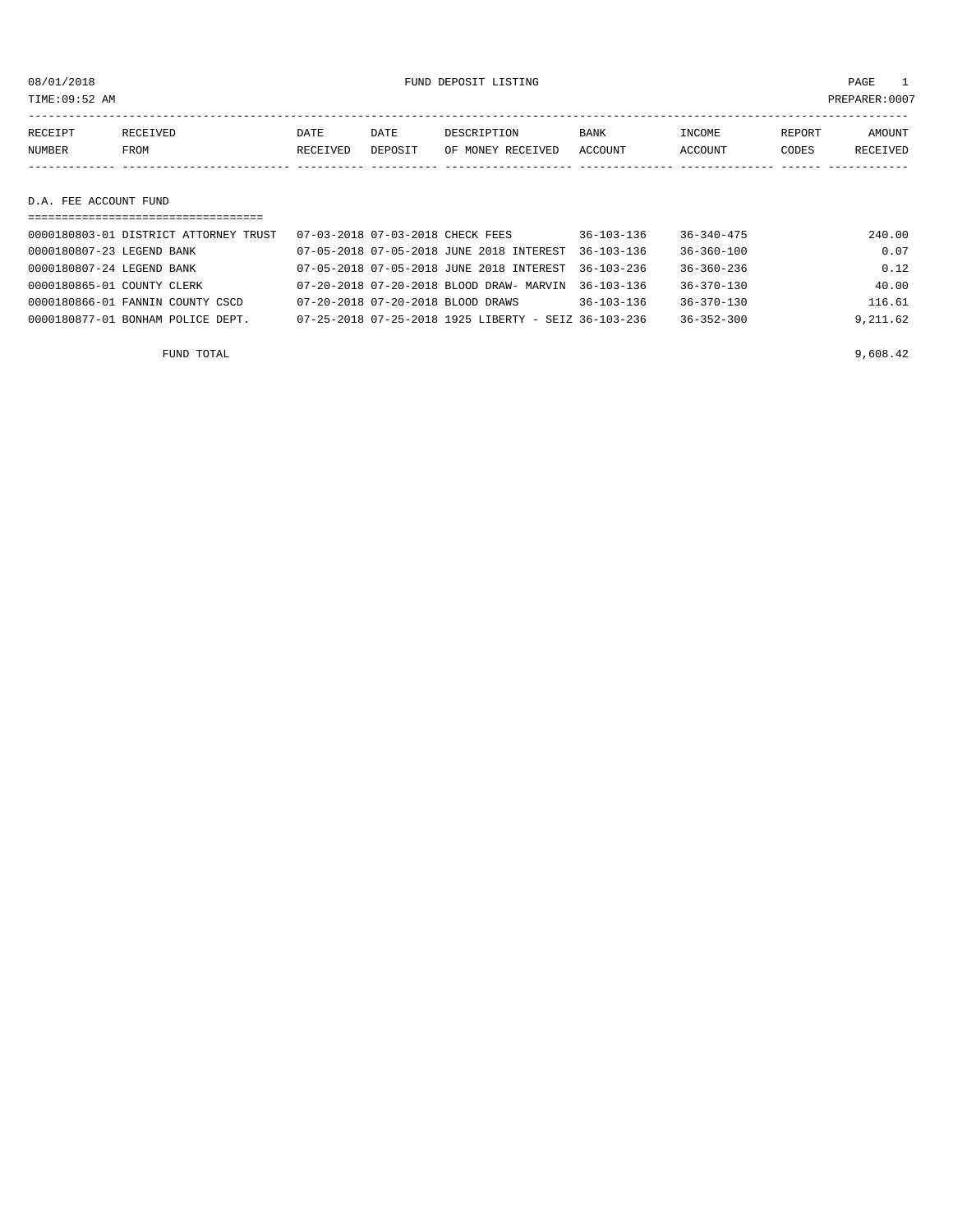TIME:09:52 AM PREPARER:0007 ----------------------------------------------------------------------------------------------------------------------------------- RECEIPT RECEIVED DATE DATE DESCRIPTION BANK INCOME REPORT AMOUNT

| NUMBER | FROM | DEPOSIT | VED:<br>M∩NFV<br>ロロヘロ<br>ΟF | ACCOUNT | ACCOUNT | CODES |  |
|--------|------|---------|-----------------------------|---------|---------|-------|--|
|        |      |         |                             |         |         |       |  |

#### CONTRABAND SEIZURE

===================================

| 0000180807-25 LEGEND BANK | 07-05-2018 07-05-2018 JUNE 2018 INTEREST 37-103-137 | 37-360-100 |  |
|---------------------------|-----------------------------------------------------|------------|--|
|                           |                                                     |            |  |

FUND TOTAL  $0.04$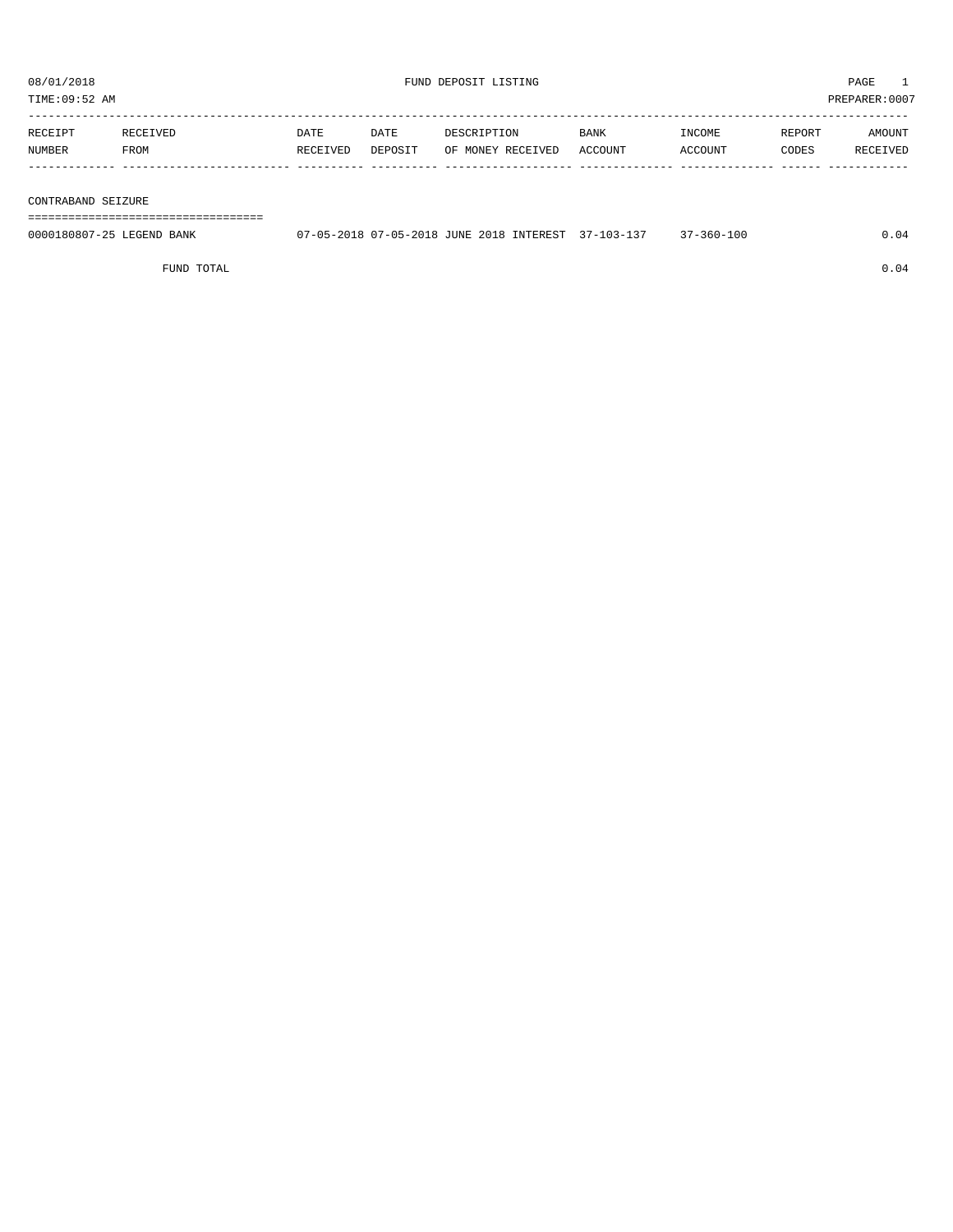TIME:09:52 AM PREPARER:0007

| RECEIPT | RECEIVED | DATE     | DATE    | DESCRIPTION       | <b>BANK</b> | INCOME  | REPORT | AMOUNT   |
|---------|----------|----------|---------|-------------------|-------------|---------|--------|----------|
| NUMBER  | FROM     | RECEIVED | DEPOSIT | OF MONEY RECEIVED | ACCOUNT     | ACCOUNT | CODES  | RECEIVED |
|         |          |          |         |                   |             |         |        |          |
|         |          |          |         |                   |             |         |        |          |

#### IHC CO-OP GIN

| ---------------------------- |                                                     |                  |       |
|------------------------------|-----------------------------------------------------|------------------|-------|
| 0000180798-06 TEXPOOL        | 07-02-2018 07-02-2018 JUNE 2018 INTEREST 38-103-175 | 38-360-100       | 27.56 |
| 0000180807-16 LEGEND BANK    | 07-05-2018 07-05-2018 JUNE 2018 INTEREST 38-103-100 | $38 - 360 - 100$ | 0.03  |

FUND TOTAL 27.59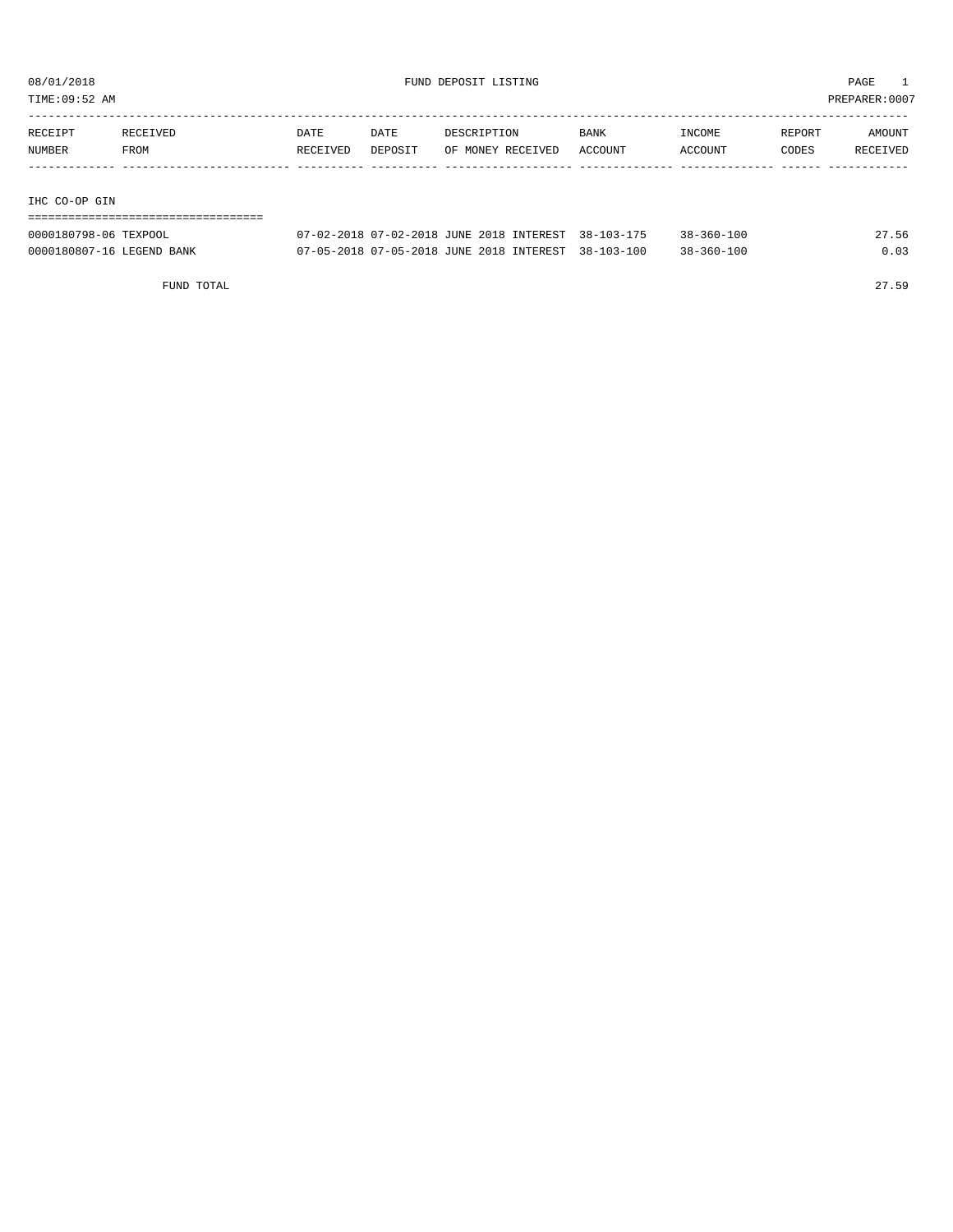TIME:09:52 AM PREPARER:0007

| RECEIPT         | RECEIVED | DATE     | DATE    | DESCRIPTION       | <b>BANK</b> | INCOME  | REPORT | AMOUNT   |  |  |
|-----------------|----------|----------|---------|-------------------|-------------|---------|--------|----------|--|--|
| NUMBER          | FROM     | RECEIVED | DEPOSIT | OF MONEY RECEIVED | ACCOUNT     | ACCOUNT | CODES  | RECEIVED |  |  |
|                 |          |          |         |                   |             |         |        |          |  |  |
|                 |          |          |         |                   |             |         |        |          |  |  |
| IHC B.R. COOPER |          |          |         |                   |             |         |        |          |  |  |
|                 |          |          |         |                   |             |         |        |          |  |  |

| 0000180798-07 TEXPOOL     | 07-02-2018 07-02-2018 JUNE 2018 INTEREST 39-103-175 | $39 - 360 - 100$ | 1 Q  |
|---------------------------|-----------------------------------------------------|------------------|------|
| 0000180807-17 LEGEND BANK | 07-05-2018 07-05-2018 JUNE 2018 INTEREST 39-103-100 | $39 - 360 - 100$ | 0.78 |

FUND TOTAL 9.97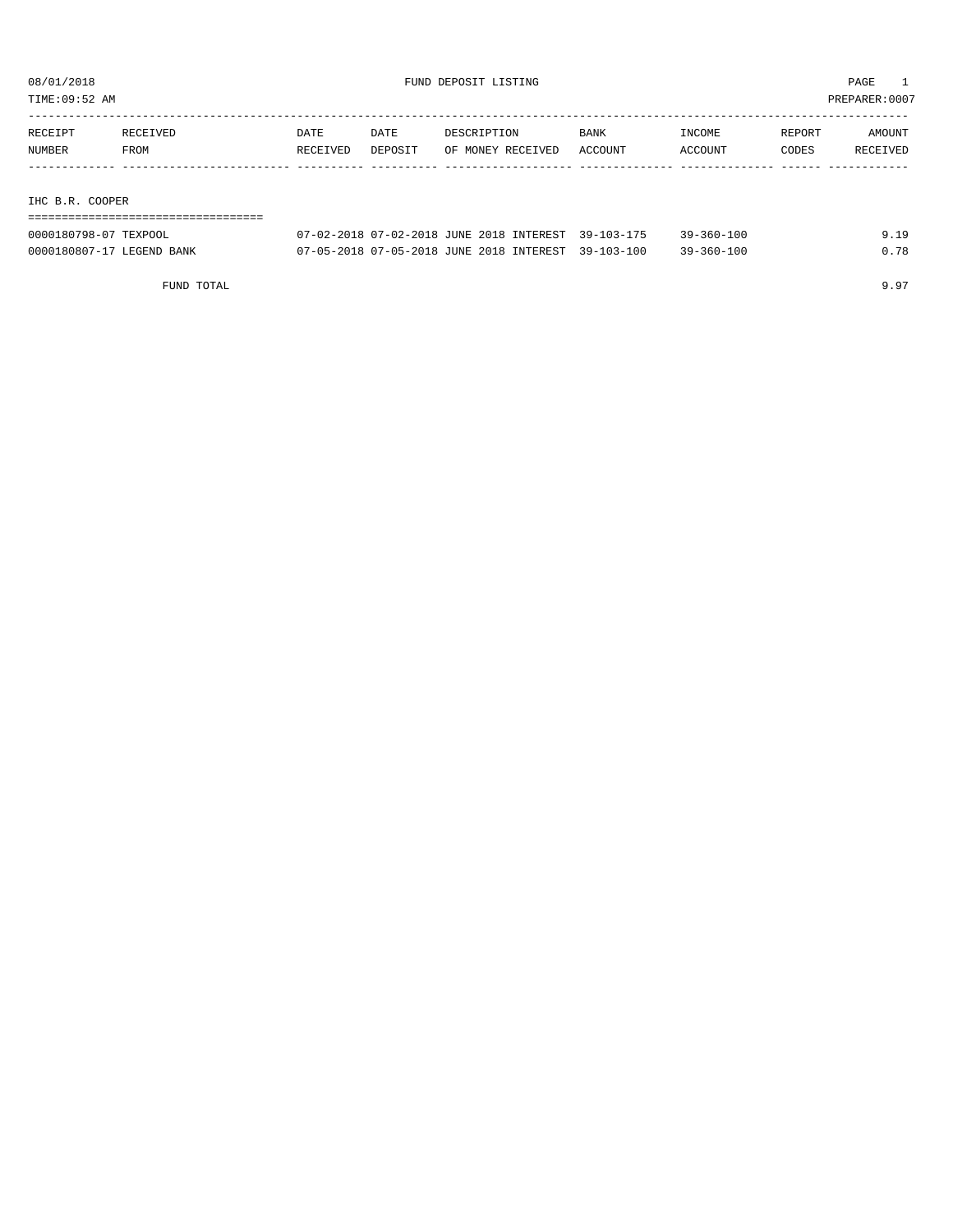08/01/2018 FUND DEPOSIT LISTING PAGE 1

| RECEIPT | <b>RECEIVED</b> | DATE     | DATE    | DESCRIPTION       | <b>BANK</b> | INCOME  | REPORT | <b>AMOUNT</b>   |
|---------|-----------------|----------|---------|-------------------|-------------|---------|--------|-----------------|
| NUMBER  | <b>FROM</b>     | RECEIVED | DEPOSIT | OF MONEY RECEIVED | ACCOUNT     | ACCOUNT | CODES  | <b>RECEIVED</b> |
|         |                 |          |         |                   |             |         |        |                 |

#### ELECTION EQUIPMENT FUND

| 0000180810-01 SAVOY ISD  |                                   |  |  | 07-06-2018 07-06-2018 MAY 5, 2018 EARLY A 48-103-100 | $48 - 340 - 484$ | 700.00   |
|--------------------------|-----------------------------------|--|--|------------------------------------------------------|------------------|----------|
|                          | 0000180811-01 CITY OF LADONIA     |  |  | 07-06-2018 07-06-2018 MAY 5, 2018 EARLY A 48-103-100 | $48 - 340 - 484$ | 350.00   |
|                          | 0000180812-01 HONEY GROVE ISD     |  |  | 07-06-2018 07-06-2018 MAY 5, 2018 EARLY A 48-103-100 | $48 - 340 - 484$ | 350.00   |
|                          | 0000180813-01 CITY OF HONEY GROVE |  |  | 07-06-2018 07-06-2018 MAY 5, 2018 EARLY A 48-103-100 | $48 - 340 - 484$ | 350.00   |
|                          | 0000180814-01 FANNINDEL ISD       |  |  | 07-06-2018 07-06-2018 MAY 5, 2018 EARLY A 48-103-100 | $48 - 340 - 484$ | 350.00   |
| 0000180815-01 BONHAM ISD |                                   |  |  | 07-06-2018 07-06-2018 MAY 5, 2018 EARLY A 48-103-100 | $48 - 340 - 484$ | 525.00   |
|                          | 0000180816-01 CITY OF BONHAM      |  |  | 07-06-2018 07-06-2018 MAY 5, 2018 EARLY A 48-103-100 | $48 - 340 - 484$ | 525.00   |
|                          | 0000180873-01 CITY OF LEONARD     |  |  | 07-23-2018 07-23-2018 MAY 5, 2018 EARLY A 48-103-100 | $48 - 340 - 484$ | 1,050.00 |
|                          | 0000180876-01 CITY OF ECTOR       |  |  | 07-24-2018 07-24-2018 MAY 5, 2018 EARLY A 48-103-100 | $48 - 340 - 484$ | 700.00   |

FUND TOTAL  $4,900.00$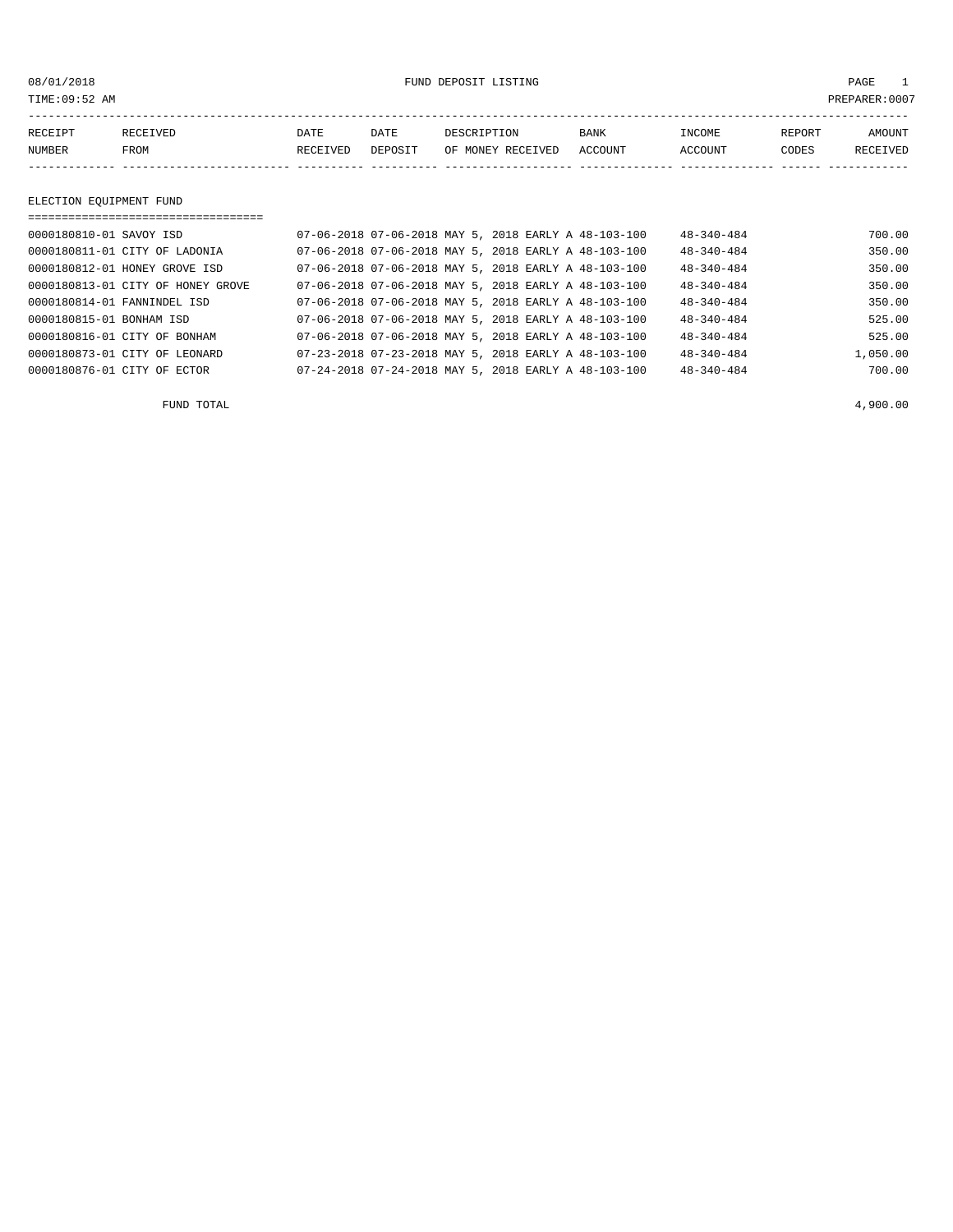TIME:09:52 AM PREPARER:0007

| RECEIPT | RECEIVED | DATE     | DATE    | DESCRIPTION       | <b>BANK</b> | INCOME  | REPORT | AMOUNT   |
|---------|----------|----------|---------|-------------------|-------------|---------|--------|----------|
| NUMBER  | FROM     | RECEIVED | DEPOSIT | OF MONEY RECEIVED | ACCOUNT     | ACCOUNT | CODES  | RECEIVED |
|         |          |          |         |                   |             |         |        |          |
|         |          |          |         |                   |             |         |        |          |

### CO.CLK.COURT RECORDS PRESERVATION

===================================

0000180807-18 LEGEND BANK 07-05-2018 07-05-2018 JUNE 2018 INTEREST 52-103-100 52-360-100 0.81

FUND TOTAL  $0.81$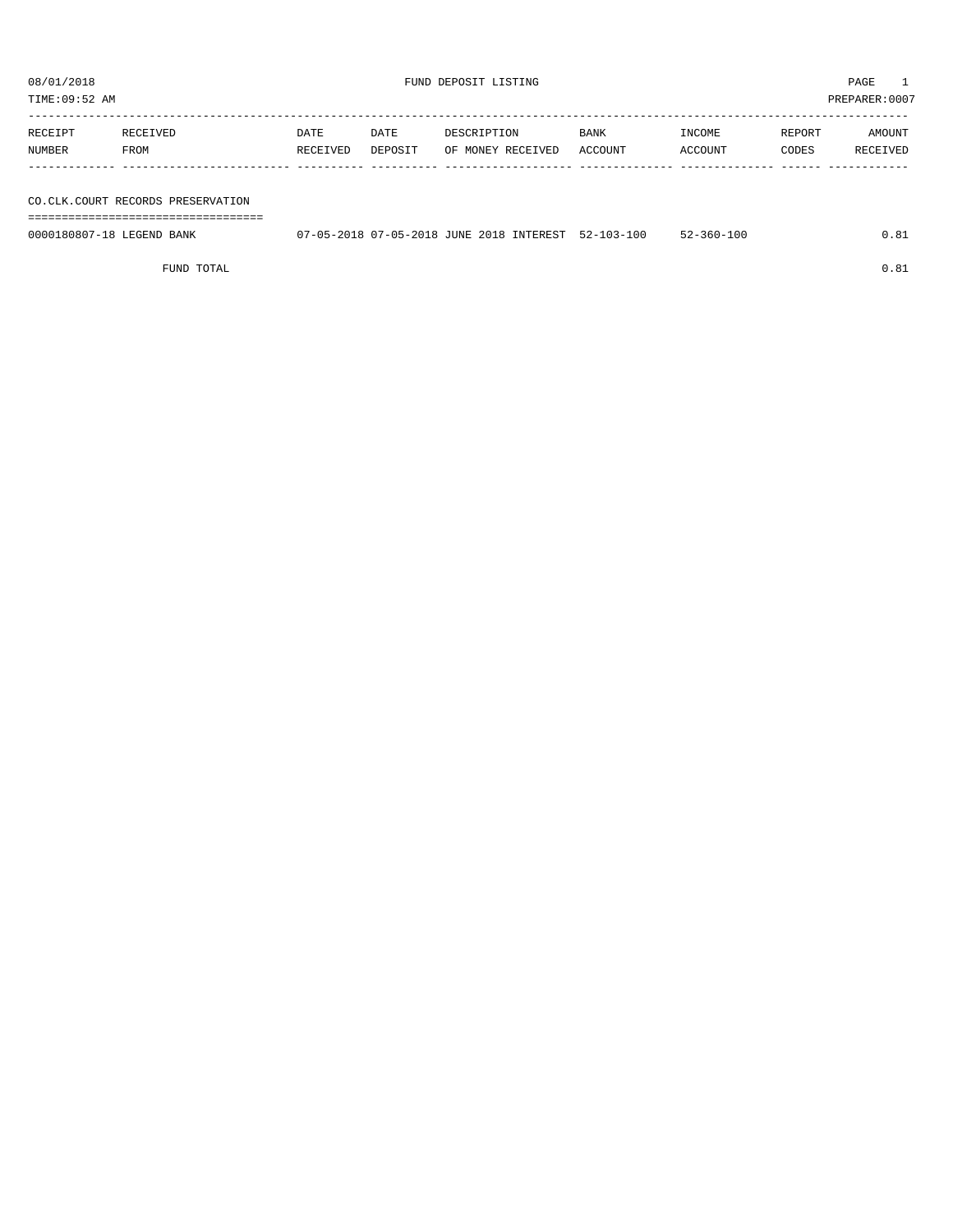TIME:09:52 AM PREPARER:0007

| RECEIPT | RECEIVED | DATE     | DATE    | DESCRIPTION       | <b>BANK</b> | <b>TNCOME</b> | REPORT | AMOUNT          |
|---------|----------|----------|---------|-------------------|-------------|---------------|--------|-----------------|
| NUMBER  | FROM     | RECEIVED | DEPOSIT | OF MONEY RECEIVED | ACCOUNT     | ACCOUNT       | CODES  | <b>RECEIVED</b> |
|         |          |          |         |                   |             |               |        |                 |

#### F.C. LAW ENFORCEMENT EDUCATION

===================================

| 0000180807-26 LEGEND BANK | 07-05-2018 07-05-2018 JUNE 2018 INTEREST 55-103-155 |  |  | $55 - 360 - 100$ |  |
|---------------------------|-----------------------------------------------------|--|--|------------------|--|
|                           |                                                     |  |  |                  |  |

FUND TOTAL  $0.01$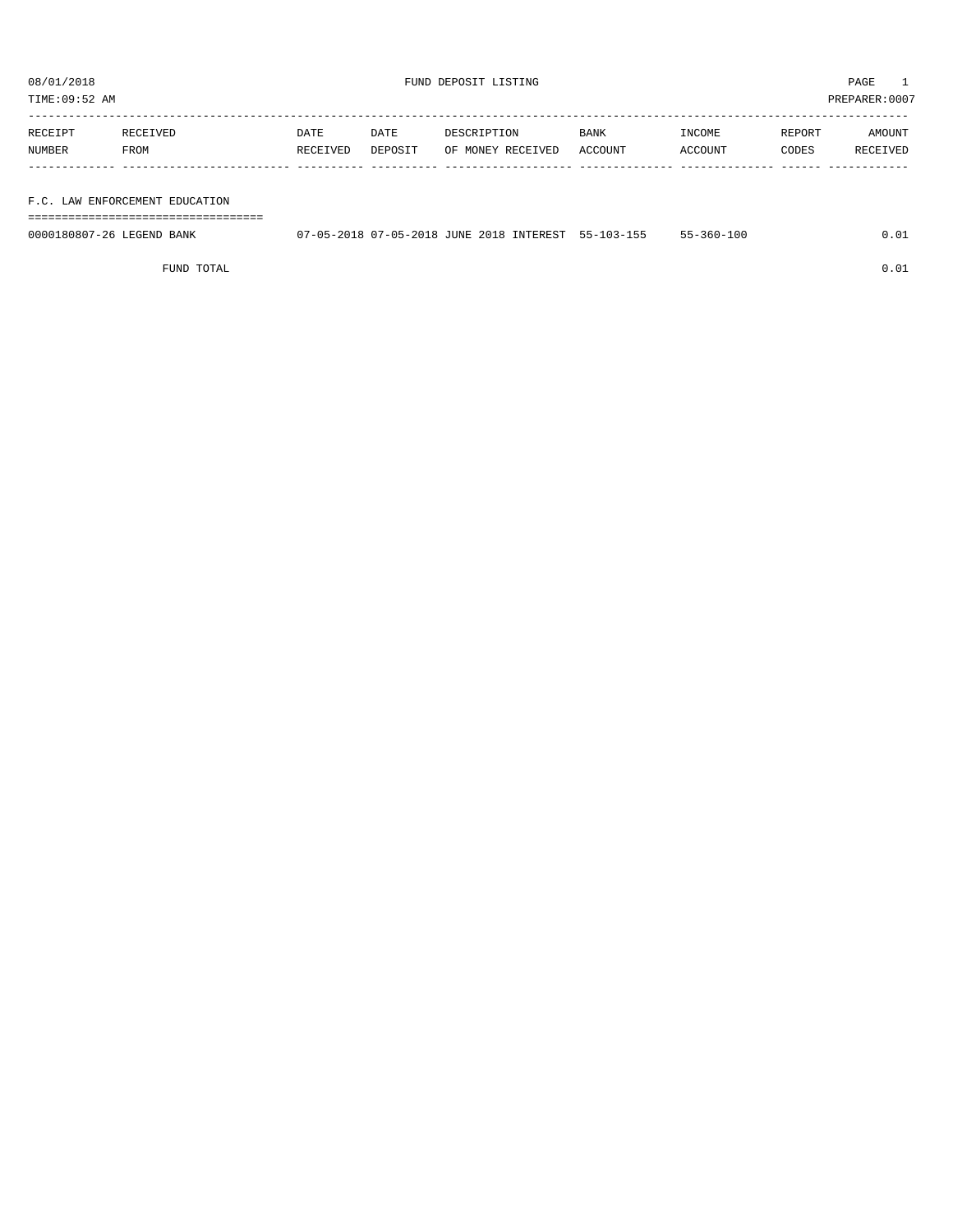TIME:09:52 AM PREPARER:0007

| RECEIPT | <b>RECEIVED</b> | DATE     | DATE    | DESCRIPTION       | <b>BANK</b> | INCOME  | REPORT | AMOUNT          |
|---------|-----------------|----------|---------|-------------------|-------------|---------|--------|-----------------|
| NUMBER  | <b>FROM</b>     | RECEIVED | DEPOSIT | OF MONEY RECEIVED | ACCOUNT     | ACCOUNT | CODES  | <b>RECEIVED</b> |
|         |                 |          |         |                   |             |         |        |                 |

#### F C SHERIFF FORFEITURE

| ------------------------------------ |                                                      |                  |                  |          |
|--------------------------------------|------------------------------------------------------|------------------|------------------|----------|
| 0000180807-27 LEGEND BANK            | 07-05-2018 07-05-2018 JUNE 2018 INTEREST 56-103-156  |                  | $56 - 360 - 100$ | 0.55     |
| 0000180807-28 LEGEND BANK            | 07-05-2018 07-05-2018 JUNE 2018 INTEREST             | $56 - 103 - 159$ | $56 - 360 - 100$ | 1.13     |
| 0000180833-01 U.S. DEPT. OF JUSTICE  | 07-11-2018 07-11-2018 EQUITABLE SHARING              | 56-103-159       | $56 - 355 - 560$ | 2,087.68 |
| 0000180834-01 U.S. DEPT. OF JUSTICE  | 07-11-2018 07-11-2018 EQUITABLE SHARING              | $56 - 103 - 159$ | $56 - 355 - 560$ | 617.55   |
| 0000180879-01 BONHAM POLICE DEPT.    | 07-26-2018 07-26-2018 SALE OF GAME MACHIN 56-103-156 |                  | $56 - 352 - 200$ | 4,054.90 |
|                                      |                                                      |                  |                  |          |

FUND TOTAL  $6,761.81$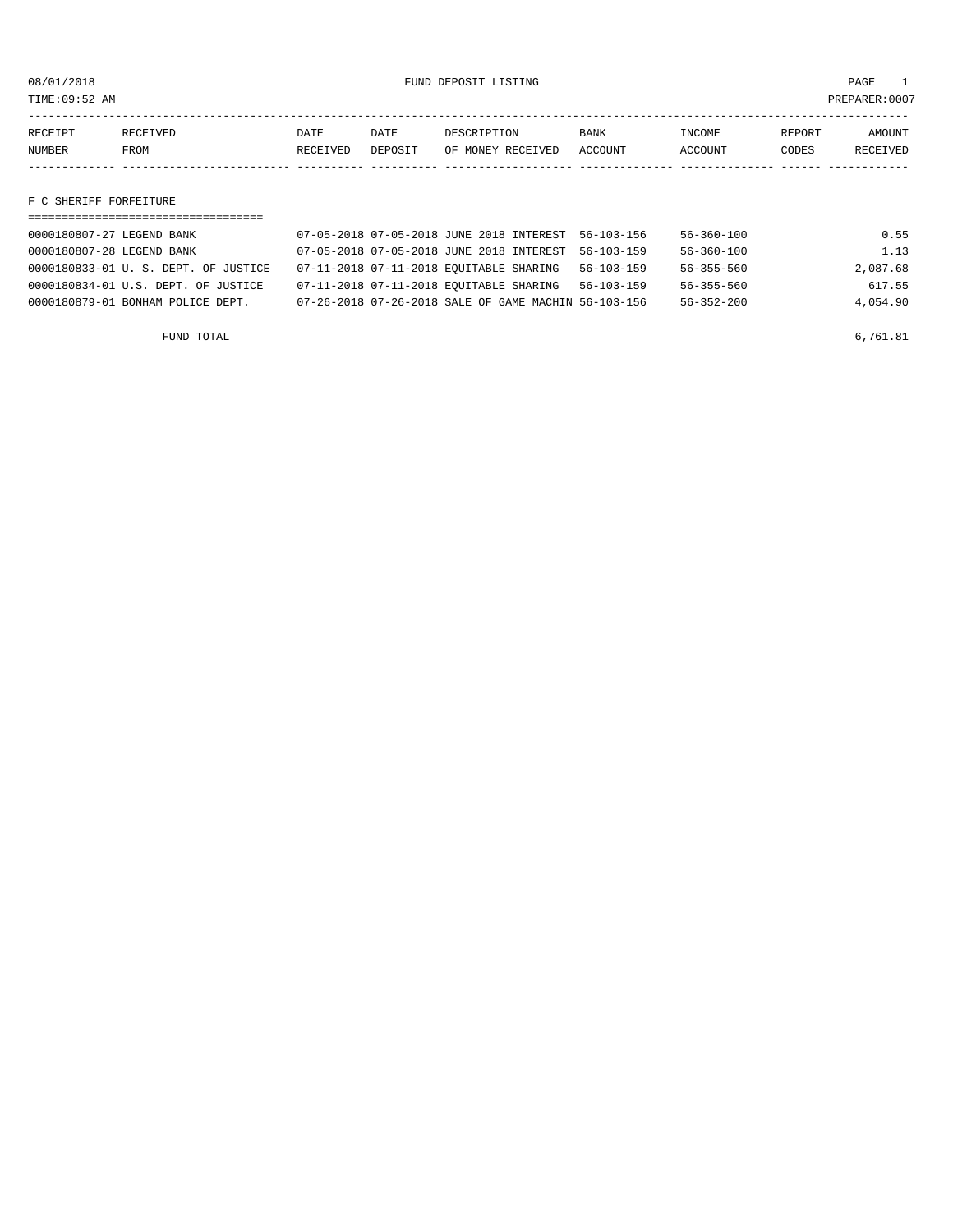TIME:09:52 AM PREPARER:0007

| RECEIPT | <b>RECEIVED</b> | DATE     | DATE    | DESCRIPTION       | <b>BANK</b> | INCOME  | REPORT | AMOUNT   |
|---------|-----------------|----------|---------|-------------------|-------------|---------|--------|----------|
| NUMBER  | FROM            | RECEIVED | DEPOSIT | OF MONEY RECEIVED | ACCOUNT     | ACCOUNT | CODES  | RECEIVED |
|         |                 |          |         |                   |             |         |        |          |
|         |                 |          |         |                   |             |         |        |          |

DRUG COURT PROGRAM

| ------------------------------------- |
|---------------------------------------|
| ------------------------------------- |
|                                       |
|                                       |
|                                       |
|                                       |

| 0000180807-19 LEGEND BANK    | 07-05-2018 07-05-2018 JUNE 2018 INTEREST 59-103-100  | 59-360-100       | 2.03   |
|------------------------------|------------------------------------------------------|------------------|--------|
| 0000180839-24 DISTRICT CLERK | 07-12-2018 07-12-2018 JUNE 1-30, 2018, MA 59-103-100 | $59 - 370 - 425$ | 227.10 |

FUND TOTAL 229.13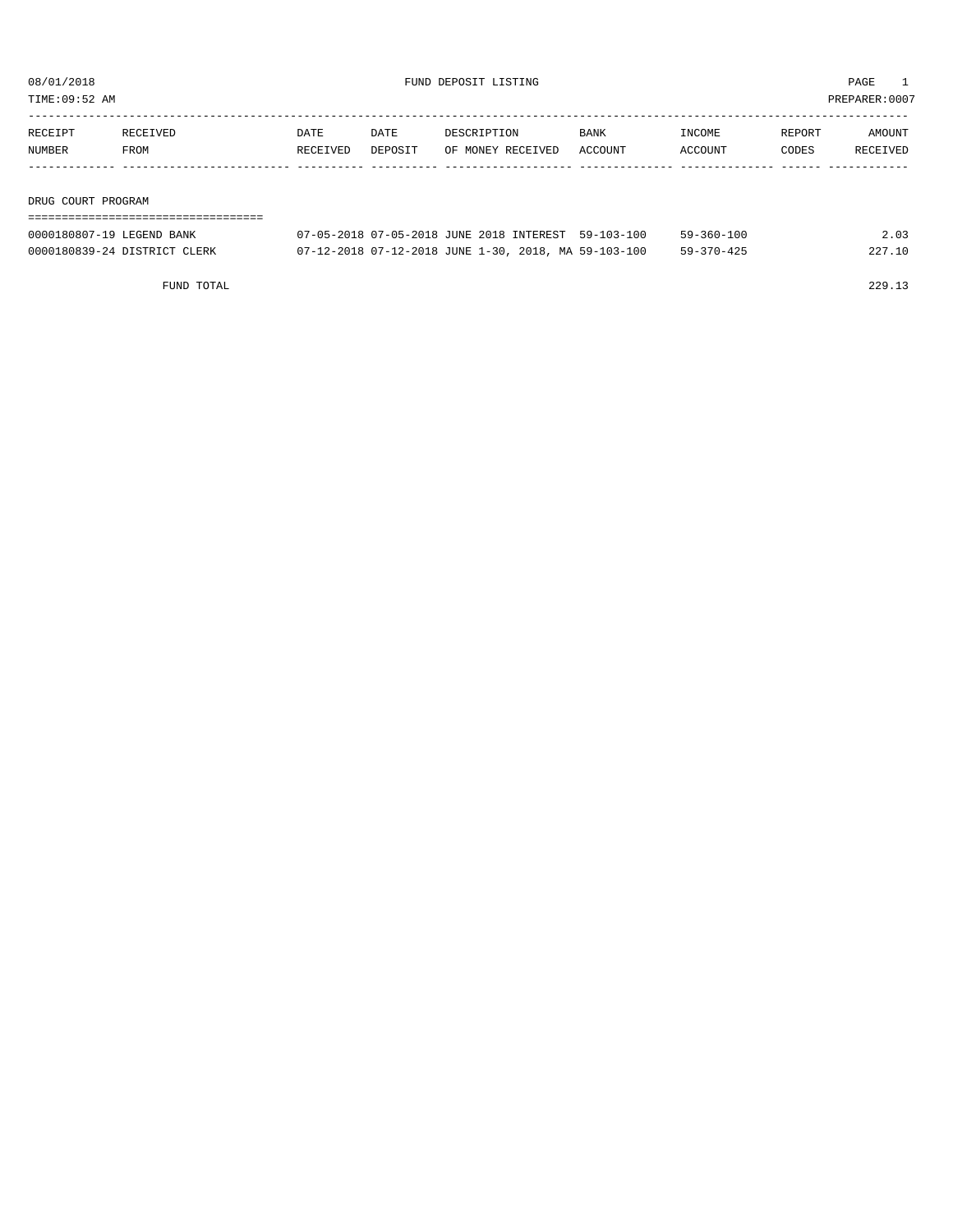| 08/01/2018                       |          |                                      |          |                             | FUND DEPOSIT LISTING |                  |                  |        |                |
|----------------------------------|----------|--------------------------------------|----------|-----------------------------|----------------------|------------------|------------------|--------|----------------|
| TIME:09:52 AM                    |          |                                      |          |                             |                      |                  |                  |        | PREPARER: 0007 |
|                                  |          |                                      |          |                             |                      |                  |                  |        |                |
| RECEIPT                          | RECEIVED |                                      | DATE     | DATE                        | DESCRIPTION          | BANK             | INCOME           | REPORT | AMOUNT         |
| NUMBER                           | FROM     |                                      | RECEIVED | DEPOSIT                     | OF MONEY RECEIVED    | ACCOUNT          | ACCOUNT          | CODES  | RECEIVED       |
|                                  |          |                                      |          |                             |                      |                  |                  |        |                |
|                                  |          |                                      |          |                             |                      |                  |                  |        |                |
| SINKING FUND                     |          |                                      |          |                             |                      |                  |                  |        |                |
|                                  |          | ,,,,,,,,,,,,,,,,,,,,,,,,,,,,,,,,,,,, |          |                             |                      |                  |                  |        |                |
| 0000180832-02 APPRAISAL DISTRICT |          |                                      |          | 07-10-2018 07-10-2018 TAXES |                      | $60 - 103 - 100$ | $60 - 310 - 110$ |        | 971.20         |
| 0000180832-08 APPRAISAL DISTRICT |          |                                      |          | 07-10-2018 07-10-2018 TAXES |                      | 60-103-100       | 60-310-120       |        | 16.64          |
| 0000180838-03 APPRAISAL DISTRICT |          |                                      |          | 07-12-2018 07-12-2018 TAXES |                      | $60 - 103 - 100$ | $60 - 310 - 110$ |        | 541.04         |
| 0000180838-09 APPRAISAL DISTRICT |          |                                      |          | 07-12-2018 07-12-2018 TAXES |                      | 60-103-100       | 60-310-120       |        | 2.51           |

0000180862-03 APPRAISAL DISTRICT 07-19-2018 07-19-2018 TAXES 60-103-100 60-310-110 702.34 0000180862-09 APPRAISAL DISTRICT 07-19-2018 07-19-2018 TAXES 60-103-100 60-310-120 72.28 0000180885-03 APPRAISAL DISTRICT 07-27-2018 07-27-2018 TAXES 60-103-100 60-310-110 376.15 0000180885-09 APPRAISAL DISTRICT 07-27-2018 07-27-2018 TAXES 60-103-100 60-310-120 3.19

| FUND TOTAL | 2,685.35 |
|------------|----------|
|            |          |
|            |          |
|            |          |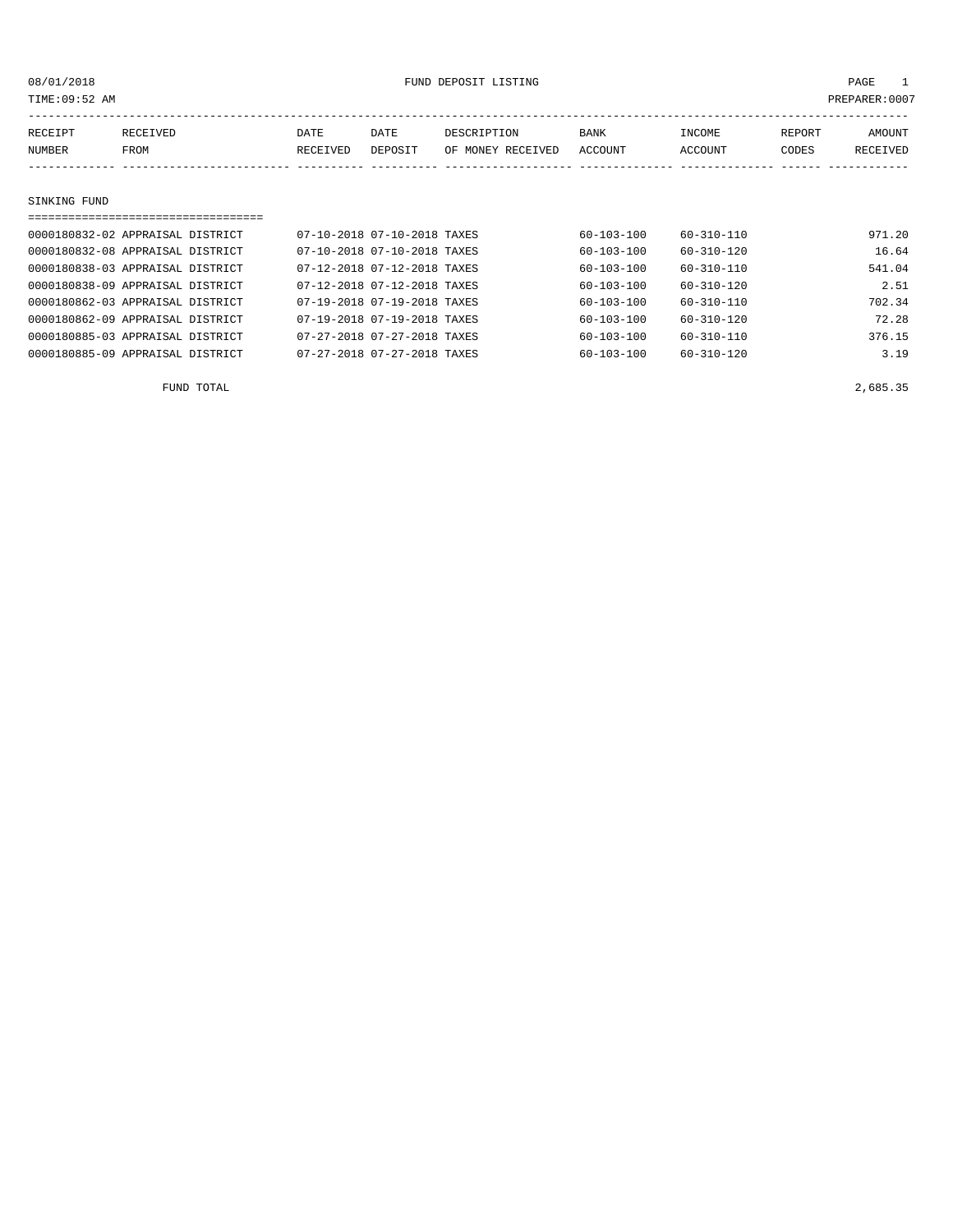| RECEIPT | RECEIVED | DATE     | DATE    | DESCRIPTION       | <b>BANK</b> | INCOME  | REPORT | AMOUNT   |
|---------|----------|----------|---------|-------------------|-------------|---------|--------|----------|
| NUMBER  | FROM     | RECEIVED | DEPOSIT | OF MONEY RECEIVED | ACCOUNT     | ACCOUNT | CODES  | RECEIVED |
|         |          |          |         |                   |             |         |        |          |

DIST.CLK.CO.&DIST.CT.TECH.-COMB.FUN

===================================

0000180839-22 DISTRICT CLERK 07-12-2018 07-12-2018 JUNE 1-30, 2018, MA 61-103-100 61-370-440 57.58

FUND TOTAL 57.58

TIME:09:52 AM PREPARER:0007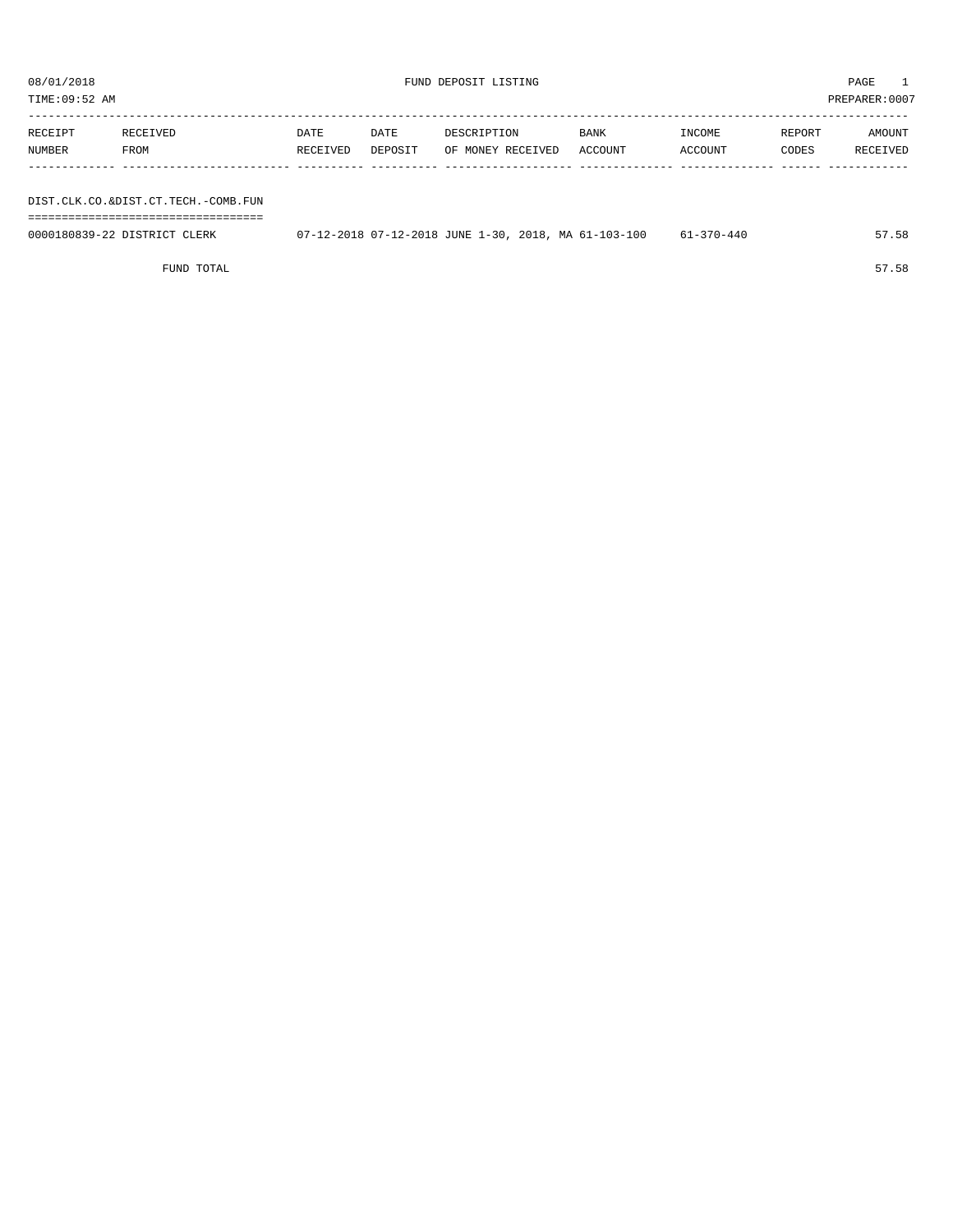TIME:09:52 AM PREPARER:0007

| RECEIPT | RECEIVED                            | DATE     | DATE    | DESCRIPTION       | <b>BANK</b> | INCOME  | REPORT | AMOUNT   |  |
|---------|-------------------------------------|----------|---------|-------------------|-------------|---------|--------|----------|--|
| NUMBER  | FROM                                | RECEIVED | DEPOSIT | OF MONEY RECEIVED | ACCOUNT     | ACCOUNT | CODES  | RECEIVED |  |
|         |                                     |          |         |                   |             |         |        |          |  |
|         |                                     |          |         |                   |             |         |        |          |  |
|         | DIST.CLK.COURT RECORDS PRESERVATION |          |         |                   |             |         |        |          |  |

===================================

| 0000180807-20 LEGEND BANK    | 07-05-2018 07-05-2018 JUNE 2018 INTEREST 62-103-100  |  | $62 - 360 - 100$ | L.80   |
|------------------------------|------------------------------------------------------|--|------------------|--------|
| 0000180839-23 DISTRICT CLERK | 07-12-2018 07-12-2018 JUNE 1-30, 2018, MA 62-103-100 |  | 62-370-133       | 202.83 |

FUND TOTAL 204.63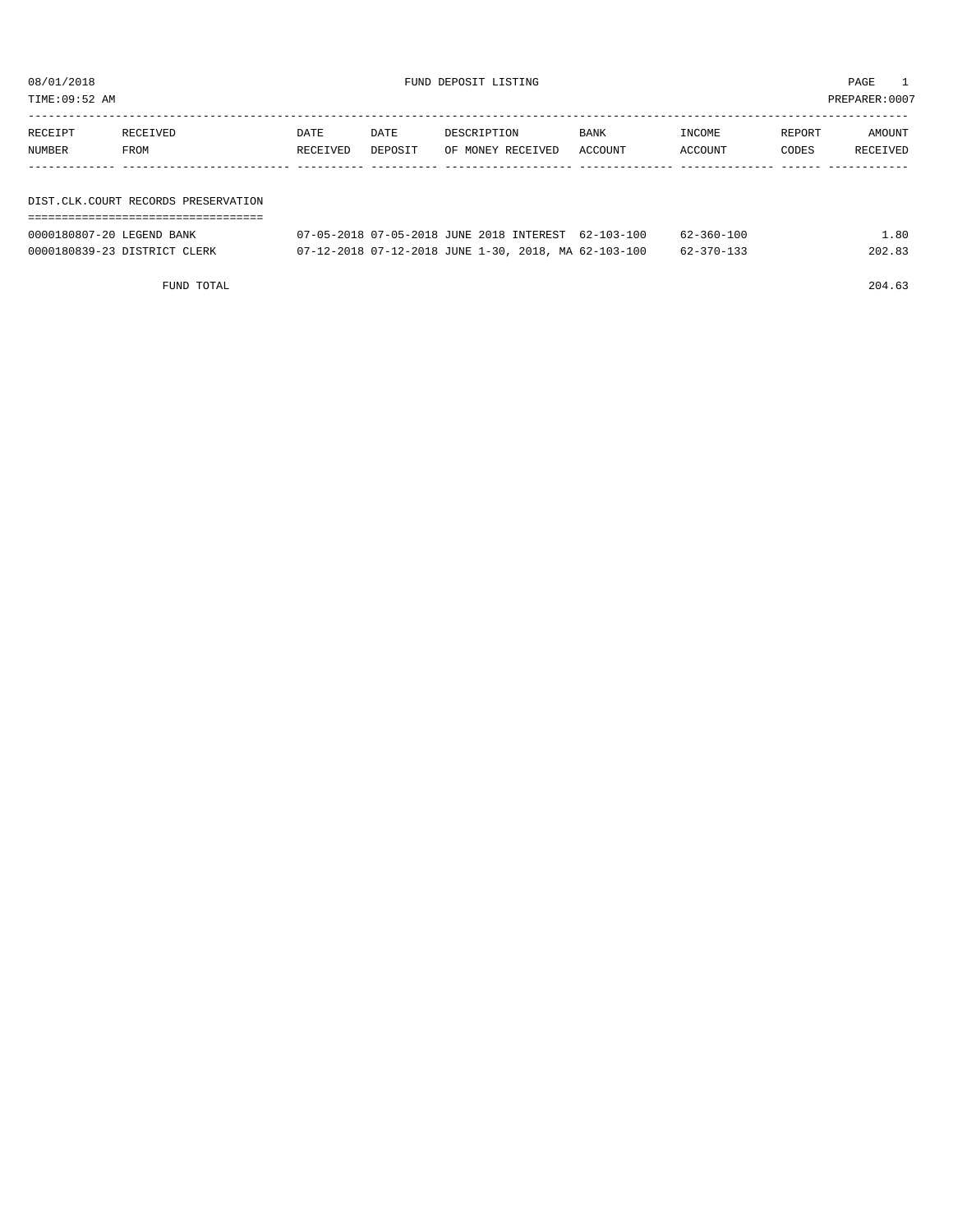| PREPARER: 0007<br>TIME:09:52 AM |                                 |          |         |                                                     |             |            |        |          |  |
|---------------------------------|---------------------------------|----------|---------|-----------------------------------------------------|-------------|------------|--------|----------|--|
|                                 |                                 |          |         |                                                     |             |            |        |          |  |
| RECEIPT                         | RECEIVED                        | DATE     | DATE    | DESCRIPTION                                         | <b>BANK</b> | INCOME     | REPORT | AMOUNT   |  |
| NUMBER                          | FROM                            | RECEIVED | DEPOSIT | OF MONEY RECEIVED                                   | ACCOUNT     | ACCOUNT    | CODES  | RECEIVED |  |
|                                 |                                 |          |         |                                                     |             |            |        |          |  |
|                                 |                                 |          |         |                                                     |             |            |        |          |  |
|                                 | 2017 GO BONDS-CONSTRUCTION FUND |          |         |                                                     |             |            |        |          |  |
|                                 |                                 |          |         |                                                     |             |            |        |          |  |
| 0000180807-31 LEGEND BANK       |                                 |          |         | 07-05-2018 07-05-2018 JUNE 2018 INTEREST 66-103-166 |             | 66-360-166 |        | 5,142.27 |  |

FUND TOTAL  $5,142.27$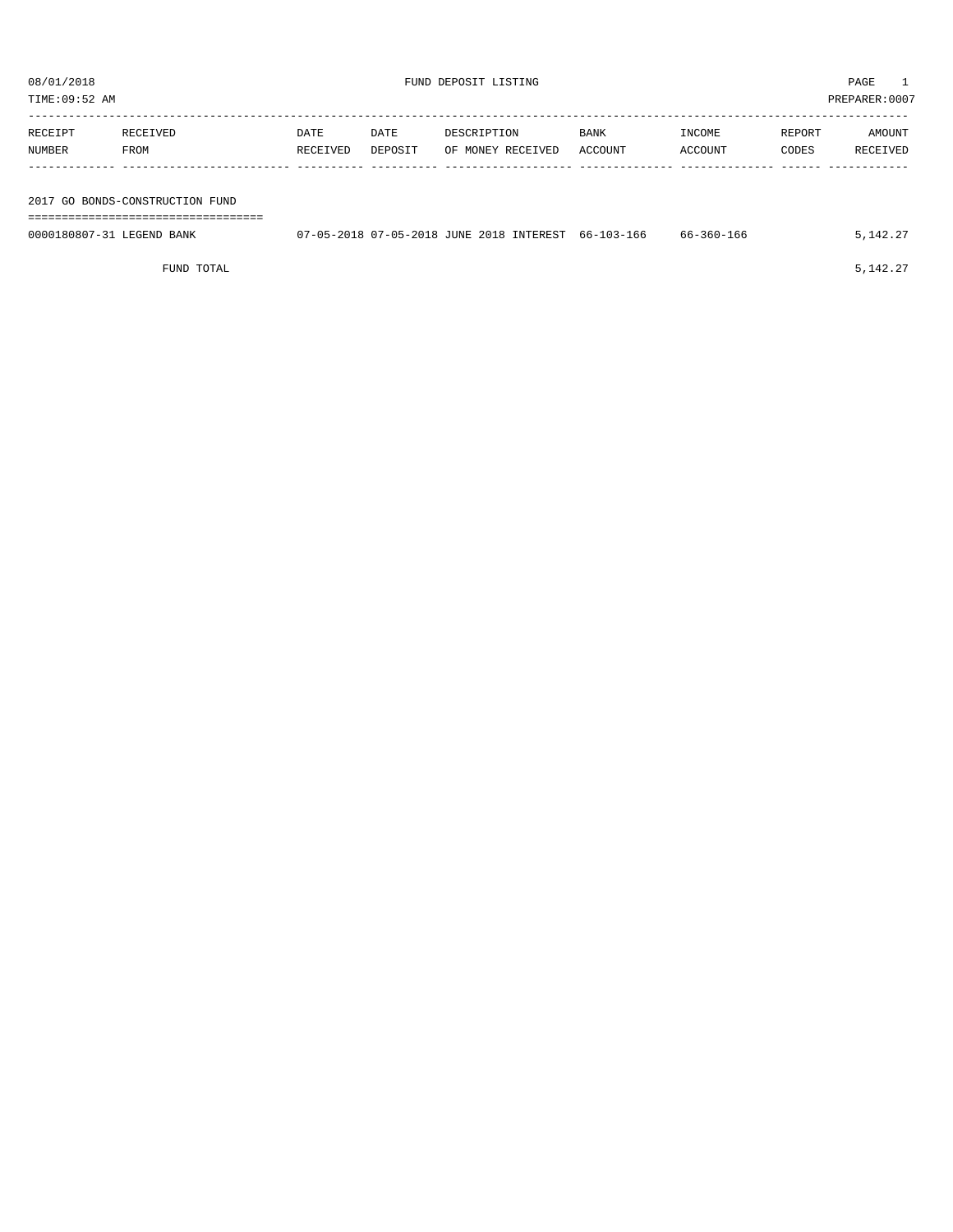TIME:09:52 AM PREPARER:0007

| RECEIPT | RECEIVED          | DATE     | DATE    | DESCRIPTION       | <b>BANK</b> | INCOME  | REPORT | AMOUNT   |  |
|---------|-------------------|----------|---------|-------------------|-------------|---------|--------|----------|--|
| NUMBER  | FROM              | RECEIVED | DEPOSIT | OF MONEY RECEIVED | ACCOUNT     | ACCOUNT | CODES  | RECEIVED |  |
|         |                   |          |         |                   |             |         |        |          |  |
|         |                   |          |         |                   |             |         |        |          |  |
|         | RIGHT OF WAY FUND |          |         |                   |             |         |        |          |  |

| 0000180798-08 TEXPOOL     | 07-02-2018 07-02-2018 JUNE 2018 INTEREST 70-103-175 | 70-360-100       | 121.54 |
|---------------------------|-----------------------------------------------------|------------------|--------|
| 0000180807-21 LEGEND BANK | 07-05-2018 07-05-2018 JUNE 2018 INTEREST 70-103-100 | $70 - 360 - 100$ | 0.98   |

FUND TOTAL 122.52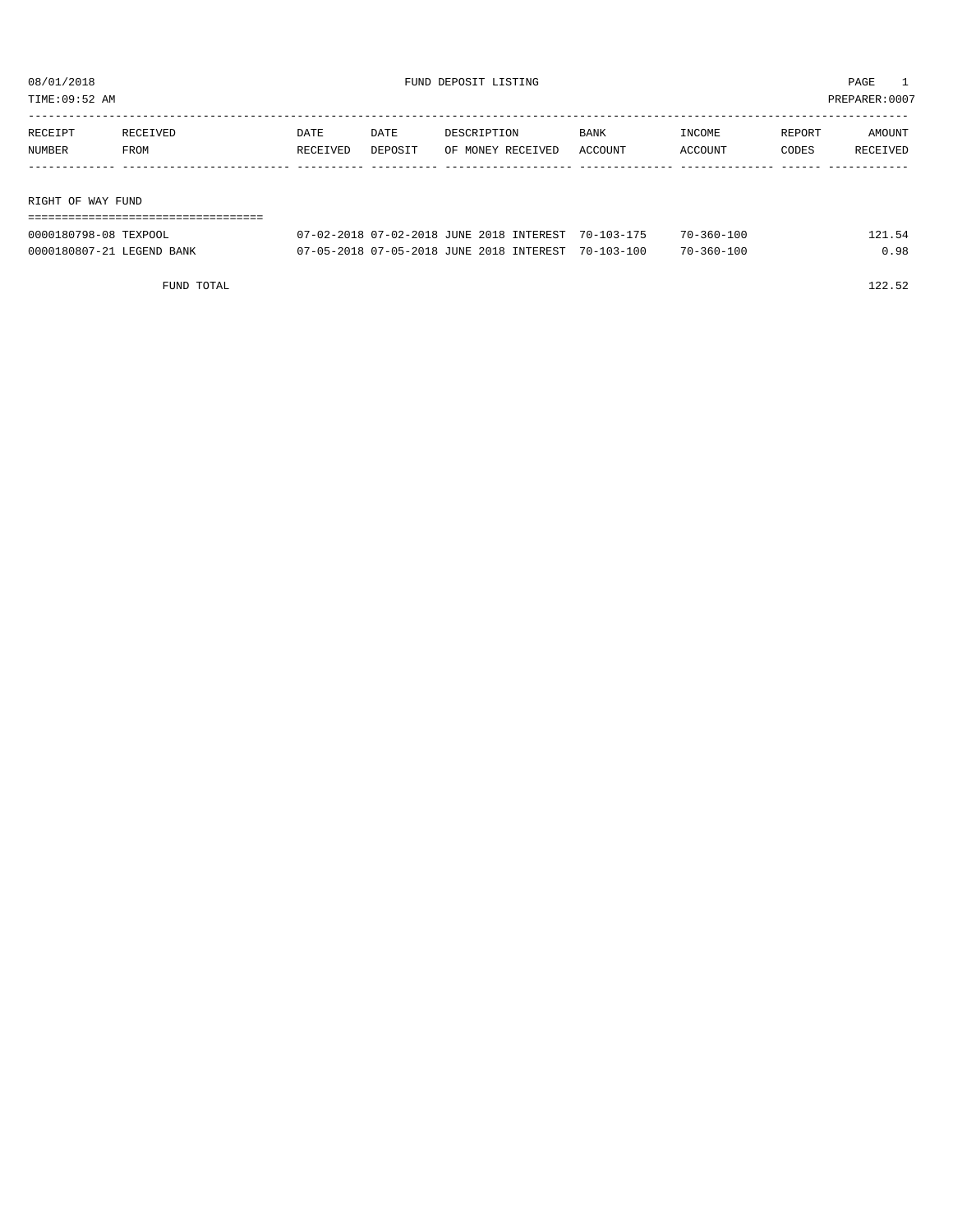| TIME:09:52 AM |         |             |             |      |             |        |        | PREPARER: 0007 |
|---------------|---------|-------------|-------------|------|-------------|--------|--------|----------------|
|               |         |             |             |      |             |        |        |                |
| RECEIPT       | י דו כו | <b>DATE</b> | <b>DATE</b> | TION | <b>BANK</b> | INCOME | REPORT | AMOUNT         |

| RECEIPT | RECEIVED                            | DATE     | DATE    | DESCRIPTION       | BANK    | INCOME  | REPORT | AMOUNT   |
|---------|-------------------------------------|----------|---------|-------------------|---------|---------|--------|----------|
| NUMBER  | FROM                                | RECEIVED | DEPOSIT | OF MONEY RECEIVED | ACCOUNT | ACCOUNT | CODES  | RECEIVED |
|         |                                     |          |         |                   |         |         |        |          |
|         | INVESTIGATOR CRIMES AGAINST CHILDRE |          |         |                   |         |         |        |          |

| 0000180869-01 GOVETNOR - FISCAL | 07-23-2018 07-23-2018 SPECIAL INVESTIGATO 72-103-100 | $72 - 330 - 560$ | .154.68 |
|---------------------------------|------------------------------------------------------|------------------|---------|
|                                 |                                                      |                  |         |

FUND TOTAL 3,154.68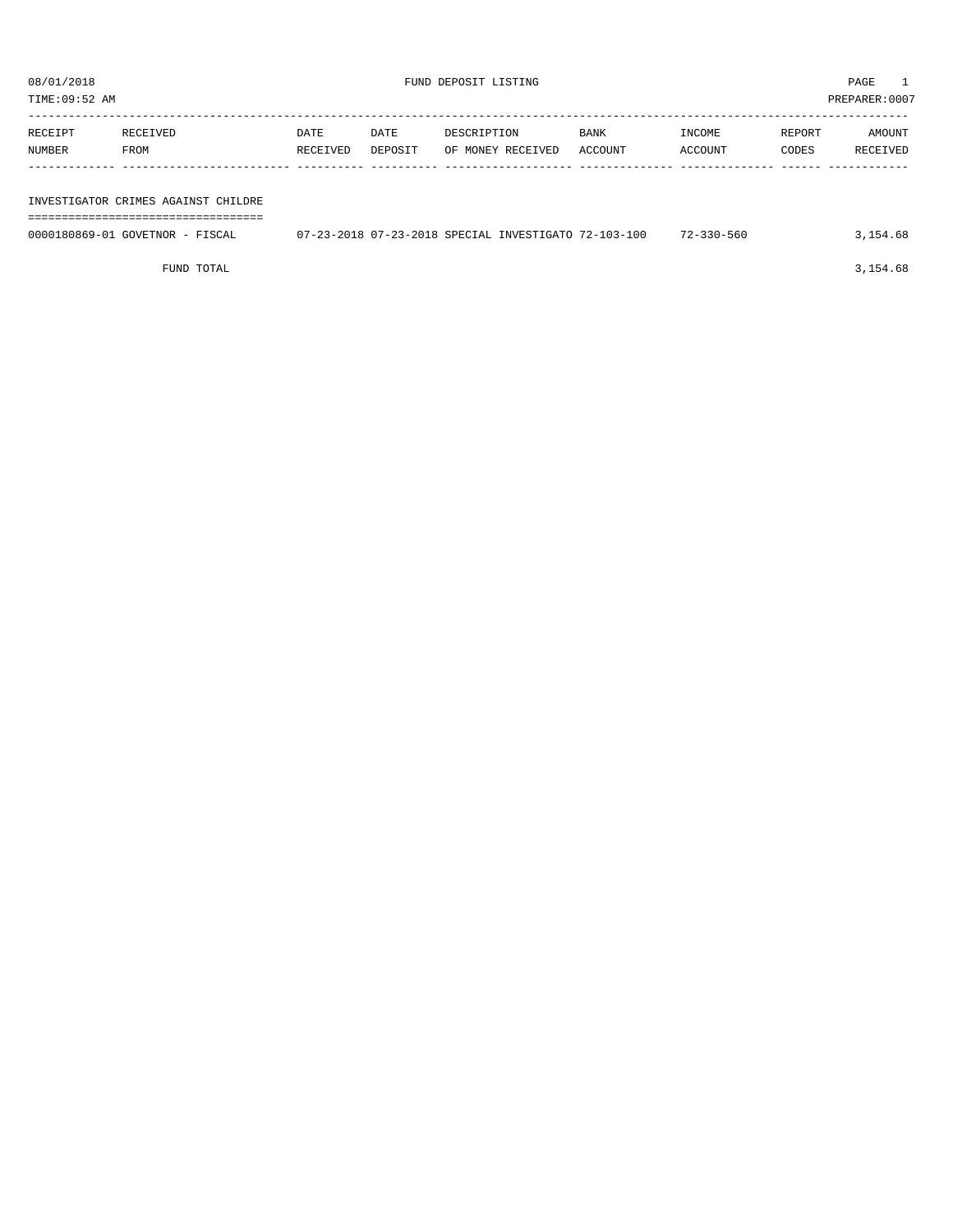08/01/2018 FUND DEPOSIT LISTING PAGE 1

| RECEIPT | <b>RECEIVED</b> | DATE     | DATE    | DESCRIPTION       | <b>BANK</b> | INCOME  | <b>REPORT</b> | AMOUNT          |
|---------|-----------------|----------|---------|-------------------|-------------|---------|---------------|-----------------|
| NUMBER  | FROM            | RECEIVED | DEPOSIT | OF MONEY RECEIVED | ACCOUNT     | ACCOUNT | CODES         | <b>RECEIVED</b> |
|         |                 |          |         |                   |             |         |               |                 |

#### JUVENILE PROBATION

| ================================== |                                                      |            |                  |        |
|------------------------------------|------------------------------------------------------|------------|------------------|--------|
| 0000180817-01 JUVENILE PROBATION   | 07-06-2018 07-06-2018 PID-2236 JOINT REST 87-103-187 |            | $87 - 340 - 576$ | 20.00  |
| 0000180824-01 JUVENILE PROBATION   | 07-09-2018 07-09-2018 PID-2222 COURT COST 87-103-187 |            | $87 - 340 - 577$ | 5.00   |
| 0000180825-01 JUVENILE PROBATION   | 07-09-2018 07-09-2018 PID-2231 RESTITUTIO 87-103-187 |            | $87 - 340 - 576$ | 20.00  |
| 0000180845-01 JUVENILE PROBATION   | 07-16-2018 07-16-2018 PID-2228 DEFERRED              | 87-103-187 | $87 - 340 - 575$ | 40.00  |
| 0000180861-01 JUVENILE PROBATION   | 07-19-2018 07-19-2018 PID-2227 DEFERRED              | 87-103-187 | $87 - 340 - 575$ | 40.00  |
| 0000180863-01 JUVENILE PROBATION   | 07-19-2018 07-19-2018 PID-2178 ATTORNEY F 87-103-187 |            | $87 - 340 - 577$ | 320.00 |
| 0000180864-01 JUVENILE PROBATION   | 07-19-2018 07-19-2018 PID-2234 DEFERRED              | 87-103-187 | $87 - 340 - 575$ | 30.00  |
|                                    |                                                      |            |                  |        |

FUND TOTAL 475.00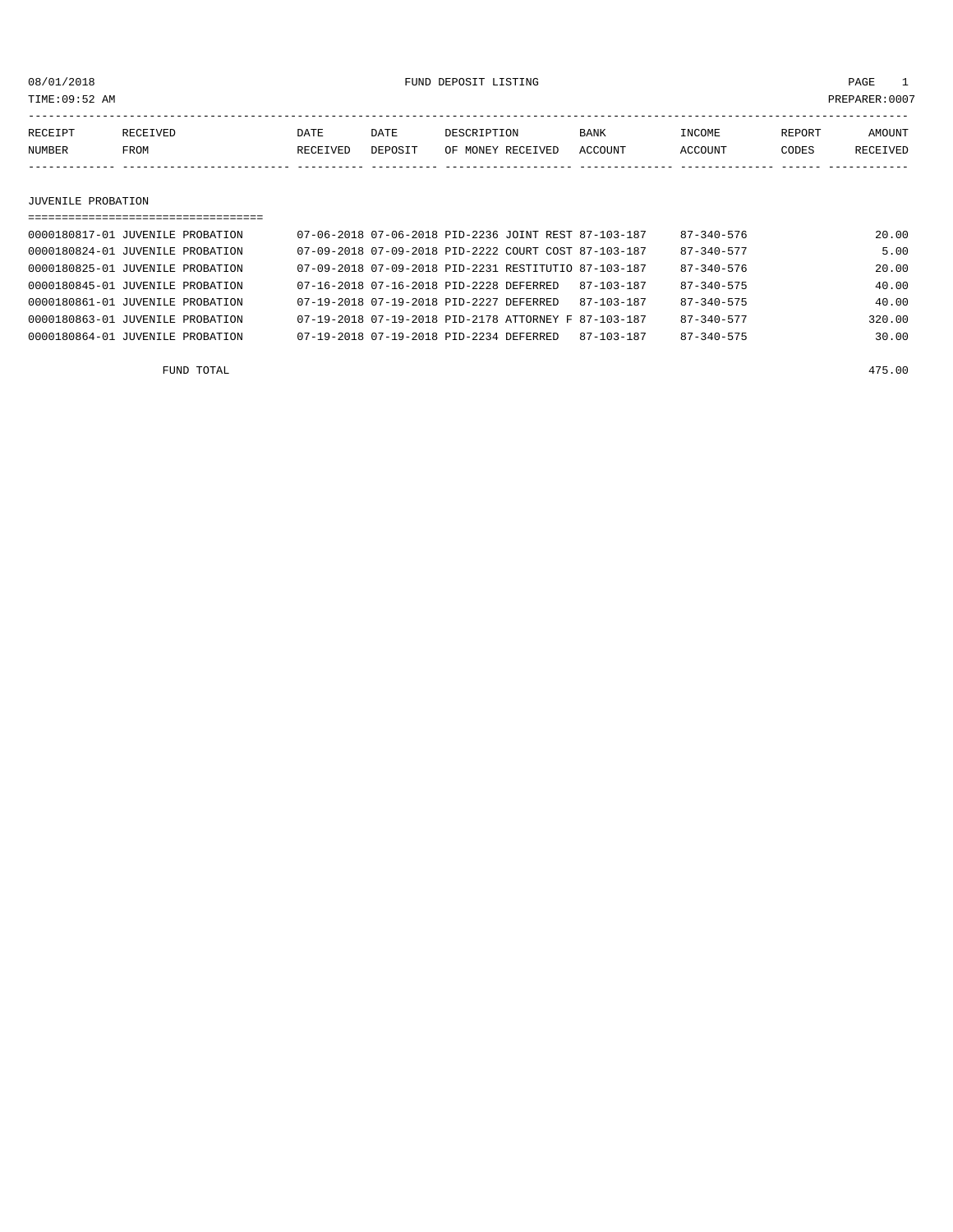08/01/2018 FUND DEPOSIT LISTING PAGE 1

| RECEIPT | RECEIVED | DATE     | DATE    | DESCRIPTION       | <b>BANK</b> | INCOME  | REPORT | AMOUNT          |
|---------|----------|----------|---------|-------------------|-------------|---------|--------|-----------------|
| NUMBER  | FROM     | RECEIVED | DEPOSIT | OF MONEY RECEIVED | ACCOUNT     | ACCOUNT | CODES  | <b>RECEIVED</b> |
|         |          |          |         |                   |             |         |        |                 |

#### TEXAS JUVENILE JUSTICE DEPT.

| =================================== |                                          |                  |                  |          |
|-------------------------------------|------------------------------------------|------------------|------------------|----------|
| 0000180807-29 LEGEND BANK           | 07-05-2018 07-05-2018 JUNE 2018 INTEREST | 89-103-992       | $89 - 360 - 189$ | 1.24     |
| 0000180878-01 T.J.J.D.              | 07-25-2018 07-25-2018 REG. DEV.          | $89 - 103 - 999$ | $89 - 330 - 920$ | 1,547.00 |
| 0000180878-02 T.J.J.D.              | 07-25-2018 07-25-2018 MENTAL HEALTH      | $89 - 103 - 998$ | $89 - 330 - 919$ | 1,252.00 |
| 0000180878-03 T.J.J.D.              | 07-25-2018 07-25-2018 COMM. DIV.         | $89 - 103 - 997$ | $89 - 330 - 918$ | 1,000.00 |
| 0000180878-04 T.J.J.D.              | 07-25-2018 07-25-2018 PPA                | $89 - 103 - 996$ | 89-330-917       | 1,000.00 |
| 0000180878-05 T.J.J.D.              | 07-25-2018 07-25-2018 COMM. PROG.        | $89 - 103 - 994$ | 89-330-916       | 6,666.00 |
| 0000180878-06 T.J.J.D.              | 07-25-2018 07-25-2018 BASIC              | $89 - 103 - 993$ | 89-330-915       | 9,704.00 |

FUND TOTAL  $21,170.24$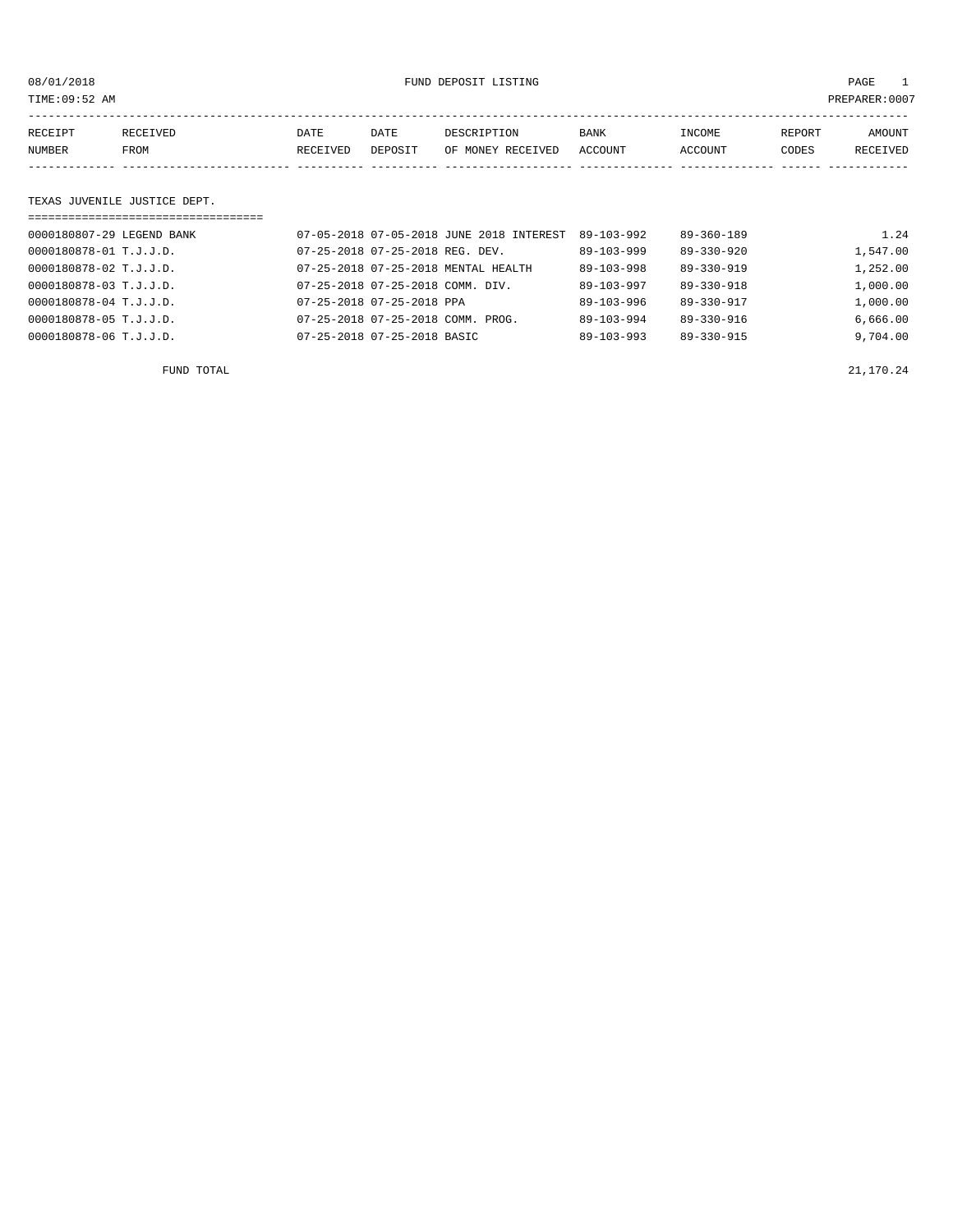TIME:09:52 AM PREPARER:0007

| RECEIPT | RECEIVED | DATE     | DATE    | DESCRIPTION       | BANK    | INCOME  | REPORT | AMOUNT   |
|---------|----------|----------|---------|-------------------|---------|---------|--------|----------|
| NUMBER  | FROM     | RECEIVED | DEPOSIT | OF MONEY RECEIVED | ACCOUNT | ACCOUNT | CODES  | RECEIVED |
|         |          |          |         |                   |         |         |        |          |
|         |          |          |         |                   |         |         |        |          |

#### STATZER FUND

| 0000180798-09 TEXPOOL     | 07-02-2018 07-02-2018 JUNE 2018 INTEREST 92-103-175 | $92 - 360 - 100$ | 59.34 |
|---------------------------|-----------------------------------------------------|------------------|-------|
| 0000180807-22 LEGEND BANK | 07-05-2018 07-05-2018 JUNE 2018 INTEREST 92-103-100 | $92 - 360 - 100$ | 0.22  |

FUND TOTAL 59.56